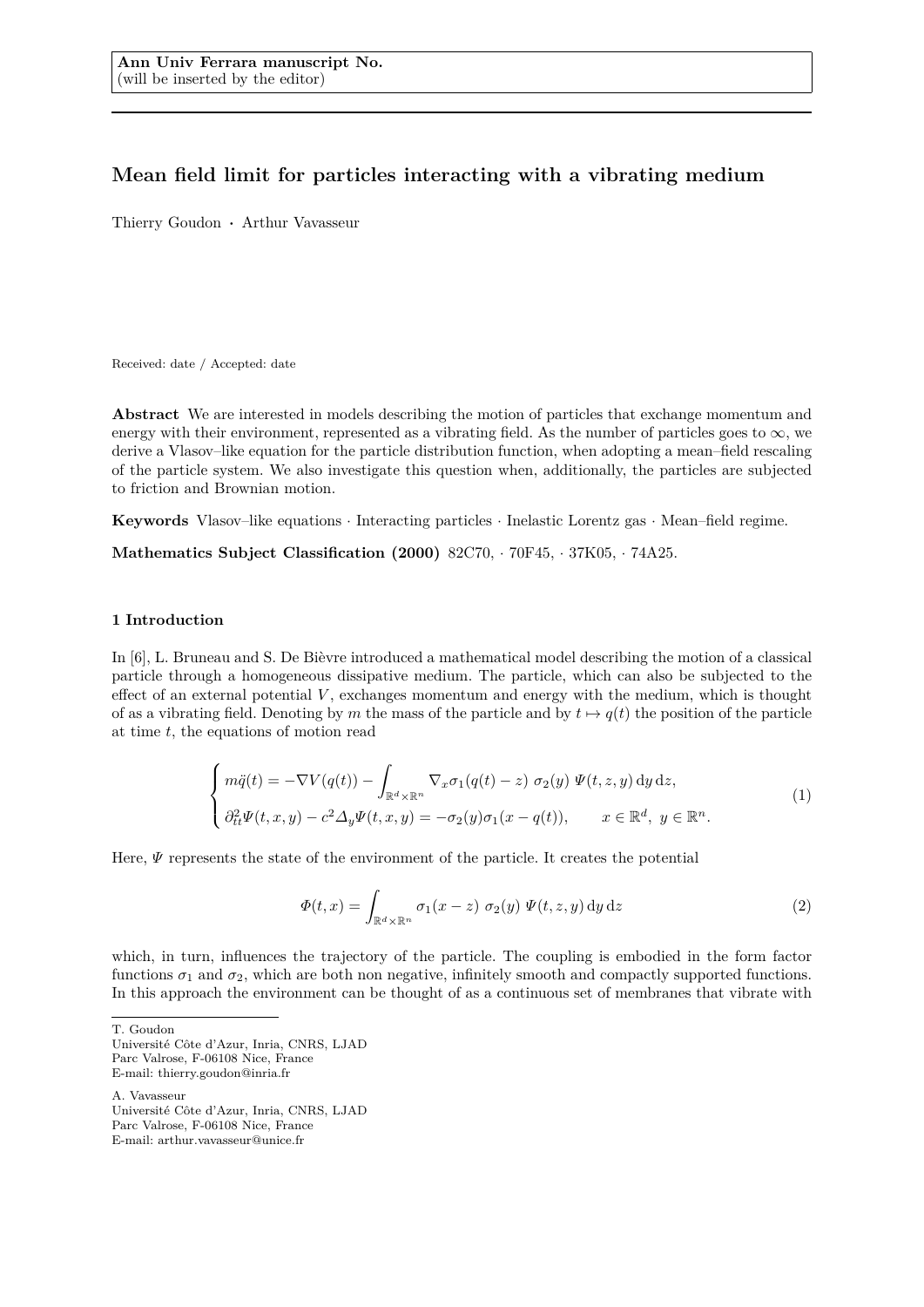wave speed  $c > 0$  in directions  $(y \in \mathbb{R}^n)$  perpendicular to the particles motion  $(q(t) \in \mathbb{R}^d)$ . The model (1) has a Hamiltonian structure and the following energy conservation holds

$$
\frac{\mathrm{d}}{\mathrm{d}t} \left\{ \frac{m}{2} \left| \frac{\mathrm{d}}{\mathrm{d}t} q(t) \right|^2 + V(q(t)) + \frac{1}{2} \iint_{\mathbb{R}^d \times \mathbb{R}^n} \left( |\partial_t \Psi(t, x, y)|^2 + c^2 |\nabla_y \Psi(t, x, y)|^2 \right) \mathrm{d}y \, \mathrm{d}x + \iint_{\mathbb{R}^d \times \mathbb{R}^n} \sigma_2(y) \sigma_1(q(t) - x) \Psi(t, x, y) \, \mathrm{d}y \, \mathrm{d}x \right\} = 0.
$$

In [6], the existence–uniqueness of solutions of (1) is established, together with a deep discussion on the asymptotic behavior of the system: roughly speaking, the interaction with the vibrating field acts as a friction force on the particle. We refer the reader to  $[1, 9-11, 22, 17]$  for thorough investigation of the asymptotic properties of the model, based either on analytical treatments or on numerical evidence. The question is reminiscent of the analysis of the Lorentz gas  $[3, 7, 13, 15, 19]$ ; here, hard scatterers are replaced by the soft interacting potential created by the vibrating environment.

The modeling can be readily adapted in order to consider a set of *N* particles, all of them interacting with the vibrating medium. We are thus led to the following system of differential equations, for  $j \in$ {1*, ..., N*}

$$
\begin{cases}\nm\ddot{q}_j(t) = -\nabla V(q_j(t)) - \nabla \Phi(t, q_j(t)), \\
\partial_{tt}^2 \Psi(t, x, y) - c^2 \Delta_y \Psi(t, x, y) = -\sigma_2(y) \sum_{k=1}^N \sigma_1(x - q_k(t)),\n\end{cases}
$$
\n(3)

where the self–consistent potential  $\Phi$  is still defined by (2). The system is completed by the initial data

$$
(q_j(0), \dot{q}_j(0)) = (q_{0,j}, p_{0,j}) \text{ for } j \in \{1, ..., N\}, \qquad (\Psi, \partial_t \Psi)\Big|_{t=0} = (\Psi_0, \Psi_1). \tag{4}
$$

Note that the large time behavior for a system of  $N > 1$  particles is likely to be much more intricate than for a single particle as analyzed in [6]. For further purposes, it is worth observing that energy conservation still holds for the *N*-particles system; it takes the following form

$$
\frac{\mathrm{d}}{\mathrm{d}t} \left\{ \frac{m}{2} \sum_{j=1}^{N} \left| \frac{\mathrm{d}}{\mathrm{d}t} q_j(t) \right|^2 + \sum_{j=1}^{N} V(q_j(t)) + \frac{1}{2} \iint_{\mathbb{R}^d \times \mathbb{R}^n} \left( |\partial_t \Psi(t, x, y)|^2 + c^2 |\nabla_y \Psi(t, x, y)|^2 \right) \mathrm{d}y \, \mathrm{d}x + \sum_{j=1}^{N} \iint_{\mathbb{R}^d \times \mathbb{R}^n} \sigma_2(y) \sigma_1(q_j(t) - x) \Psi(t, x, y) \mathrm{d}y \, \mathrm{d}x \right\} = 0.
$$
\n(5)

In [8], we have revisited the model in the framework of kinetic equations. Instead of considering a particle or a set of particles described by the position–velocity pair  $t \mapsto (q(t), \dot{q}(t))$ , we work with the particle distribution function in phase space  $f(t, x, v) \geq 0$ , with  $x \in \mathbb{R}^d$ ,  $v \in \mathbb{R}^d$ , the position and velocity variables respectively. We are thus led to the following PDE system

$$
\partial_t f + v \cdot \nabla_x f - \nabla_x (V + \Phi) \cdot \nabla_v f = 0,
$$
  
\n
$$
(\partial_{tt}^2 \Psi - c^2 \Delta_y \Psi)(t, x, y) = -\sigma_2(y) \int_{\mathbb{R}^d} \sigma_1(x - z) \rho(t, z) dz,
$$
  
\n
$$
\rho(t, x) = \int_{\mathbb{R}^d} f(t, x, v) dv,
$$
\n(6)

with (2) defining the interaction potential again. The system (6) is completed by initial data

$$
f\Big|_{t=0} = f_0,\tag{7}
$$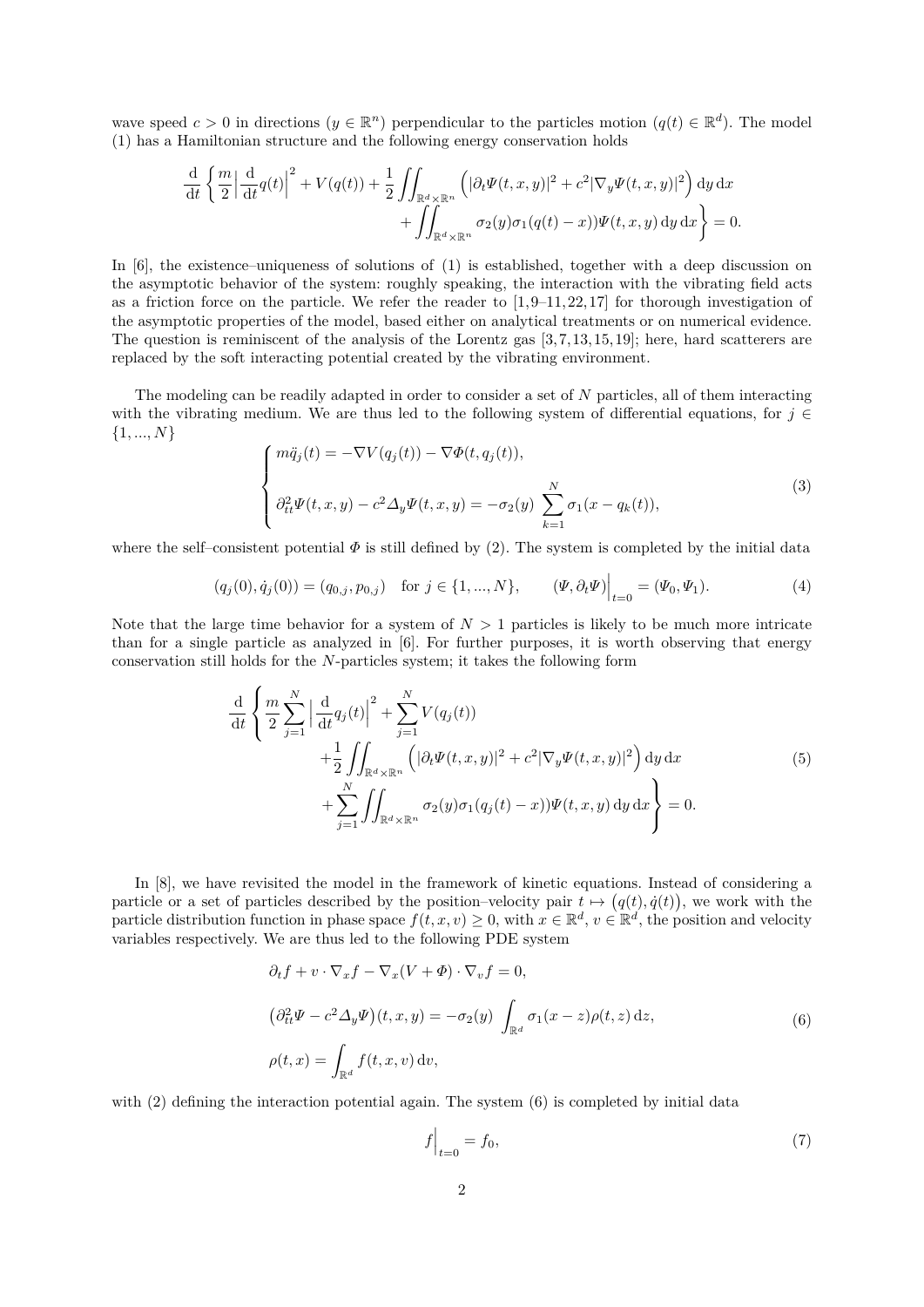and

$$
(\Psi, \partial_t \Psi)\Big|_{t=0} = (\Psi_0, \Psi_1). \tag{8}
$$

We refer to this system as the *Vlasov–Wave system*, and we warn the reader that the wave equation for *Ψ* holds in a direction *transverse* to the space variable (in contrast to models inspired from the Vlasov– Maxwell system, as in [5]). Finally, it can be relevant to incorporate some dissipation effects in the Vlasov equation, as in [2], namely the kinetic equation for the particle distribution function becomes

$$
\partial_t f + v \cdot \nabla_x f - \nabla_x (V + \Phi) \cdot \nabla_v f = \gamma \nabla_v \cdot (vf + \nabla_v f), \qquad \gamma > 0,
$$
\n(9)

which involves the Fokker–Planck operator  $\nabla_{v} \cdot (vf + \nabla_{v} f)$ . We refer to this model as the *Vlasov–Wave– Fokker–Planck system*. The Fokker–Planck operator induces relaxation effects: equilibrium states can be identified (which, by the way, are also stationary solutions of the Vlasov–Wave system, see [2, Appendix A]) and the asymptotic trend to equilibrium can be established.

In this paper we wish to provide a rigorous derivation of the Vlasov–Wave system (6) from the equations of motion of *N* particles, as in (3), when the number of particles becomes large. We also propose a similar discussion to obtain (9): to this end, we need to modify the deterministic model (3) by introducing a drag force and particles' Brownian motion, which gives a stochastic nature to the particle model. In order to deal with the asymptotic regime of a large number of particles, the self–consistent potential has to be appropriately rescaled ("weak coupling scaling"). In Section 2 we briefly discuss the scaling issues and we present the interpretation of the asymptotic problem. In particular, it is relevant to consider both the empirical measure associated to the particle system and the joint probability measure of the system of *N* particles in the *N*−body phase space [4, 14]. In Section 3, we set up a few technical tools that will be necessary for the asymptotic analysis. In Section 4 we investigate the mean field limit  $N \to \infty$  and the derivation of the Vlasov–Wave system (6). In Section 5 we obtain the Vlasov–Wave– Fokker–Planck model (9). In both cases the analysis relies on fine estimates on the particle trajectories. For the former case, it allows us to establish directly the convergence of the empirical measure associated to the *N*−particle system to a solution of the kinetic equation, in the spirit of Dobrushin's work [12]. For the latter case, the analysis is more intricate due to the randomness induced by the Brownian motion. Thus, we study the behavior of the marginal of the *N*−particle distribution, following the arguments introduced by Sznitman [23]. The difficulty common to both situation is the result of the fact that the definition of the self–consistent potential (2) does not involve a smooth convolution with respect to the space variable only, but it is also non–local with respect to time.

# **2 Mean Field Regime and Weak Coupling Scaling**

The derivation of the Vlasov–Wave system (6) from the model (3) for a set of  $N \geq 1$  particles requires a certain rescaling of the interaction potential. In order to clarify the motivation of the rescaling, we start by rewriting the equations in dimensionless form. To this end, let us denote by  $U$  the typical value of the external potential. The dimension of U is mass  $\times \left(\frac{\text{length}}{\text{time}}\right)^2$ . With L and T the length and time units respectively, we thus set

$$
V(q) = \mathcal{U} V'(q/\mathcal{L}),
$$

where  $V'$  is a dimensionless quantity. Accordingly, we also set

$$
q_j(t) = \mathcal{L}q'_j(t/T),
$$
  $p_j(t) = \frac{\mathcal{L}}{\mathcal{T}} \left(\frac{\mathrm{d}}{\mathrm{d}\tau}q'_j\right)(t/T).$ 

We shall use the notation  $p'_j(\tau) = \frac{d}{d\tau} q'_j(\tau)$ , so that  $\ddot{q}_j(t) = \frac{L}{T^2} \left(\frac{d}{d\tau} p'_j\right) (t/T)$ . The self-consistent potential  $\Phi$  scales like  $\lambda U: U$  defines the units, while the strength of the coupling is embodied into the dimensionless parameter  $\lambda > 0$ . To be more specific, we denote by  $\ell$  the unit of the variable  $y \in \mathbb{R}^n$  (which is not necessarily a length) and we set

$$
\Psi(t, x, y) = \bar{\psi} \ \tilde{\Psi}(t/\mathrm{T}, x/\mathrm{L}, y/\ell).
$$

The coupling is defined by the product

$$
\sigma_1(x)\sigma_2(y) = \bar{\sigma} \sigma_1'(x/\mathcal{L})\sigma_2'(y/\ell)
$$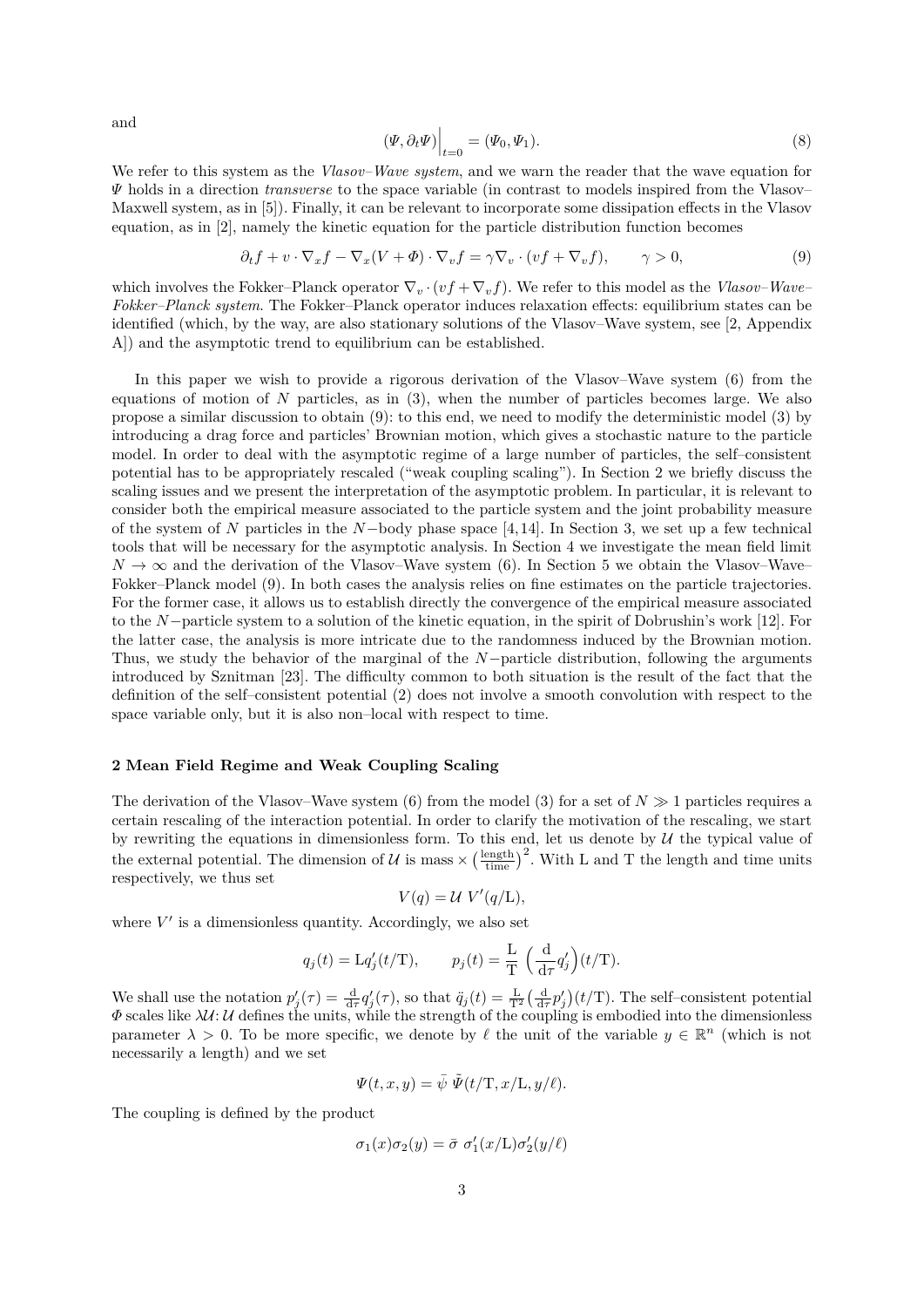where we encapsulate the unit in the single parameter  $\bar{\sigma} > 0$ . Hence, taking into account the integration over  $\mathbb{R}^d \times \mathbb{R}^n$  that defines  $\Phi$ , we have

$$
\lambda \mathcal{U} = \bar{\sigma} \bar{\psi} L^d \ell^n.
$$

We find the dimension of  $\bar{\psi}$  by comparing the terms in the energy balance:  $m \frac{\dot{q}_j^2}{2}$  scales like  $m \frac{L^2}{T^2}$ ,  $V(q_j)$ scales like U, and the quantities that involve the vibrating field,  $|\partial_t \Psi|^2 dx dy$  and  $c^2 |\nabla_y \Psi|^2 dx dy$ , should have the same dimension. Hence, we can set

$$
\kappa \mathcal{U} = \bar{\psi}^2 \frac{\mathcal{L}^d \ell^n}{\mathcal{T}^2},
$$

with  $\kappa > 0$  dimensionless.

In order to investigate the mean field regime, we assume that *the total mass is fixed:*

$$
\sum_{j=1}^{N} m = Nm = \bar{m} \in (0, \infty)
$$

does not depend on *N*. In other words, we have

$$
m = \bar{m}/N.
$$

Now, we compare the weights of the contributions to the energy balance (5):

particles' kinetic energy  $mN\frac{L^2}{\sqrt{2}}$  $rac{L^2}{T^2} = \bar{m} \frac{L^2}{T^2}$  $\frac{1}{T^2}$ 

particles' potential energy *N*U*,*

self consistent energy *λN*U*,*

vibrational energy 
$$
\frac{1}{2} \kappa \mathcal{U} \left( 1 + \frac{c^2 T^2}{\ell^2} \right)
$$
.

Imposing all terms to be of order 1 with respect to  $\mathcal{E} = \bar{m} \frac{L^2}{T^2}$  leads to the following relations

$$
\mathcal{U} = \frac{1}{N} \times \mathcal{E}, \qquad \lambda = 1, \qquad \kappa = N, \qquad \frac{c^2 \mathbf{T}^2}{\ell^2} = 1.
$$

Having disposed of these observations, we can rewrite (3) in the following dimensionless form, where, for the sake of clarity, we ditch the prime symbol,

$$
\dot{q}_j(t) = p_j(t),
$$
  
\n
$$
\dot{p}_j = -\nabla V(q_j(t)) - \nabla \Phi(t, q_j(t))
$$
  
\n
$$
\Phi(t, x) = \frac{1}{N} \int_{\mathbb{R}^d \times \mathbb{R}^n} \sigma_1(x - z) \sigma_2(y) \tilde{\Psi}(t, z, y) dy dx,
$$
  
\n
$$
\partial_{tt}^2 \tilde{\Psi}(t, x, y) - \Delta_y \tilde{\Psi}(t, x, y) = -\Lambda \sigma_2(y) \sum_{k=1}^N \sigma_1(x - q_k(t)),
$$

where the coefficient  $\Lambda > 0$  is given by

$$
\varLambda = N \times \frac{\bar{\sigma}}{\bar{\psi}}\mathbf{T}^2 = N \times \bar{\sigma} \bar{\psi} L^d \ell^n \times \frac{\mathbf{T}^2}{\bar{\psi}^2 \mathbf{L}^d \ell^n} = N \times \frac{\lambda \mathcal{U}}{\kappa \mathcal{U}} = 1.
$$

In fact, we rescale the field (in dimensionless variables) as follows

$$
\frac{1}{N} \tilde{\Psi}(t, x, y) = \Psi(t, x, y).
$$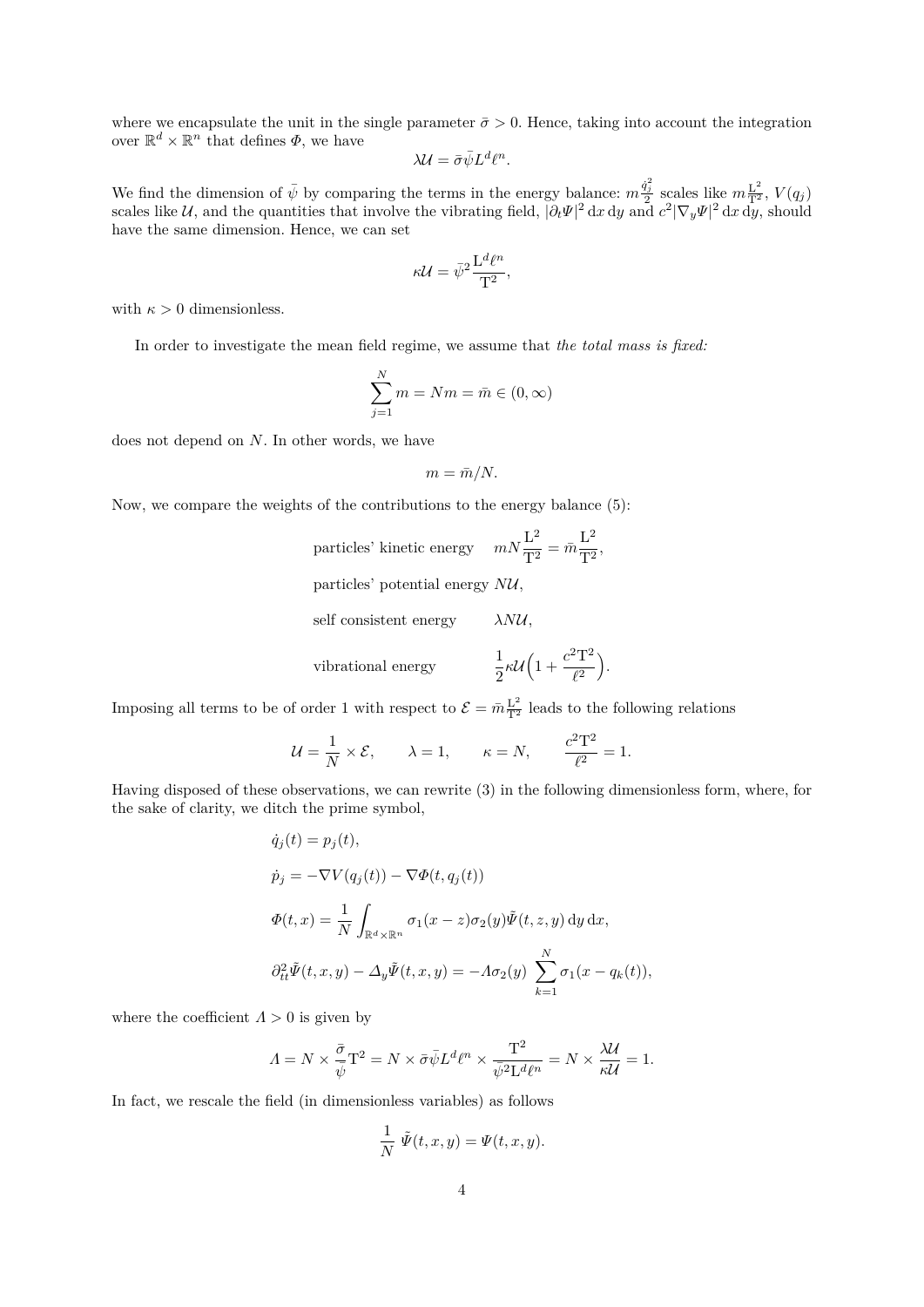Beyond the notational convenience, this actually contains the assumption that the rescaled initial data  $(\Psi_0, \Psi_1)$  for the field are of order  $\mathcal{O}(1)$ . With this notation we arrive at the following system

$$
\dot{q}_j(t) = p_j(t),
$$
\n
$$
\dot{p}_j = -\nabla V(q_j(t)) - \nabla \Phi(t, q_j(t))
$$
\n
$$
\Phi(t, x) = \int_{\mathbb{R}^d \times \mathbb{R}^n} \sigma_1(x - z) \sigma_2(y) \Psi(t, z, y) \, dy \, dx,
$$
\n
$$
\partial_{tt}^2 \Psi(t, x, y) - \Delta_y \Psi(t, x, y) = -\sigma_2(y) \frac{1}{N} \sum_{k=1}^N \sigma_1(x - q_k(t)).
$$
\n(10)

We warn the reader not to be confused by the fact that we are actually using the same notation for both (3) and the rescaled problem (10), bearing un mind that the asymptotic limit  $N \to \infty$  will be considered for (10).

For obtaining the model with the Fokker–Planck operator, we add to the model (10) a friction force, namely a force proportional to the particles velocity, and a Brownian motion. We will thus deal with the following analog to (10), for  $j \in \{1, ..., N\}$ 

$$
\begin{cases}\ndq_j = p_j dt, \\
dp_j(t) = -\nabla V(q_j(t)) dt - dt \int_{\mathbb{R}^d \times \mathbb{R}^n} \sigma_1(q_j(t) - z) \sigma_2(y) \nabla_x \Psi(t, z, y) dy dz \\
-\gamma p_j(t) dt + \sqrt{2\gamma} dB_j(t), \\
\partial_{tt}^2 \Psi(t, x, y) - \Delta_y \Psi(t, x, y) = -\sigma_2(y) \frac{1}{N} \sum_{k=1}^N \sigma_1(x - q_k(t)),\n\end{cases}
$$
\n(11)

with  $B_j$  a Brownian motion on  $\mathbb{R}^d$ .

We wish to investigate the regime  $N \to \infty$  from (10) and (11), completed by the initial condition

$$
(q_j(0), p_j(0)) = (q_{0,j}, p_{0,j})
$$
\n(12)

and

$$
(\Psi, \partial_t \Psi)\Big|_{t=0} = (\Psi_0, \Psi_1). \tag{13}
$$

We shall establish this way a connection with the kinetic models (6) and (9), respectively. From the rescaled systems (10) and (11), we can define two relevant quantities.

**–** The empirical measure of the *N*−particle system is simply defined by

$$
\widehat{\mu}^{N}(t) = \frac{1}{N} \sum_{k=1}^{N} \delta_{(q_k(t), p_k(t))}.
$$
\n(14)

A direct computation shows that  $f = \hat{\mu}^N(t)$  actually satisfies (6), see Lemma 4. Assuming the convergence of the initial state  $\hat{\mu}^N$ ,  $f_n(x, y)$  in some suitable sense, the question we address is thus convergence of the initial state  $\hat{\mu}_0^N \to f_0(x, v)$  in some suitable sense, the question we address is thus nothing but a stability property of the system (6) for magnum valued solutions. nothing but a stability property of the system (6) for measure valued solutions.

 $-$  Considering the initial data  $(q_1(0), p_1(0), ..., q_N(0), p_N(0))$  as independent random variables distributed according to the same probability measure  $f_0$  on  $\mathbb{R}^d \times \mathbb{R}^d$ , we can also deal with the joint probability measure  $\mu^N$ , which is a probability measure on the *N*-body phase space  $(\mathbb{R}^d \times \mathbb{R}^d)^N$ .

For investigating the connection between the *N*-particle system (10) and the Vlasov–Wave system, it is enough to deal with the empirical measure. However, for (11) the trajectory of a particle is by nature a random variable, due to the Brownian motion. Thus, even if the initial data is purely deterministic, the  $(q_j, p_j)$ 's are random variables and the empirical measure  $\hat{\mu}^N$  becomes a random variable too. For this problem, the applyistic is performed by dealing with the  $N$ -particle measure  $\mu^N$  instead, or measure this problem, the analysis is performed by dealing with the *N*−particle measure  $\mu^N$  instead, or more precisely with its first marginal. Further comments and statements on these notions can be found in the surveys  $[4, 14]$ .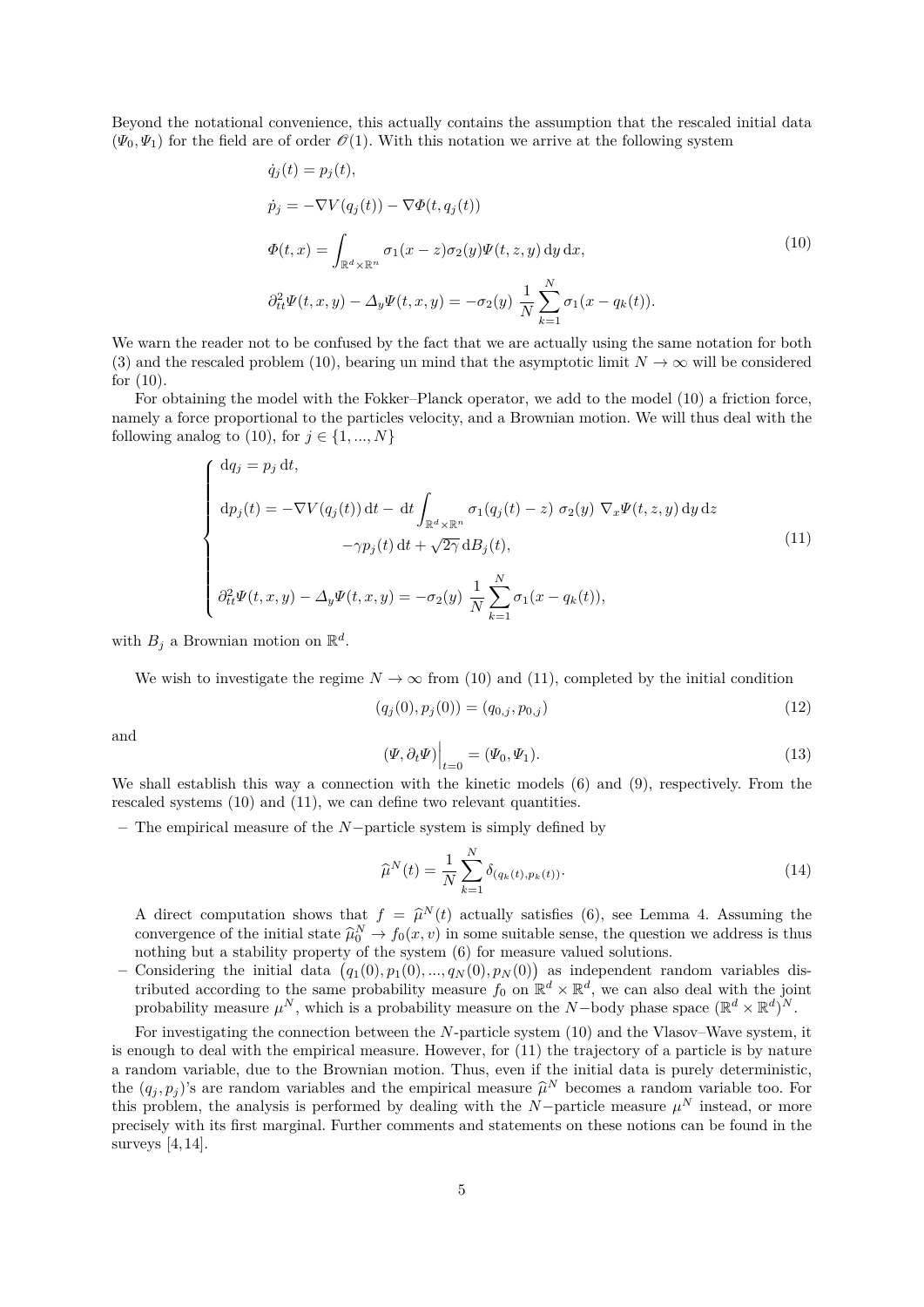### **3 Technical preliminaries**

#### 3.1 Main assumptions

Let us collect here the assumptions on the parameters of the model (coupling form functions, external potential), and on the initial data. Throughout the paper, we impose

$$
\begin{cases}\n\sigma_1 \in C_c^{\infty}(\mathbb{R}^d, \mathbb{R}), \ \sigma_2 \in C_c^{\infty}(\mathbb{R}^n, \mathbb{R}), \\
\sigma_1(x) \ge 0, \ \sigma_2(y) \ge 0 \text{ for any } x \in \mathbb{R}^d, \ y \in \mathbb{R}^n,\n\end{cases} \tag{H1}
$$

 $\sigma_1, \sigma_2$  are radially symmetric.

$$
\Psi_0, \Psi_1 \in L^2(\mathbb{R}^d \times \mathbb{R}^n). \tag{H2}
$$

$$
f_0 \ge 0, \qquad f_0 \in \mathcal{M}^1(\mathbb{R}^d \times \mathbb{R}^d). \tag{H3}
$$

$$
\begin{cases}\nV \in W_{\text{loc}}^{2,\infty}(\mathbb{R}^d), \\
\text{and there exists } C \ge 0 \text{ such that } V(x) \ge -C(1+|x|^2) \text{ for any } x \in \mathbb{R}^d.\n\end{cases} (H4)
$$

We shall need another technical assumption on the external potential, that will be detailed in Section 3.4. In  $[8]$ , the existence–uniqueness of solutions to  $(6)$ – $(8)$  is established under this set of assumptions, with (**H3**) strengthened into  $f_0 \in L^1(\mathbb{R}^d \times \mathbb{R}^d)$ . The extension to the framework of measure–valued solutions that we present here unifies the *N*-particles viewpoint and the PDE viewpoint.

#### 3.2 An overview on the Kantorowich–Rubinstein distance

 $\mathcal{L}$ 

The use of the dual space  $(W^{1,\infty}(\mathbb{R}^d \times \mathbb{R}^d))'$  appeared naturally in the analysis of [8]; this functional framework turns out to be well–adapted to establish a well–posedness theory for the model (6). This is strongly related to the Kantorowich–Rubinstein distance, which can be used to make the space of the probability measures a metric space. We refer the reader to [12, 24] for a detailed introduction to this notion.

**Definition 1 (Kantorowich–Rubinstein distance)** Let  $(S, d)$  be a separable metric space. Let  $\mu, \nu$ two probability measures on *S*. The Kantorowich–Rubinstein distance between  $\mu$  and  $\nu$  is defined by

$$
W_1(\mu, \nu) = \inf_{\pi} \left\{ \int_{S^2} d(x, y) \, d\pi(x, y) \right\} = \inf_{X, Y} \mathbb{E} \left[ d(X, Y) \right]
$$

where the infimum is taken in the first equality over measures  $\pi$  having  $\mu$  and  $\nu$  as marginals and in the second equality over all the random variables X and Y having the probability  $\mu$  and  $\nu$ , respectively.

The definition of  $W_1$  is meaningful on the whole space of probability measures on  $S$ , when the distance *d* is bounded on  $S \times S$ . When  $S = \mathbb{R}^d \times \mathbb{R}^d$ , we can take  $d(x, y) = |x - y| \wedge 1$ , where  $a \wedge b = \min(a, b)$ . It is well known (see [12] or [24, Chapter 6]) that, when *d* is bounded on  $S \times S$ ,  $W_1$  metrizes the tight convergence in  $\mathcal{M}^1(S)$  (the weak convergence of measures seen as linear forms on the space of the continuous and bounded real valued functions on *S*). This result will be used to prove the compactness of the sequence of the empirical measures  $(\widehat{\mu}^N)_{N \in \mathbb{N}}$  in the forthcoming Sections.

Another interpretation of *W*<sup>1</sup> is given by the following Kantorowich–Rubinstein duality formula, which makes the connection with the dual of  $W^{1,\infty}$  appear [24, Theorem 5.10, Chapter 5 and, even more precisely, Remark 6.5, Chapter 6]

$$
W_1(\mu, \nu) = \sup_{\|f\|_{\text{Lip}} \le 1} \left| \int_S f d(\mu - \nu) \right|, \qquad \|f\|_{\text{Lip}} = \sup_{x, y \in S} \frac{|f(x) - f(y)|}{d(x, y)}.
$$

In the specific case  $S = \mathbb{R}^d \times \mathbb{R}^d$  and  $d(x, y) = |x - y| \wedge 1$ , the Kantorowich–Rubinstein formula becomes

$$
\inf_{\pi} \left\{ \int_{(\mathbb{R}^d \times \mathbb{R}^d)^2} (|x - y| \wedge 1) \, d\pi(x, y) \right\} = \sup_{2 \|f\|_{\infty}, \|\nabla f\|_{\infty} \le 1} \left| \int_{\mathbb{R}^d \times \mathbb{R}^d} f \, d(\mu - \nu) \right| \tag{15}
$$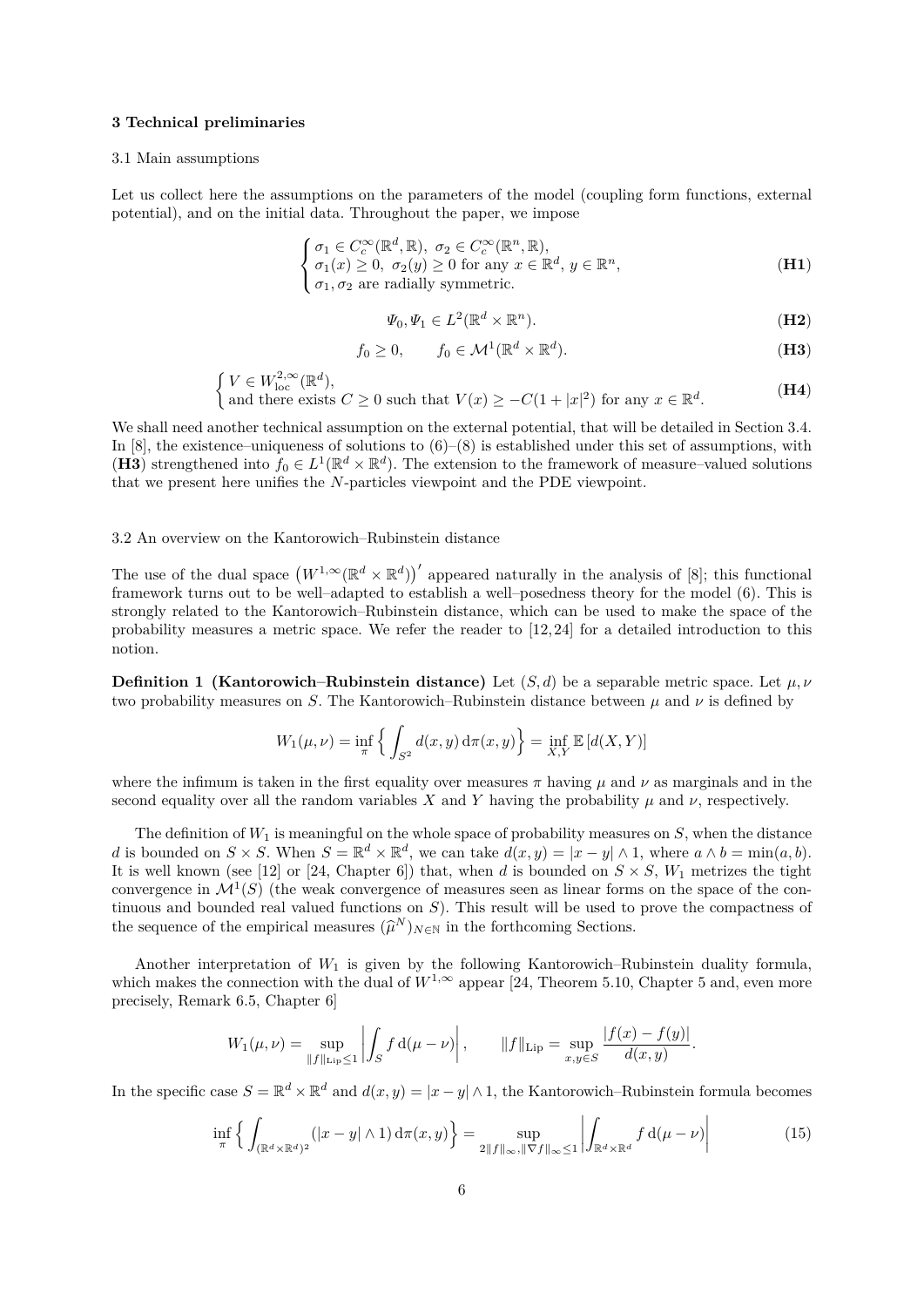(the infimum in the left hand side is taken over measures  $\pi$  having  $\mu$  and  $\nu$  as marginals). As a matter of fact, the distances associated to  $W_1$  and to the  $(W^{1,\infty}(\mathbb{R}^d \times \mathbb{R}^d))'$  norm are equivalent

$$
\frac{1}{2}\|\mu-\nu\|_{\big(W^{1,\infty}(\mathbb{R}^d\times\mathbb{R}^d)\big)'}\leq W_1(\mu,\nu)\leq 2\|\mu-\nu\|_{\big(W^{1,\infty}(\mathbb{R}^d\times\mathbb{R}^d)\big)'}.
$$

We also point out that the Kantorowich–Rubinstein distance can be extended into a norm on the space of bounded mesures, as a consequence of the duality formula; we refer the reader to [24, Bibliographical Notes to Chapter 6] for further information on this point.

As mentioned above, the distance  $W_1$  and relation (15) will play a crucial role in the analysis; in order to simplify the computations, from now on, we slightly modify the definition of the norm on  $W^{1,\infty}(\mathbb{R}^d \times \mathbb{R}^d)$  and we set

$$
||f||_{\text{Lip}} = 2||f||_{\infty} \wedge ||\nabla f||_{\infty}.
$$

In what follows we will deal with measures parametrized by the time variable  $\mu : t \in [0, T] \longmapsto \mu_t \in$  $\mathcal{M}^1(\mathbb{R}^d \times \mathbb{R}^d)$ . We will say that  $\mu$  lies in  $C([0,T]; \mathcal{M}^1(\mathbb{R}^d \times \mathbb{R}^d) - \text{tight})$ , when, for any continuous and bounded function  $\chi : \mathbb{R}^d \times \mathbb{R}^d \to \mathbb{R}$ , we have

$$
\left(t \mapsto \int \chi(x, v) \, \mathrm{d}\mu_t(x, v)\right) \in C([0, T]).
$$

The natural distance induced by  $W_1$  between two measures valued functions  $\mu, \nu \in C([0, T]; \mathcal{M}^1(\mathbb{R}^d \times$  $\mathbb{R}^d$ ) – tight) is then given by

$$
||W_1(\mu, \nu)||_{L^{\infty}(0,T)} = \sup_{0 \le t \le T} W_1(\mu_t, \nu_t).
$$

This distance makes  $C([0,T]; \mathcal{M}^1(\mathbb{R}^d \times \mathbb{R}^d) - \text{tight})$  a Banach space and we shall use the shorthand notation  $C_{W_1}([0,T]; \mathcal{M}^1(\mathbb{R}^d \times \mathbb{R}^d))$ . For instance, saying that a sequence  $(\mu_N)_{N \in \mathbb{N}}$  converges to  $\mu$  in  $C_{W_1}([0,T]; \mathcal{M}^1(\mathbb{R}^d \times \mathbb{R}^d))$  means

$$
\lim_{N \to \infty} \left( \sup_{0 \le t \le T} W_1(\mu_N(t), \mu(t)) \right) = 0,
$$

and, equivalently, for any  $\chi \in L^{\infty} \cap C(\mathbb{R}^{d} \times \mathbb{R}^{d})$ 

$$
\lim_{N \to \infty} \int \chi(x, v) d\mu_N(t, x, v) = \int \chi(x, v) d\mu(t, x, v)
$$

holds uniformly over  $t \in [0, T]$ .

### 3.3 Expression of the self–consistent potential

As already remarked in [8], it is convenient to rewrite the interaction potential *Φ* as an integral operator acting on the macroscopic density  $\rho(t,x) = \int_{\mathbb{R}^d} f(t,x,v) dv$ . To this end, let us set

$$
t \longrightarrow p(t) = \frac{1}{(2\pi)^n} \int_{\mathbb{R}^n} \frac{\sin(c|\xi|t)}{c|\xi|} |\widehat{\sigma_2}(\xi)|^2 d\xi,
$$

where  $\widehat{\cdot}$  stands for the Fourier transform with respect to the variable  $y \in \mathbb{R}^n$ . We also set

$$
\Phi_0(t,x) = \frac{1}{(2\pi)^n} \int_{\mathbb{R}^n} \int_{\mathbb{R}^d} \sigma_1(x-z) \left( \widehat{\Psi_0}(z,\xi) \cos(c|\xi|t) + \widehat{\Psi_1}(z,\xi) \frac{\sin(c|\xi|t)}{c|\xi|} \right) \widehat{\sigma_2}(\xi) dz d\xi
$$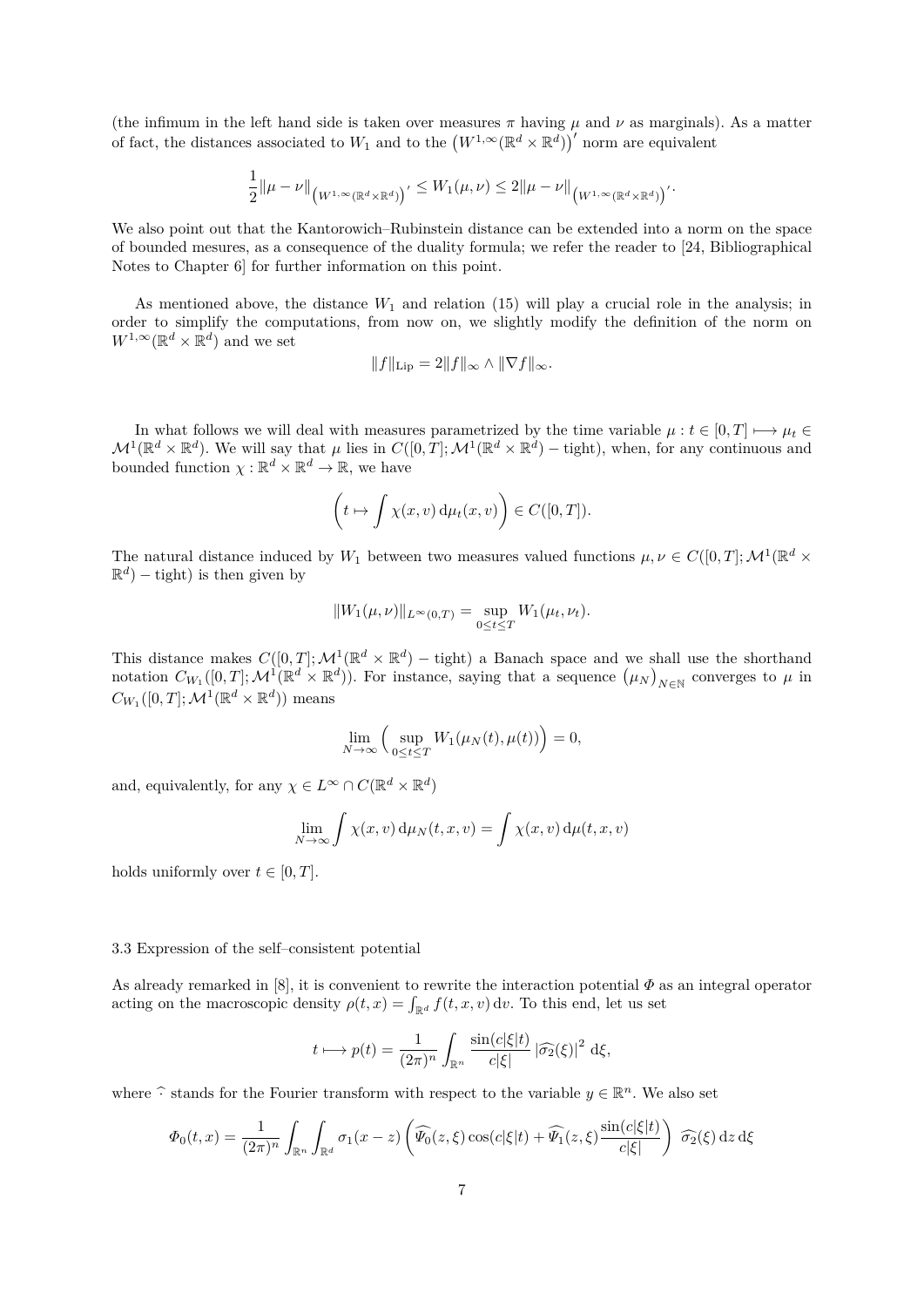which is clearly associated to the solution of the homogeneous wave equation with initial conditions  $(\Psi_0, \Psi_1)$ . Finally, we define the operator L which associates to a measure valued function  $f : (0, \infty) \to$  $\mathcal{M}^1(\mathbb{R}^d \times \mathbb{R}^d)$  the quantity

$$
\mathcal{L}(f)(t,x) = \int_0^t p(t-s) \left( \int_{\mathbb{R}^d} \Sigma(x-z) \rho(s,z) \,dz \right) \,ds,
$$
\n
$$
\rho(t,x) = \int_{\mathbb{R}^d} f(t,x,v) \,dv, \qquad \Sigma = \sigma_1 * \sigma_1.
$$
\n(16)

Note that the regularity of the form functions  $\sigma_1, \sigma_2$  imply that  $\mathcal{L}(f)$  is a well defined smooth function, while  $f(t, \cdot)$  is only measure valued. We refer the reader to [8, Section 2] for detailed proofs of the following statements. In fact [8] assumes that  $f(t, \cdot)$  is an integrable function, but the results clearly apply to the measure framework as well.

**Lemma 1** *Assume* (**H1**)–(**H2**)*.* Let  $f$  in  $C_{W_1}(\mathbb{R}_+; \mathcal{M}^1(\mathbb{R}^d \times \mathbb{R}^d))$ *. Then, the self consistent potential*  $\Phi$ *defined by* (2) *with Ψ solution of the wave equation*

$$
\partial_{tt}^2 \Psi - c^2 \Delta_y \Psi = -\sigma_2(y) \int_{\mathbb{R}^d \times \mathbb{R}^d} \sigma_1(x - z) f(t, z, v) \, dv \, dz
$$

*can be recast as*  $\Phi = \Phi_0 - \mathcal{L}(f)$ *.* 

**Lemma 2 (Estimates on the self-consistent potential)** Let  $0 < T < \infty$ . The following properties *hold:*

*i*)  $\mathcal L$  *belongs to the space*  $\mathcal A_T$  *of the continuous operators on*  $C([0,T]; (W^{1,\infty}(\mathbb R^d \times \mathbb R^d))')$  *with values in*  $C([0,T]; W^{2,\infty}(\mathbb{R}^d))$ . Its norm is evaluated as follows

$$
\|\mathcal{L}\|_{\mathcal{A}_T} \le \|\sigma_1\|_{W^{3,2}(\mathbb{R}^d)}^2 \|\sigma_2\|_{L^2(\mathbb{R}^n)}^2 \frac{T^2}{2};
$$

*ii*)  $\mathcal{L}$  *belongs to the space*  $\mathcal{B}_T$  *of the continuous operators on*  $C([0,T]; (W^{1,\infty}(\mathbb{R}^d \times \mathbb{R}^d))')$  *with values in*  $C^1([0,T];L^\infty(\mathbb{R}^d))$ . Its norm is evaluated as follows

$$
\|\mathcal{L}\|_{\mathcal{B}_T} \le \|\sigma_1\|_{W^{1,2}(\mathbb{R}^d)}^2 \|\sigma_2\|_{L^2(\mathbb{R}^n)}^2 \left(T + \frac{T^2}{2}\right);
$$

*iii) Φ*<sup>0</sup> *satisfies*

$$
\|\Phi_0(t,\cdot)\|_{W^{2,\infty}(\mathbb{R}^d)} \le \|\sigma_1\|_{W^{2,2}(\mathbb{R}^d)} \|\sigma_2\|_{L^2(\mathbb{R}^n)} \left( \|\Psi_0\|_{L^2(\mathbb{R}^n)} + t \|\Psi_1\|_{L^2(\mathbb{R}^n)} \right),
$$

*for any*  $0 \le t \le T$ *, and, moreover* 

$$
\|\Phi_0\|_{C^1([0,T];L^\infty(\mathbb{R}^d))} \le \|\sigma_1\|_{L^2(\mathbb{R}^d)} \|\sigma_2\|_{W^{1,2}(\mathbb{R}^n)} \left(2\|\Psi_0\|_{L^2(\mathbb{R}^n)} + (1+T)\|\Psi_1\|_{L^2(\mathbb{R}^n)}\right).
$$

# 3.4 Estimates on the characteristic curves

For an external potential *V* that satisfies (H4) and for a given function  $\Phi$  which lies in  $C^0([0,\infty); W^{2,\infty}(\mathbb{R}^d))\cap$  $C^1([0,\infty); L^\infty(\mathbb{R}^d)$ , we can define the characteristic curves, solutions of the ODE system

$$
\begin{cases}\n\dot{X}(t) = \xi(t), & \dot{\xi}(t) = -\nabla V(X(t)) - \nabla \Phi(t, X(t)), \\
X(\alpha) = x_0, & \xi(\alpha) = v_0.\n\end{cases}
$$
\n(17)

We denote by  $\varphi_{\alpha}^{\Phi,\beta}(x_0,v_0)$  the solution  $t \mapsto (X(t),\xi(t))$  of (17) at time  $\beta$ ; it can be interpreted as the position–velocity pair at time  $\beta$  of a particle subjected to the force field– $\nabla(V+\Phi)$ , with state  $(x_0, v_0)$ at time *α*. The analysis relies crucially on the properties of the solutions of the differential system (17).

**Lemma 3** Let *V* satisfy (**H4**) and let  $\Phi \in C^0([0,\infty); W^{2,\infty}(\mathbb{R}^d)) \cap C^1([0,\infty); L^{\infty}(\mathbb{R}^d))$ .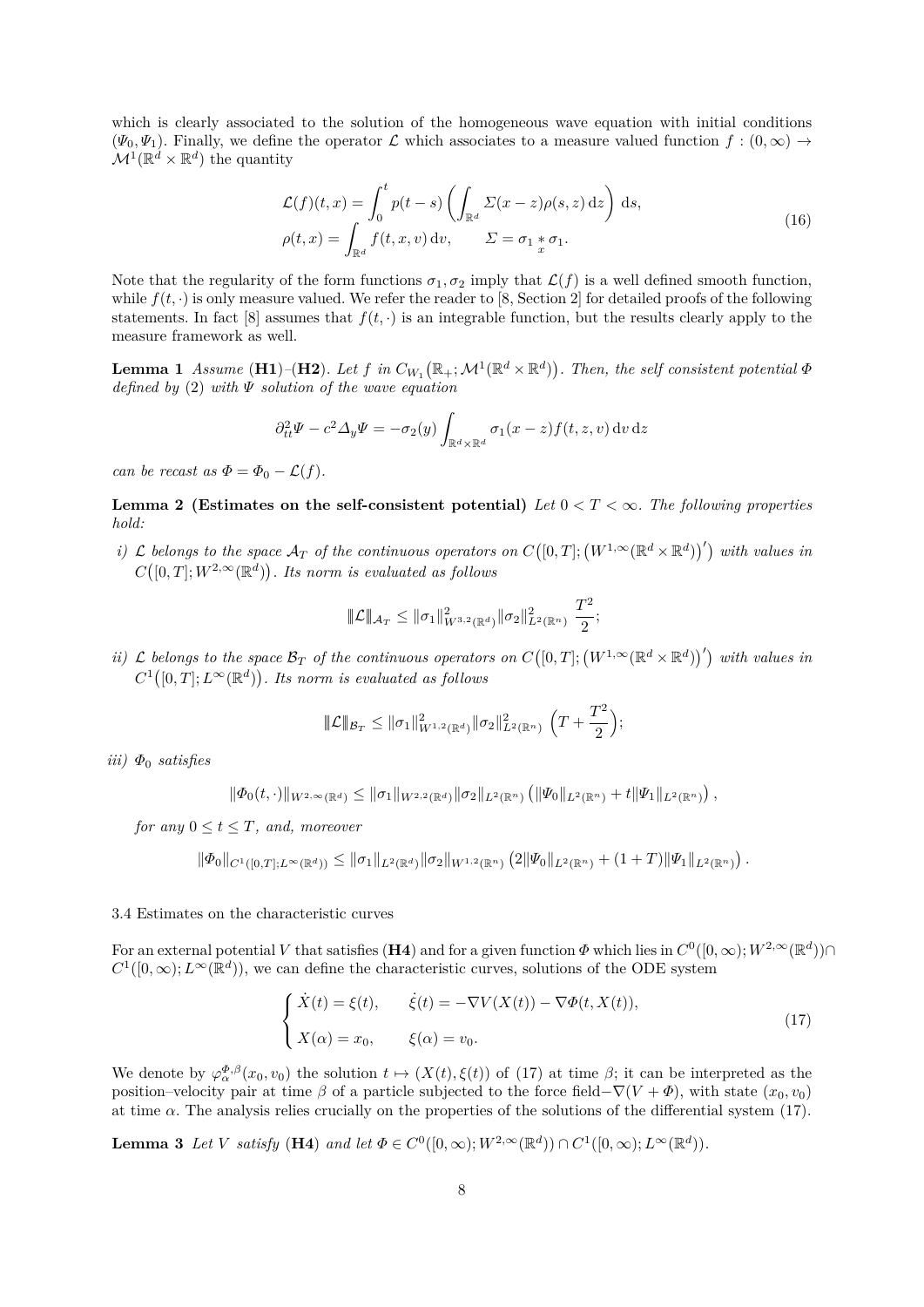*a) There exists a function*

$$
R: (\mathscr{N}, t, x, v) \in [0, \infty) \times [0, \infty) \times \mathbb{R}^d \times \mathbb{R}^d \longmapsto R(\mathscr{N}, t, x, v) \in [0, \infty),
$$

*non decreasing with respect to the first two variables, such that the solution*  $t \mapsto (X(t), \xi(t))$  *of* (17) *satisfies the following estimate, for any*  $t \in \mathbb{R}$ *,* 

$$
(X(t), \xi(t)) \in B_t(x_0, v_0),
$$
  

$$
B_t(x_0, v_0) = B(0, R(||\Phi||_{C^1([0,t];L^\infty(\mathbb{R}^d))}, |t|, x_0, v_0)) \subset \mathbb{R}^d \times \mathbb{R}^d
$$

*.*

*b) Moreover, we have*

$$
|\nabla_{x,v}\varphi_0^{\Phi,t}(x,v)| \le \exp\left(\int_0^t (1+||\nabla^2(V+\Phi(s))||_{L^\infty(B_s(x,v))} ds\right).
$$

*c) Taking two additional potential*  $\Phi_1$  *and*  $\Phi_2$ *, the following estimate holds for any*  $t > 0$ 

$$
\begin{aligned} &\left| (\varphi_0^{\Phi_1,t} - \varphi_0^{\Phi_2,t}) (x_0, v_0) \right| \\ &\leq \int_0^t \| (\Phi_1 - \Phi_2)(s) \|_{W^{1,\infty}(\mathbb{R}^d)} \exp \left( \int_s^t \|\nabla^2 (\Phi_1(\tau) + V) \|_{L^\infty(\tilde{B}_\tau(x_0, v_0))} \, \mathrm{d}\tau \right) \, \mathrm{d}s, \end{aligned}
$$

*where we have set*

$$
\tilde{B}_{\tau}(x,v) = B\left(0, R\left(\max_{i=1,2} \|\Phi_i\|_{C^1([0,\tau];L^{\infty}(\mathbb{R}^d))}, \tau, x, v\right)\right).
$$

**Proof of Lemma 3.** We refer the reader to [8, Section 3] for items *a*) and *c*); we prove *b*) here. Let  $(X_1, \xi_1)$  and  $(X_2, \xi_2)$  stand for the solutions (17) with initial data  $(x_1, v_1)$  and  $(x_2, v_2)$ , respectively, at  $\alpha = 0$ . We have

$$
\begin{cases} \frac{\mathrm{d}}{\mathrm{d}t}(X_1 - X_2)(t) = (\xi_1 - \xi_2)(t), \\ \frac{\mathrm{d}}{\mathrm{d}t}(\xi_1 - \xi_2)(t) = -\nabla V(X_1(t)) + \nabla V(X_2(t)) - \nabla \Phi(t, X_1(t)) + \nabla \Phi(t, X_2(t)). \end{cases}
$$

Let us set

$$
K_t = \bigcup_{i=1,2} B\left(0, R\left(\|\Phi\|_{C^1([0,t];L^\infty(\mathbb{R}^d))}, |t|, x_i, v_i\right)\right)
$$

Using *a*), we obtain (at least in the sense of distributions)

$$
\begin{cases} \frac{d}{dt}|X_1 - X_2| \le |\xi_1 - \xi_2|, \\ \frac{d}{dt}|\xi_1 - \xi_2| \le \|\nabla^2(V + \varPhi(t))\|_{L^\infty(K_t)} |X_1(t) - X_2(t)|. \end{cases}
$$

The Grönwall Lemma yields

$$
|(X_1,\xi_1)-(X_2,\xi_2)|\leq |(x_1,v_1)-(x_2,v_2)|\exp\left(\int_0^t \|\nabla^2(V+\Phi(t))\|_{L^\infty(K_s)}\,\mathrm{d} s\right).
$$

By definition, we have  $(X_i, \xi_i) = \varphi_0^{\Phi, t}(x_i, v_i)$  for  $i = 1, 2$ . Letting  $(x_2, v_2)$  converge to  $(x_1, v_1)$ , we get

$$
|\nabla \varphi_0^{\Phi_1,t}(x_1,v_1)| \le \exp \left( \int_0^t \left( 1 + \|\nabla^2 (V + \Phi(s))\|_{L^\infty(B_s(x_1,v_1))} \right) ds \right),
$$

by using the continuity of *R*.

We can now introduce an additional technical requirement on the external potential. Given *Ψ*<sup>0</sup> and *Ψ*<sup>1</sup> satisfying (**H2**), we set

$$
r(t, x, v) = R(||\Phi_0||_{C^1([0, t]; L^\infty(\mathbb{R}^d))} + ||\mathcal{L}||_{\mathcal{B}_t}, t, x, v),
$$
\n(18)

 $\blacksquare$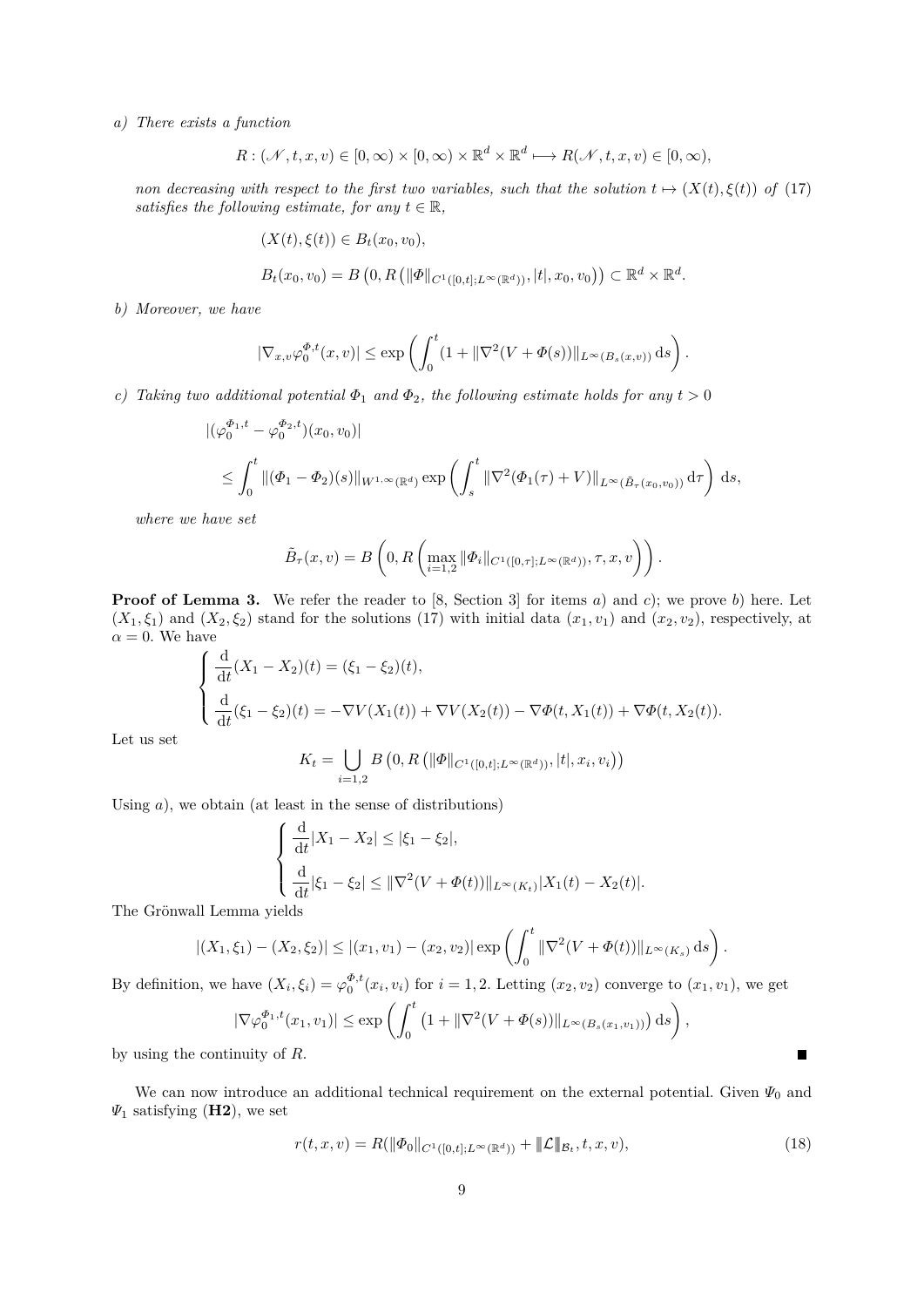where *R* is the function defined in Lemma 3-a) and the quantity  $\|\Phi_0\|_{C^1([0,t];L^\infty(\mathbb{R}^d))}$  is well defined by virtue of Lemma 2. Then, we assume that

$$
\mathscr{K}_{T}(\mu_{0}) = \int_{\mathbb{R}^{d} \times \mathbb{R}^{d}} \exp\left(\int_{0}^{T} \|\nabla^{2}V\|_{L^{\infty}(B(0,r(t,x,v)))} \,\mathrm{d}t\right) \,\mathrm{d}\mu_{0} < \infty. \tag{H5}
$$

We refer the reader to  $[8]$  for further comments on this assumption. In particular, due to the regularity of *V* in (**H4**), we notice that any finite and compactly supported measure satisfies this assumption.

Assumptions (**H1**)–(**H5**) are supposed to be fulfilled throughout the paper.

### **4 Mean field Limit for the Vlasov–Wave system**

4.1 Particle viewpoint vs. kinetic viewpoint

According to Lemma 1, it is equivalent to consider a solution  $(f,\Psi)$  to the system (6)-(8) and a solution *f* of

$$
\begin{cases} \partial_t f + v \cdot \nabla_x f = \nabla_x \left( V + \Phi_0 - \mathcal{L}(f) \right) \cdot \nabla_v f, \\ f(0, x, v) = f_0(x, v), \end{cases}
$$
\n(19)

with  $\mathcal L$  defined by (16). It allows us to establish that the empirical measure  $\hat \mu^N$  associated to (10) satisfies (6), with  $c = 1$  (since (10) is set in dimensionless form).

**Lemma 4** *The following properties are satisfied:*

- i) If  $\Psi$  and  $(q_j, p_j)_{j \in \{1, ..., N\}}$  is solution of (10) with (12)-(13) then  $\widehat{\mu}^N$  is solution of (19) with initial  $data f_0 = \frac{1}{N} \sum_{j=1}^{N} \delta_{(q_{0,j}, p_{0,j})}$ .
- ii) Moreover, if  $\mu$  is a solution of (19) with initial data  $f_0 = \frac{1}{N} \sum_{j=1}^{N} \delta_{(q_{0,j},p_{0,j})}$ , then for all  $t \geq 0$ , we *can find*  $\Psi$  *and*  $(q_j, p_j)_{j \in \{1, ..., N\}}$  *solution of* (10) *with* (12)–(13)*, such that*  $\mu$  *is given by* (14)*.*

**Proof.** We split the proof into two steps.

*Step 1: Proof of i)*

Let  $\Psi$  and  $(q_j, p_j)_{j \in \{1, ..., N\}}$  be a solution of (10) with (12)–(13). We associate to this solution the empirical measure  $\widehat{\mu}^N$  given by (14). Let  $\chi \in C \cap L^{\infty}(\mathbb{R}^d \times \mathbb{R}^d)$ . We have

$$
\langle \widehat{\mu}_t^N | \chi \rangle = \frac{1}{N} \sum_{j=1}^N \chi(q_j(t), p_j(t)).
$$

As a matter of fact, we observe that, on the one hand,

$$
\left\langle \widehat{\mu}_t^N|\chi\rangle\right|_{t=0} = \frac{1}{N} \sum_{j=1}^N \chi(q_{0,j}, p_{0j}),
$$

and, on the other hand, the self–consistent potential can be cast as

$$
\Phi(t,x) = \int_{\mathbb{R}^d} \sigma_1(x-z) \sigma_2(y) \Psi(t,z,y) \, dy \, dz,
$$
  

$$
\partial_{tt}^2 \Psi - c^2 \Delta_y \Psi = -\sigma_2(y) \langle \hat{\mu}_t^N | \sigma_1(x) \otimes \mathbf{1}(v) \rangle.
$$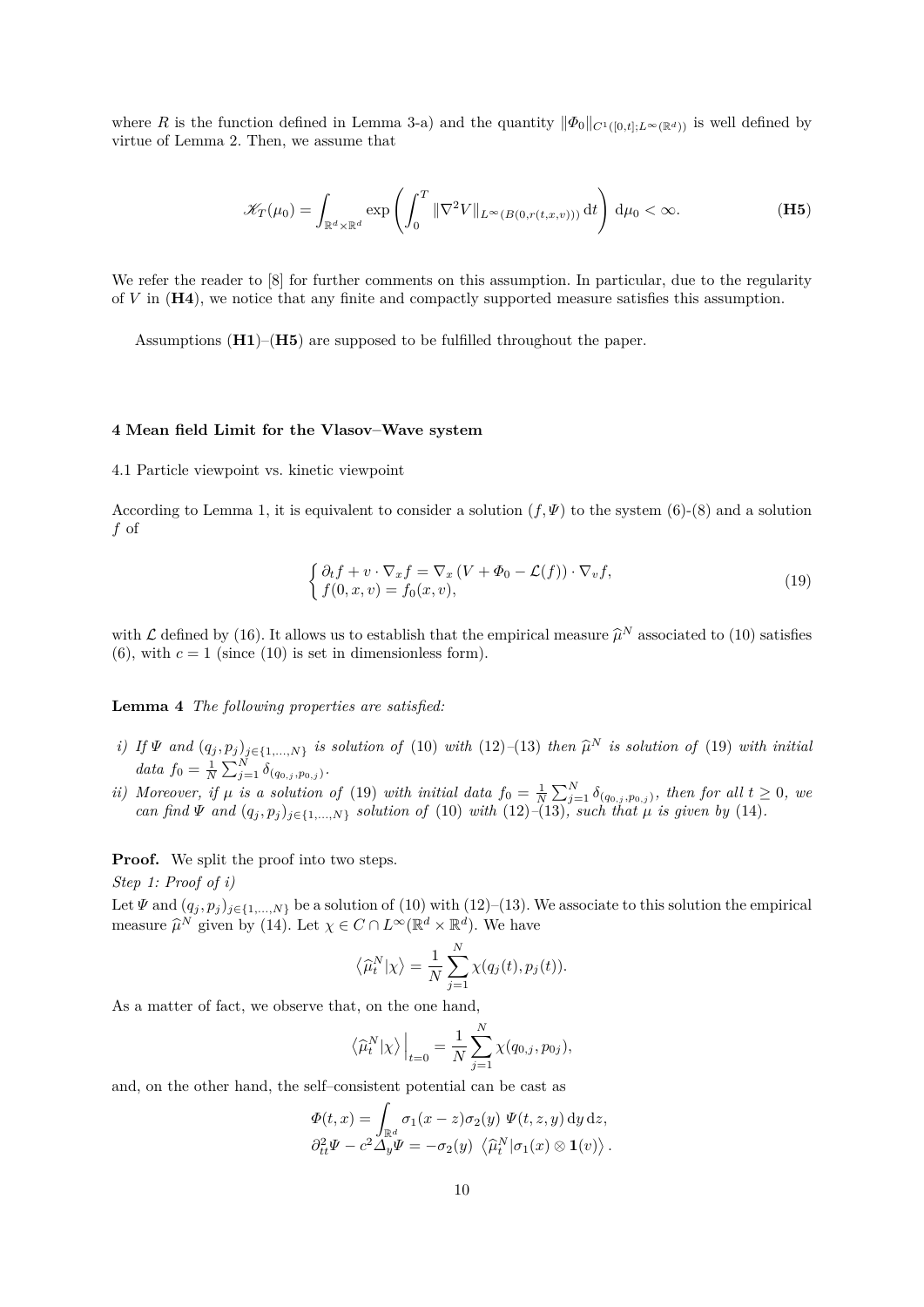Now, let  $\psi \in C_c^{\infty}([0,\infty) \times \mathbb{R}^d \times \mathbb{R}^d)$  and compute the distribution bracket

$$
\langle (\partial_t + v \cdot \nabla_x - \nabla_x (V + \Phi) \cdot \nabla_v) \hat{\mu}_t^N | \psi \rangle
$$
  
\n
$$
= -\langle \hat{\mu}_t^N | \psi(t, \cdot) \rangle \Big|_{t=0} - \int_0^\infty \langle \hat{\mu}_t^N | (\partial_t + v \cdot \nabla_x - \nabla_x (V + \Phi) \cdot \nabla_v) \psi(t, \cdot) \rangle dt
$$
  
\n
$$
= -\langle \hat{\mu}_t^N | \psi(t, \cdot) \rangle \Big|_{t=0} - \frac{1}{N} \sum_{j=1}^N \int_0^\infty ((\partial_t \psi)(t, q_j(t), p_j(t))
$$
  
\n
$$
+ p_j(t) \cdot \nabla_x \psi(t, q_j(t), p_j(t)) - \nabla(V + \Phi)(t, q_j(t)) \cdot \nabla_v \psi(t, q_j(t), p_j(t)) \Big) dt
$$
  
\n
$$
= -\langle \hat{\mu}_t^N | \psi(t, \cdot) \rangle \Big|_{t=0} - \frac{1}{N} \sum_{j=1}^N \int_0^\infty ((\partial_t \psi)(t, q_j(t), p_j(t))
$$
  
\n
$$
+ \dot{q}_j(t) \cdot \nabla_x \psi(t, q_j(t), p_j(t)) + \dot{p}_j(t) \cdot \nabla_v \psi(t, q_j(t), p_j(t)) \Big) dt
$$
  
\n
$$
= -\langle \hat{\mu}_t^N | \psi(t, \cdot) \rangle \Big|_{t=0} - \frac{1}{N} \sum_{j=1}^N \int_0^\infty \frac{d}{dt} \Big[ \psi(t, q_j(t), p_j(t)) \Big] dt
$$
  
\n
$$
= -\langle \hat{\mu}_t^N | \psi(t, \cdot) \rangle \Big|_{t=0} + \frac{1}{N} \sum_{j=1}^N \psi(0, q_{0,j}, p_{0,j})
$$
  
\n
$$
= -\langle \hat{\mu}_t^N | \psi(t, \cdot) \rangle \Big|_{t=0} + \langle \hat{\mu}_t^N | \psi(t, \cdot) \rangle \Big|_{t=0} = 0.
$$

It follows that  $\widehat{\mu}^N$  is a weak solution of (6).

# *Step 2: Proof of ii)*

Let  $\Psi$  and  $\mu$  be a solution of (6) (with  $c = 1$ ) with initial data  $(\Psi_0, \Psi_1)$  and  $\mu_0 = \frac{1}{N} \sum_{j=1}^N \delta_{(q_{0,j}, p_{0,j})}$ , respectively. Equivalently,  $\mu$  satisfies (19). Then, given  $\chi_0$  in  $C_c^{\infty}(\mathbb{R}^d \times \mathbb{R}^d)$ , and  $T \geq 0$ , we define  $\chi : [0, T] \times \mathbb{R}^d \times \mathbb{R}^d$  as to be the solution of the following Liouville equation

$$
\begin{cases} \partial_t \chi + v \cdot \nabla_x \chi - \nabla_x (V + \Phi) \cdot \nabla_v \chi = 0, \\ \chi(T, x, v) = \chi_0. \end{cases}
$$

Here, the potential  $\Phi$  is given by  $\Phi = \Phi_0 - \mathcal{L}(\mu)$ . By virtue of Lemma 2, it is a smooth function and the solution *χ* can be obtained by integrating along characteristics, see (17). Namely, for any  $(x, v) \in \mathbb{R}^d \times \mathbb{R}^d$ ,  $t \mapsto \chi(t, \varphi_0^{\Phi, t}(x, v))$  does not depend on the time variable  $t \in [0, T]$  and we have

$$
\chi(t, x, v) = \chi_0 \circ \varphi_t^{\Phi, T}(x, v).
$$

Next, we observe that

$$
\frac{\mathrm{d}}{\mathrm{d}t} \langle \mu(t) | \chi(t) \rangle
$$
\n
$$
= + \langle \mu(t) | (v \cdot \nabla_x - \nabla_x (V + \Phi) \cdot \nabla_v) \chi(t) \rangle - \langle \mu(t) | (v \cdot \nabla_x - \nabla_x (V + \Phi) \cdot \nabla_v) \chi(t) \rangle
$$
\n
$$
= 0.
$$

Integrating this relation over  $[0, T]$ , we obtain

$$
\langle \mu(T), \chi_0 \rangle = \langle \mu_0, \chi(0, \cdot) \rangle = \frac{1}{N} \sum_{j=1}^N \chi_0(\varphi_0^{\Phi, T}(q_{0,j}, p_{0,j})).
$$

Therefore, since the final time  $T \geq 0$  and the trial function  $\chi_0$  are arbitrary, we conclude that  $\mu(t)$  is given by *N*

$$
\mu(t) = \frac{1}{N} \sum_{j=1}^{N} \delta_{(q_j(t), p_j(t))}, \quad \text{with } (q_j(t), p_j(t)) = \varphi_0^{\Phi, t}(q_{0,j}, p_{0,j}).
$$

 $\blacksquare$ 

By definition of  $\varphi^{\Phi}$ , and since  $\Phi = \Phi_0 - \mathcal{L}(\mu)$ , we check that  $(q_j, p_j)_{j \in \{1, ..., N\}}$  satisfy (10).

It is therefore equivalent to prove the existence–uniqueness of a solution of  $(6)-(8)$ , and to prove the existence–uniqueness of a solution of (19) with the initial data  $\hat{\mu}_0^N = \frac{1}{N} \sum_{j=1}^N \delta_{(q_{0,j}, p_{0,j})}$ . We shall adopt the PDE viewpoint, so that we can conclude by adapting the reasoning in [8].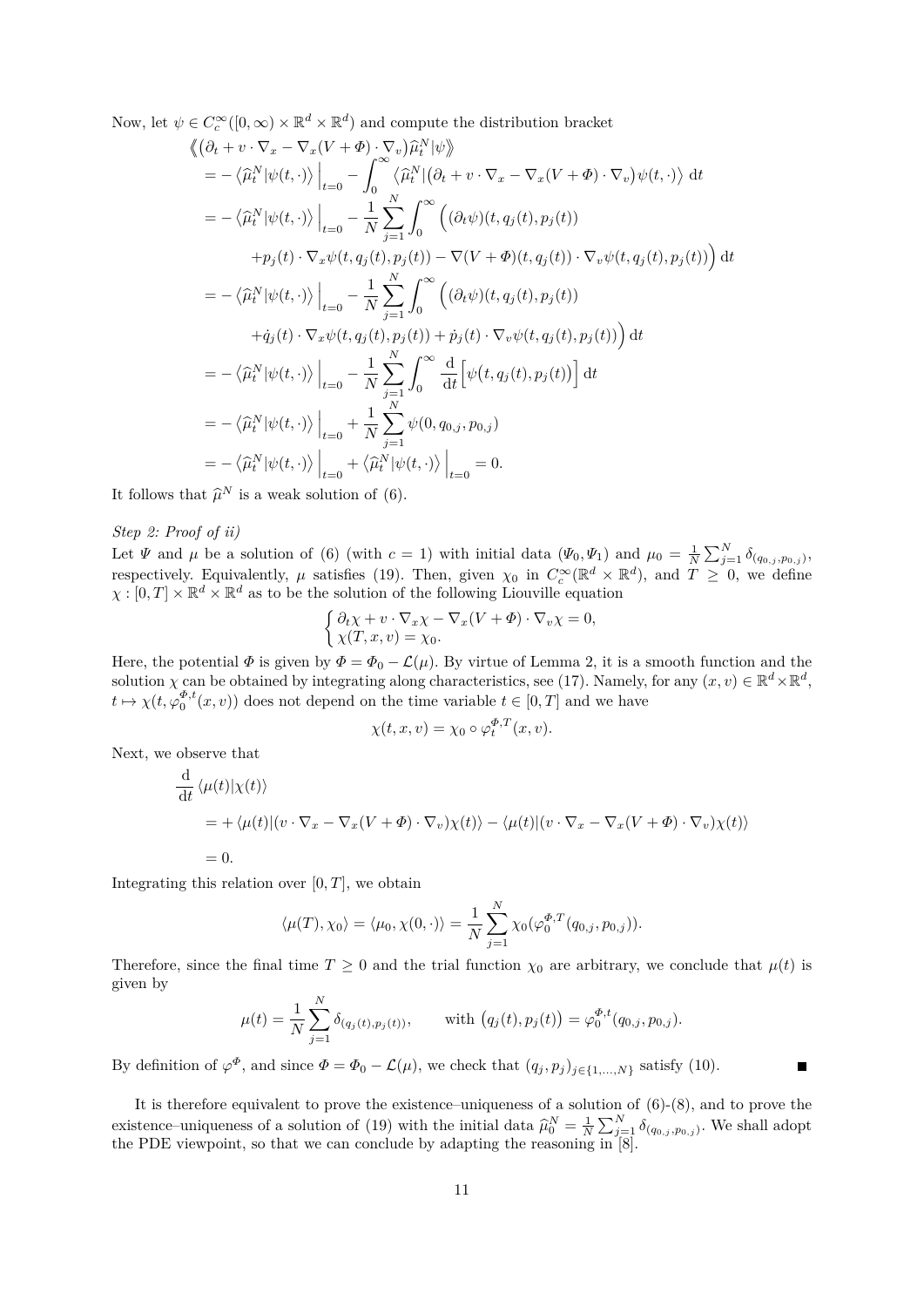### 4.2 Existence theory for the Vlasov–Wave system

This Section is devoted to the proof of the following statement, which extends to the framework of measure–valued solutions the analysis of [8]. In particular it justifies the existence of solutions for (10).

**Theorem 1** *Assume* (**H1**)-(**H5**)*. Let*  $0 < T < \infty$ *. Then, there exists a unique*  $\mu \in C_{W_1}([0, T]; \mathcal{M}^1(\mathbb{R}^d \times$  $\mathbb{R}^d$ )) *solution of* (19) *on*  $[0, T]$  *such that*  $\mu(0) = f_0$ *.* 

Given  $(q_{0,1}, p_{0,1}, ..., q_{0,N}, p_{0,N}) \in (\mathbb{R}^d \times \mathbb{R}^d)^N$  and  $(\Psi_0, \Psi_1) \in L^2(\mathbb{R}^d \times \mathbb{R}^n)$ , condition  $(H5)$  is fulfilled by  $\hat{\mu}_0^N = \frac{1}{N} \sum_{j=1}^N \delta_{(q_{0,j}, p_{0,j})}$  since, as far as N is fixed, we can say that  $(q_{0,1}, p_{0,1}, ..., q_{0,N}, p_{0,N})$  belongs to a compact set of  $(\mathbb{R}^d \times \mathbb{R}^d)^N$ . Some caution will be necessary when we will let *N* tend to  $\infty$ , see (**H6**) below. As a consequence of Lemma 1 and Lemma 4, we also obtain the following claim.

**Corollary** 1 For all  $N \in \mathbb{N} \setminus \{0\}$ , for all  $(q_{0,j}, p_{0,j})_{j \in \{1,...N\}}$  in  $(\mathbb{R}^d \times \mathbb{R}^d)^N$  and for all  $\Psi_0, \Psi_1$  in  $L^2(\mathbb{R}^d \times \mathbb{R}^n)$ , there exists a unique solution  $(\Psi, q_1, p_1, \ldots, q_N, p_N)$  of  $(10)$ – $(13)$ *.* 

The proof of Theorem 1 relies on a fixed point strategy. To this end, we introduce the following mapping. For a non negative finite measure  $\mu_0$ , we denote by *Λ* (or  $\Lambda_{\mu_0}$  if necessary) the mapping which associates to  $\Phi$  in  $C([0,\infty); W^{2,\infty}(\mathbb{R}^d)) \cap C^1([0,\infty); L^\infty(\mathbb{R}^d))$  the unique weak solution  $\mu$  of the Liouville equation

$$
\partial_t \mu + v \cdot \nabla_x \mu - \nabla_x (V + \Phi) \cdot \nabla_v \mu = 0,
$$

with initial data  $\mu_0$ . Owing to the regularity of *V* and  $\Phi$ , the characteristic curves  $\varphi_{\alpha}^{\Phi,\beta}(x_0, v_0)$  solution  $t \mapsto$  $(X(t), \xi(t))$  of (17), are well-defined. Thus, the solution  $\mu = \Lambda_{\mu_0}(\Phi) \in C([0, \infty); \mathcal{M}^1(\mathbb{R}^d \times \mathbb{R}^d)$  – weak-\*) is defined as the pushforward of  $\mu_0$  by the flow; namely, it is given by the following duality formula: for any  $\chi \in C \cap L^{\infty}(\mathbb{R}^d \times \mathbb{R}^d)$ , we have

$$
\langle \Lambda_{\mu_0}(\varPhi)(t)|\chi\rangle = \langle \mu_0|\chi \circ \varphi_0^{\varPhi,t} \rangle = \int_{\mathbb{R}^d \times \mathbb{R}^d} \chi(\varphi_0^{\varPhi,t}(x,v)) \,d\mu_0(x,v).
$$

**Lemma 5** *The mapping*  $(\mu_0, \Phi) \mapsto \Lambda_{\mu_0}(\Phi)$  *is continuous from*  $\mathcal{M}^1(\mathbb{R}^d \times \mathbb{R}^d) \times C([0, \infty); W^{2, \infty}(\mathbb{R}^d))$  $C^1([0,\infty); L^\infty(\mathbb{R}^d))$  *to*  $C_{W_1}([0,\infty); \mathcal{M}^1(\mathbb{R}^d \times \mathbb{R}^d))$ *.* 

**Proof.** Let  $0 < T < \infty$ . We consider two pairs  $(\mu_{0,1}, \Phi_1)$  and  $(\mu_{0,2}, \Phi_2)$  and we wish to estimate the Kantorovich-Rubinstein distance between  $\Lambda_{\mu_{0,1}}(\Phi_1)(t)$  and  $\Lambda_{\mu_{0,2}}(\Phi_2)(t)$  for all  $0 \le t \le T$ . Owing to (15) we have

$$
W_{1}\left(\Lambda_{\mu_{0,1}}(\Phi_{1})(t),\Lambda_{\mu_{0,2}}(\Phi_{2})(t)\right) = \sup_{\substack{\|\chi\|_{\mathrm{Lip}} \leq 1}} \Big| \int_{\mathbb{R}^{d} \times \mathbb{R}^{d}} \left( \chi \circ \varphi_{0}^{\Phi_{1},t} \, \mathrm{d}\mu_{0,1} - \chi \circ \varphi_{0}^{\Phi_{2},t} \, \mathrm{d}\mu_{0,2} \right) \Big| \tag{20}
$$
\n
$$
\leq \sup_{\substack{\|\chi\|_{\mathrm{Lip}} \leq 1}} \int_{\mathbb{R}^{d} \times \mathbb{R}^{d}} \left| \chi \circ \varphi_{0}^{\Phi_{1},t} - \chi \circ \varphi_{0}^{\Phi_{2},t} \right| \, \mathrm{d}\mu_{0,1}
$$
\n
$$
+ \sup_{\|\chi\|_{\mathrm{Lip}} \leq 1} \left| \int_{\mathbb{R}^{d} \times \mathbb{R}^{d}} \chi \circ \varphi_{0}^{\Phi_{2},t} \, \mathrm{d}(\mu_{0,1} - \mu_{0,2}) \right|.
$$

In order to bound those two terms, we introduce the cut off function

$$
\theta_R(z) = \theta(z/R), \qquad \qquad \theta \in C_c^{\infty}(\mathbb{R}^d \times \mathbb{R}^d),
$$
  
\n
$$
|\nabla \theta(z)| \le 1 \text{ for any } z \in \mathbb{R}^d \times \mathbb{R}^d, \quad \theta(z) = 0 \text{ for } |z| \ge 2,
$$
  
\n
$$
0 \le \theta(z) \le 1 \text{ for any } z \in \mathbb{R}^d \times \mathbb{R}^d, \quad \theta(z) = 1 \text{ for } |z| \le 1.
$$
\n(21)

Let  $\epsilon > 0$ . We can find  $R > 0$  depending on  $\mu_{0,1}$  and  $\epsilon$ , such that

$$
\int_{\mathbb{R}^d \times \mathbb{R}^d} (1 - \theta_R) \, \mathrm{d}\mu_{0,1} \le \frac{\epsilon}{4} \tag{22}
$$

For  $\chi$  in  $W^{1,\infty}(\mathbb{R}^d \times \mathbb{R}^d)$ , we split the first term arising in the right hand side of (20) into two parts

$$
\int_{\mathbb{R}^d \times \mathbb{R}^d} |\chi \circ \varphi_0^{\Phi_1, t} - \chi \circ \varphi_0^{\Phi_2, t}| d\mu_{0,1} \leq \int_{\mathbb{R}^d \times \mathbb{R}^d} \theta_R(z) \|\nabla \chi\|_{L^\infty(\mathbb{R}^d \times \mathbb{R}^d)} \left| \varphi_0^{\Phi_1, t} - \varphi_0^{\Phi_2, t} \right| (z) d\mu_{0,1}(z) + \frac{\epsilon}{2} \|\chi\|_{L^\infty(\mathbb{R}^d \times \mathbb{R}^d)}.
$$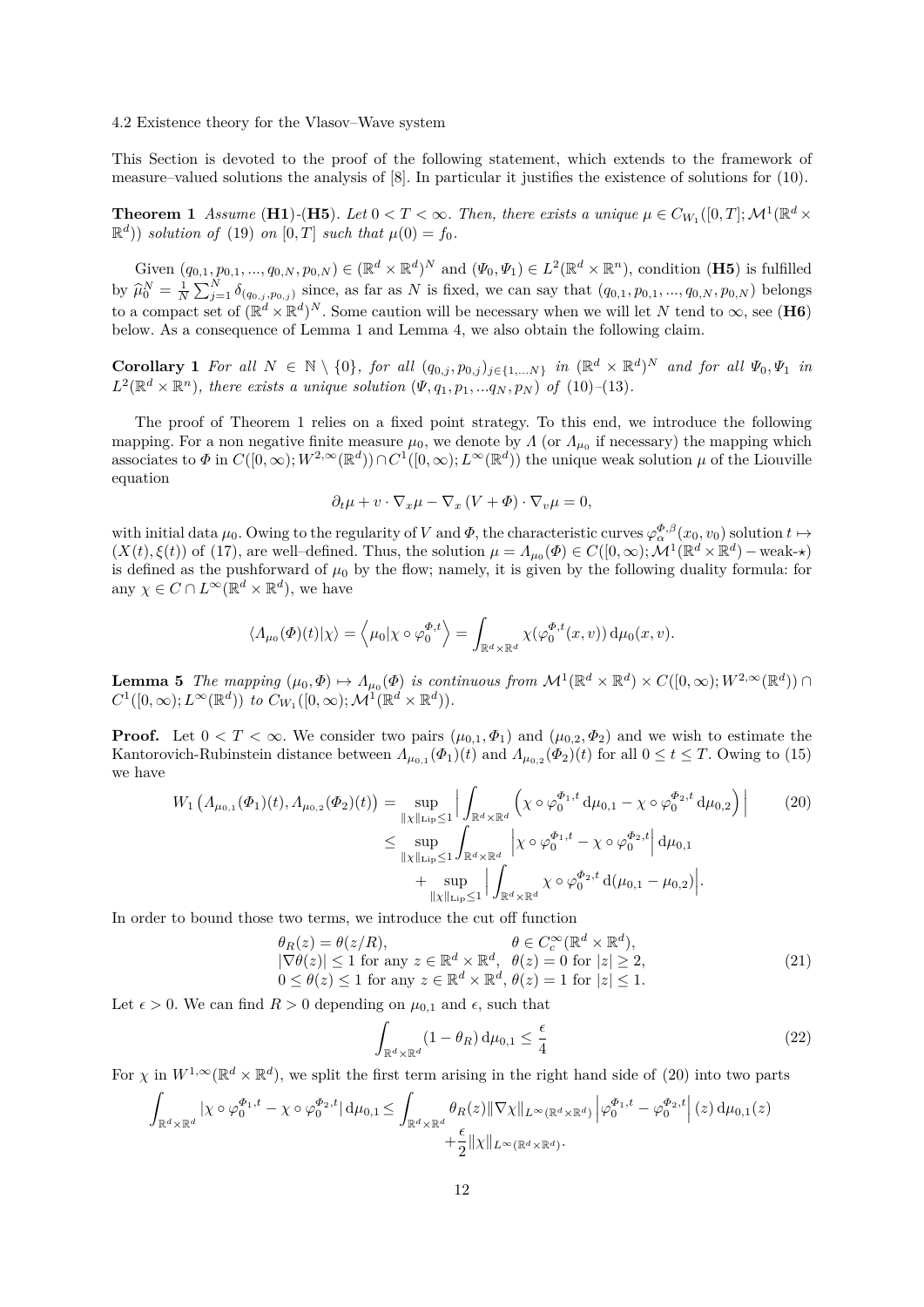Lemma 3 allows us to control  $|\varphi_0^{\Phi_1,t} - \varphi_0^{\Phi_2,t}|$ . We set

$$
A(\Phi_1, \mu_{0,1}, \epsilon) = \int_{\mathbb{R}^d \times \mathbb{R}^d} \theta_R(z) \exp\left(\int_0^T \|\nabla^2(\Phi_1(\tau) + V)\|_{L^\infty(B_\tau(z))} d\tau\right) d\mu_{0,1}(z),
$$

and we get

$$
\int_{\mathbb{R}^d \times \mathbb{R}^d} |\chi \circ \varphi_0^{\Phi_1, t} - \chi \circ \varphi_0^{\Phi_2, t}| \, d\mu_{0,1} \leq A(\Phi_1, \mu_{0,1}, \epsilon) \|\nabla \chi\|_{L^\infty(\mathbb{R}^d \times \mathbb{R}^d)} \int_0^t \|(\Phi_1 - \Phi_2)(s)\|_{W^{1,\infty}(\mathbb{R}^d)} \, ds + \frac{\epsilon}{2} \|\chi\|_{L^\infty(\mathbb{R}^d \times \mathbb{R}^d)}.
$$
\n(23)

We turn to estimate the second term of the right hand side of  $(20)$ . Owing to  $(22)$  and  $(15)$ , we have

$$
\int_{\mathbb{R}^d \times \mathbb{R}^d} (1 - \theta_R) d\mu_{0,2} \leq \frac{\epsilon}{4} + W_1(\mu_{0,1}, \mu_{0,2}).
$$

It allows us to split the integral as we did above, and we obtain

$$
\int_{\mathbb{R}^d \times \mathbb{R}^d} \chi \circ \varphi_0^{\Phi_2, t} d(\mu_{0,1} - \mu_{0,2}) \le \int_{\mathbb{R}^d \times \mathbb{R}^d} \theta_R(\chi \circ \varphi_0^{\Phi_2, t}) d(\mu_{0,1} - \mu_{0,2}) + ||\chi||_{L^{\infty}(\mathbb{R}^d \times \mathbb{R}^d)} \left(\frac{\epsilon}{2} + W_1(\mu_{0,1}, \mu_{0,2})\right)
$$
\n(24)

By using (15) we get

$$
\left| \int_{\mathbb{R}^d \times \mathbb{R}^d} \theta_R(\chi \circ \varphi_0^{\Phi_2, t}) d(\mu_{0,1} - \mu_{0,2}) \right|
$$
\n
$$
\leq \left( 2 \|\chi\|_{L^{\infty}(\mathbb{R}^d \times \mathbb{R}^d)} \wedge \|\nabla(\theta_M(\chi \circ \varphi_0^{\Phi_2, t})\|_{L^{\infty}(\mathbb{R}^d \times \mathbb{R}^d)} \right) W_1(\mu_{0,1}, \mu_{0,2})
$$
\n
$$
\leq \left( 1 + B(\mu_{0,1}, \epsilon) e^{\int_0^t \|\nabla^2 \Phi_2(s)\|_{L^{\infty}(\mathbb{R}^d)} ds} \right) W_1(\mu_{0,1}, \mu_{0,2}) \|\chi\|_{\text{Lip}} \tag{25}
$$

where we have used Lemma 3, again, to estimate  $\nabla \varphi_0^{\Phi_2,t}$  and we have set

$$
B(\mu_{0,1}, \epsilon) = \sup_{|z| \le 2R} \exp \left( \int_0^T (1 + \|\nabla^2 V\|_{L^\infty(B_s(z))}) ds \right).
$$

Coming back to (20), and combining the intermediate estimates (23), (24) and (25), we conclude that, for all  $\epsilon > 0$ , we can find  $A(\Phi_1, \mu_1, \epsilon)$  and  $B(\mu_1, \epsilon)$  such that, for all  $0 < t < T$ , we have

$$
W_1\left(\Lambda_{\mu_{0,1}}(\Phi_1)(t),\Lambda_{\mu_{0,2}}(\Phi_2)(t)\right) \leq \left(2 + B(\mu_{0,1},\epsilon)e^{\int_0^t \|\nabla^2 \Phi_2(s)\|_{L^\infty(\mathbb{R}^d)} ds}\right)W_1(\mu_{0,1},\mu_{0,2}) + A(\Phi_1,\mu_{0,1},\epsilon)\int_0^t \|(\Phi_1 - \Phi_2)(s)\|_{W^{1,\infty}(\mathbb{R}^d)} ds + \frac{\epsilon}{2}.
$$

(Note that  $A(\Phi_1, \mu_1, \epsilon)$  and  $B(\mu_1, \epsilon)$  depend on  $0 < T < \infty$ .) Letting both  $W_1(\mu_{0,2}, \mu_{0,1})$  and  $\|\phi_1 - \phi_2\|$  $\Phi_2(s) \|_{L^{\infty}(0,T;W^{1,\infty}(\mathbb{R}^d))}$  go to 0, we conclude that  $W_1(\Lambda_{\mu_{0,1}}(\Phi_1)(t), \Lambda_{\mu_{0,2}}(\Phi_2)(t))$  tends to 0, uniformly for  $t \in [0, T]$ . (Note that we should assume that  $\Phi_1$  and  $\Phi_2$  remain bounded in  $C([0, T]; W^{2, \infty}(\mathbb{R}^d))$  and in  $C^1([0,T];W^{1,\infty}(\mathbb{R}^d))$ .) Е

We are now ready to justify the existence and uniqueness of solution of  $(6)-(8)$ , or equivalently of (19).

**Proof of Theorem 1.** We turn to the fixed point reasoning. For  $\mu$  given in  $C_{W_1}([0,T]; \mathcal{M}^1(\mathbb{R}^d \times \mathbb{R}^d))$ , we set

$$
\mu \longmapsto \mathcal{T}_{\mu_0}(\mu) = \Lambda_{\mu_0}(\Phi_0 - \mathcal{L}(\mu)).
$$

It is clear that a fixed point of  $\mathcal{T}_{\mu_0}$  is a solution to (19). Note also that, as a consequence of Lemma 2 and Lemma 5,  $\mathcal{T}_{\mu_0}(\mu)(t) \in \mathcal{M}^1(\mathbb{R}^d \times \mathbb{R}^d)$ . More precisely, we know that  $\mu \mapsto \mathcal{T}_{\mu_0}(\mu)$  is continuous with values in the space  $C_{W_1}([0,T]; \mathcal{M}^1(\mathbb{R}^d \times \mathbb{R}^d))$ . We shall prove that  $\mathcal{T}_{\mu_0}$  admits an iteration which is a contraction on  $C_{W_1}([0,T]; \mathcal{M}^1(\mathbb{R}^d \times \mathbb{R}^d))$ . Let  $\mu_1$  and  $\mu_2$  be two elements of this set. We denote  $\varphi_{\alpha}^{\Phi_i, t}$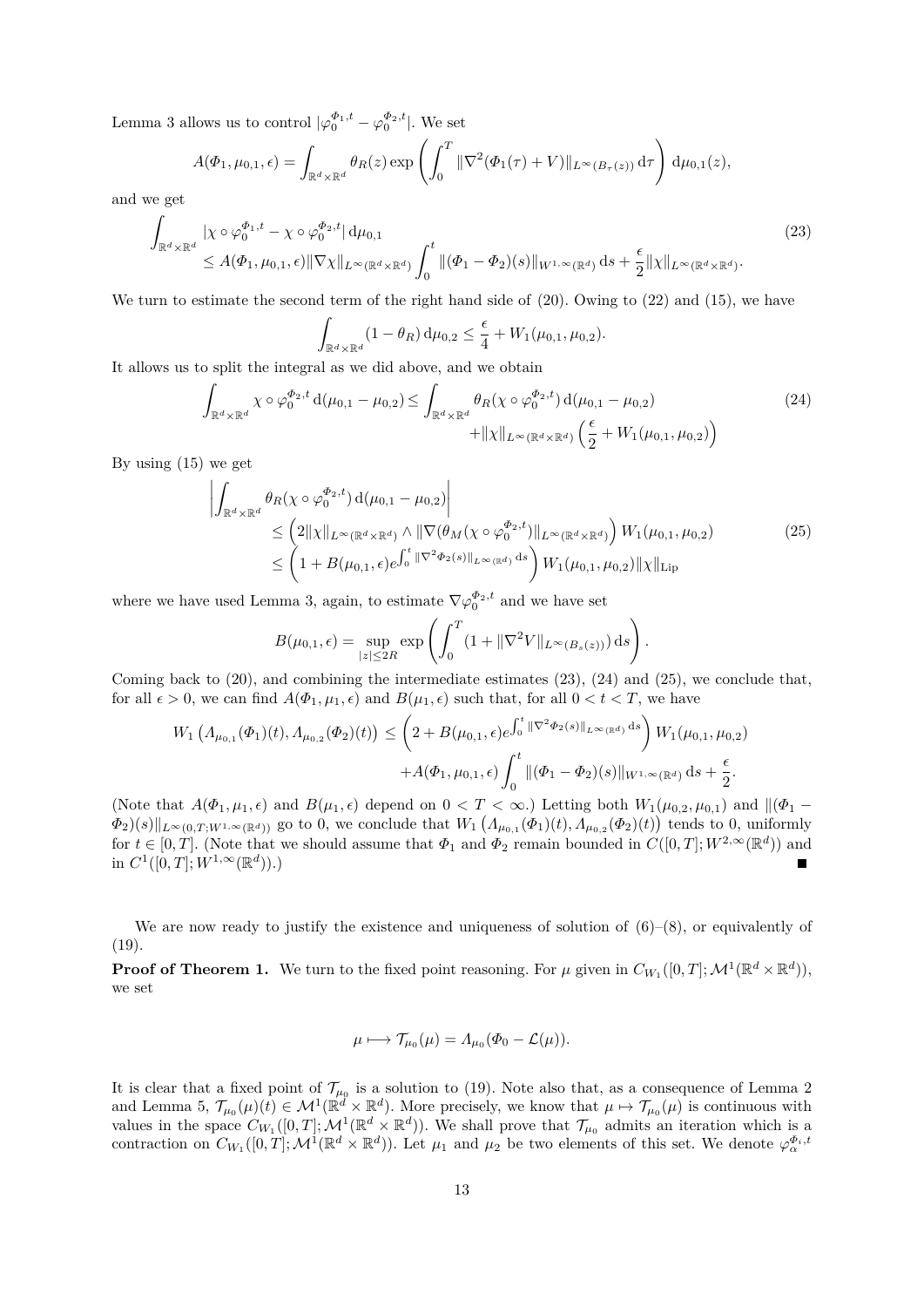the flow of (17) with  $\Phi_i = \Phi_0 - \mathcal{L}(\mu_i)$ . By using (20), we get

$$
W_{1} (\mathcal{T}_{\mu_{0}}(\mu_{1})(t), \mathcal{T}_{\mu_{0}}(\mu_{2})(t)) = \sup_{\|\chi\|_{\text{Lip}} \leq 1} \int_{\mathbb{R}^{d} \times \mathbb{R}^{d}} \left( \chi \circ \varphi_{0}^{\Phi_{1}, t} - \chi \circ \varphi_{0}^{\Phi_{2}, t} \right) d\mu_{0}
$$
\n
$$
\leq \sup_{\|\chi\|_{\text{Lip}} \leq 1} \int_{\mathbb{R}^{d} \times \mathbb{R}^{d}} \|\nabla \chi\|_{\infty} \left| \varphi_{0}^{\Phi_{1}, t} - \varphi_{0}^{\Phi_{2}, t} \right| (x, v) d\mu_{0}
$$
\n
$$
\leq \int_{\mathbb{R}^{d} \times \mathbb{R}^{d}} \left| \varphi_{0}^{\Phi_{1}, t} - \varphi_{0}^{\Phi_{2}, t} \right| (x, v) d\mu_{0}.
$$
\n(26)

By using Lemma 3-b), we obtain

$$
\left|\varphi_0^{\Phi_1,t} - \varphi_0^{\Phi_2,t}\right|(x,v) \n\leq \bar{m}_T \int_0^t \|\mathcal{L}(\mu_1 - \mu_2)\|_{L^\infty(0,s;W^{2,\infty}(\mathbb{R}^d))} \n\times \exp\left(\int_s^t \|\nabla^2 V\|_{L^\infty B(0,R(\|\Phi_0 + \mathcal{L}(\mu_i)\|_{C^1([0,u];L^\infty(\mathbb{R}^d))},u,x_0,v_0))} du\right) ds,
$$

where we have also used

$$
\exp\left(\int_0^T \|\nabla^2(\Phi_0(u) - \mathcal{L}(\mu_1)(u)\|_{L^\infty(\mathbb{R}^d)} du\right)
$$
  

$$
\leq \exp\left(\int_0^T \left(\|\nabla^2\Phi_0(u)\|_{L^\infty(\mathbb{R}^d)} + \|\mathcal{L}\|_{\mathcal{A}_u}\right) du\right) = \bar{m}_T.
$$

Going back to (26) yields

$$
W_1(\mathcal{T}_{\mu_0}(\mu_1)(t), \mathcal{T}_{\mu_0}(\mu_2)(t)) \leq \bar{m}_T \int_{\mathbb{R}^d \times \mathbb{R}^d} \int_0^t \|\mathcal{L}(\mu_1 - \mu_2)\|_{L^{\infty}(0, s; W^{2,\infty}(\mathbb{R}^d))}
$$

$$
\times \exp\left(\int_s^t \|\nabla^2 V\|_{L^{\infty}(B(0, r(u,x,v)))} \, \mathrm{d}u\right) \, \mathrm{d}s \, \mathrm{d}\mu_0(x, v).
$$

Using Lemma 2 and (15), it recasts as

$$
W_1\left(\mathcal{T}_{\mu_0}(\mu_1)(t), \mathcal{T}_{\mu_0}(\mu_2)(t)\right) \le \bar{m}_T' \mathcal{K}_T \int_0^t \left( \sup_{0 \le \tau \le s} W_1(\mu_{1,\tau}, \mu_{2,\tau}) \right) ds \tag{27}
$$

with

$$
\bar{m}_T' = \bar{m}_T \times \sup_{0 \leq s \leq T} \|\mathcal{L}\|_{\mathcal{A}_s}.
$$

By induction, we deduce that

$$
W_1\left(\mathcal{T}_{\mu_0}^{\ell}(\mu_1)(t),\mathcal{T}_{\mu_0}^{\ell}(\mu_2)(t)\right) \leq \frac{\left(t\bar{m}_T'\mathcal{K}_T\right)^{\ell}}{\ell!} \sup_{0 \leq t \leq T} W_1(\mu_{1,t},\mu_{2,t})
$$

holds for any  $\ell \in \mathbb{N}$  and  $0 \le t \le T$ . Finally, we are led to

$$
\sup_{0\leq t\leq T} W_1\left(\mathcal{T}_{\mu_0}^{\ell}(\mu_1(t)),\mathcal{T}_{\mu_0}^{\ell}(\mu_2(t))\right) \leq \frac{\left(T\bar{m}_T'\mathcal{K}_T\right)^{\ell}}{\ell!} \|W_1(\mu_1(t),\mu_2(t))\|_{L^{\infty}(0,T)}.
$$

It shows that an iteration of  $\mathcal{T}_{\mu_0}$  is a contraction in  $C_{W_1}([0,T];\mathcal{M}^1(\mathbb{R}^d\times\mathbb{R}^d))$ . Therefore, there exists a unique fixed point  $\mu$  in  $C_{W_1}([0,T]; \mathcal{M}^1(\mathbb{R}^d \times \mathbb{R}^d))$ . Furthermore, the solution is continuous with respect to the parameters of the system. Ē

# 4.3 Asymptotic analysis

We now wish to investigate the limit  $N \to \infty$  in (10)–(13) and to justify that it allows us to derive  $(6)$ – $(8)$ . Since any finite measure  $f_0$  can be obtained as the tight–limit of sums of Dirac masses, see [18, Chap. 2, Th. 6.9], by using Lemma 4, Theorem 1 and Corollary 1, we reduce the question we address to a stability issue. We suppose that  $\Psi_0$  and  $\Psi_1$  do not depend on  $N$  and we consider a sequence of initial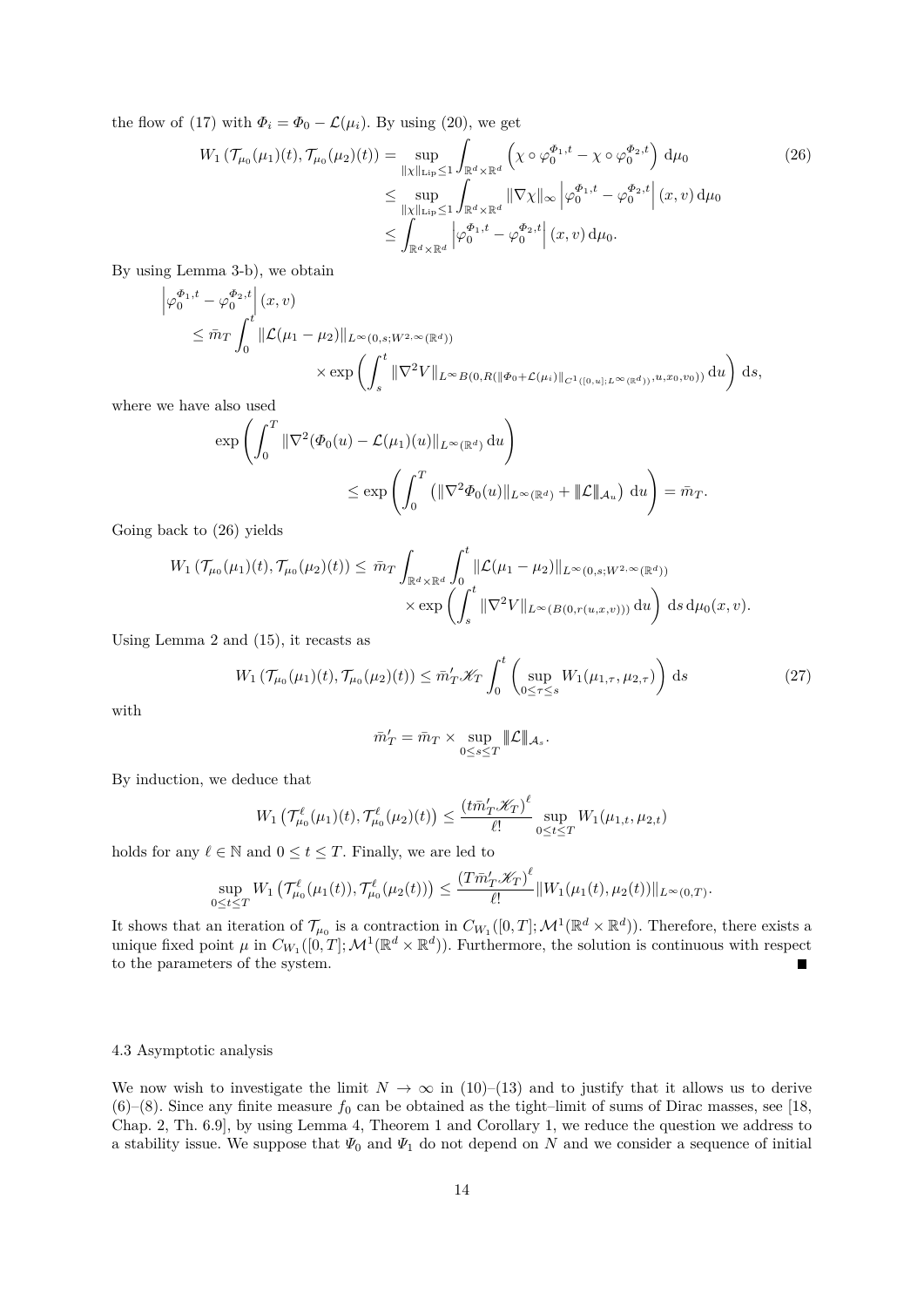data  $(\mu_0^N)_{N \in \mathbb{N}}$ . We associate to these data the corresponding solutions  $\mu^N$  of (6)–(8). We are going to distinguish two situations. Either we suppose that

$$
(\mu_0^N)_{N \in \mathbb{N}} \text{ converges tightly to a finite measure } \mu_0 \text{ and}
$$

$$
\mathcal{K}_T = \sup_{N \in \mathbb{N}} \left\{ \int_{\mathbb{R}^d \times \mathbb{R}^d} \exp \left( \int_0^T \|\nabla^2 V\|_{L^\infty(B(0, r(t, x, v)))} \, \mathrm{d}t \right) \, \mathrm{d}\mu_0^N \right\} < \infty. \tag{H6}
$$

where *r* is defined by (18) (which does not depend upon *N*), or

the sequence 
$$
(\mu_0^N)_{N \in \mathbb{N}}
$$
 is tight. **(H6b)**

Clearly (**H6**) is stronger than (**H6b**), and it allows us to obtain sharper results. The analysis of the situation with  $(H6b)$  only relies on a compactness analysis.

# **Theorem 2 (Stability for the Vlasov–Wave system)**

- *a) Assume* (**H6**)*. Then there exists a measure–valued function*  $\mu$  *solution of* (19) *with initial data*  $\mu_0$ *such that*  $\mu^N$  *converges to*  $\mu$  *in*  $C_{W_1}([0,T]; \mathcal{M}^1(\mathbb{R}^d \times \mathbb{R}^d))$ *.*
- *b*) *Assume* (H6b). Then, we can extract a subsequence  $(\mu^{N_{\ell}})_{\ell \in \mathbb{N}}$  such that  $\mu^{N_{\ell}}$  converges to a measure– *valued function*  $\mu$ *, solution of* (19)*, in*  $C_{W_1}([0,\infty); \mathcal{M}^1(\mathbb{R}^d \times \mathbb{R}^d))$ *.*

### **Proof.**

*Step 1: Proof of a).* We remind the reader that the solutions of (19) in Theorem 1 have been obtained as fixed points of the application  $\mathcal{T}$ ; namely, we have

$$
\mu^N = \mathcal{T}_{\mu_0^N}(\mu^N) = \Lambda_{\mu_0^N}(\Phi_0 - \mathcal{L}(\mu^N)), \qquad \mu = \mathcal{T}_{\mu_0}(\mu) = \Lambda_{\mu_0}(\Phi_0 - \mathcal{L}(\mu)).
$$

Based on this, we write

$$
W_1(\mu_t^N, \mu_t) \le W_1\left(\mathcal{T}_{\mu_0^N}(\mu^N)(t), \mathcal{T}_{\mu_0^N}(\mu)(t)\right) + W_1\left(\mathcal{T}_{\mu_0^N}(\mu)(t), \mathcal{T}_{\mu_0}(\mu)(t)\right). \tag{28}
$$

Bearing in mind (27), (**H6**) leads to the following estimate

$$
W_1\left(\mathcal{T}_{\mu_0^N}(\mu^N)(t),\mathcal{T}_{\mu_0^N}(\mu)(t)\right)\leq \bar{m}_T'\mathscr{K}_T\int_0^t\left(\sup_{0\leq\tau\leq s}W_1(\mu_\tau^N,\mu_\tau)\right)\,\mathrm{d}s.
$$

Let us set

$$
\alpha^N(t) = \sup_{0 \le \tau \le t} W_1(\mu_\tau^N, \mu_\tau),
$$
  

$$
\beta^N(t) = \sup_{0 \le \tau \le t} W_1(\mathcal{T}_{\mu_0^N}(\mu)(\tau), \mathcal{T}_{\mu_0}(\mu)(\tau)).
$$

The previous inequality implies

$$
\alpha^N(t) \le \beta^N(t) + \bar{m}_T' \mathcal{K}_T \int_0^t \alpha^N(s) \, \mathrm{d}s. \tag{29}
$$

It can be cast as

$$
\frac{\mathrm{d}}{\mathrm{d}t}\left(e^{-\bar{m}_T'\mathscr{K}_T t}\int_0^t \alpha^N(\tau)\,\mathrm{d}\tau\right) \leq \beta^N(t)e^{-\bar{m}_T'\mathscr{K}_T t}.
$$

Integration over [0*, s*] yields

$$
\int_0^s \alpha^N(\tau) d\tau \le \int_0^s \beta^N(\tau) e^{\bar{m}_T'\mathscr{K}_T(s-\tau)} d\tau \le \frac{\beta^N(s)}{\bar{m}_T'\mathscr{K}_T} \left( e^{\bar{m}_T'\mathscr{K}_T s} - 1 \right).
$$
 leads to

Going back to  $(29)$ *α*

$$
^{N}(t)\leq \beta ^{N}(t)e^{\bar{m}_{T}^{\prime }\mathscr{K}_{T}t}.
$$

With  $\Phi = \Phi_0 - \mathcal{L}(\mu)$ , by definition of  $\beta^N$  and  $\mathcal{T}$ , this can be rewritten

$$
\alpha^N(t) \leq e^{T\bar{m}'_T \mathscr{K}_T} \sup_{0 \leq s \leq T} W_1\left(\Lambda_{\mu_0^N}(\varPhi), \Lambda_{\mu_0}(\varPhi)\right).
$$

We conclude by coming back to Lemma 5.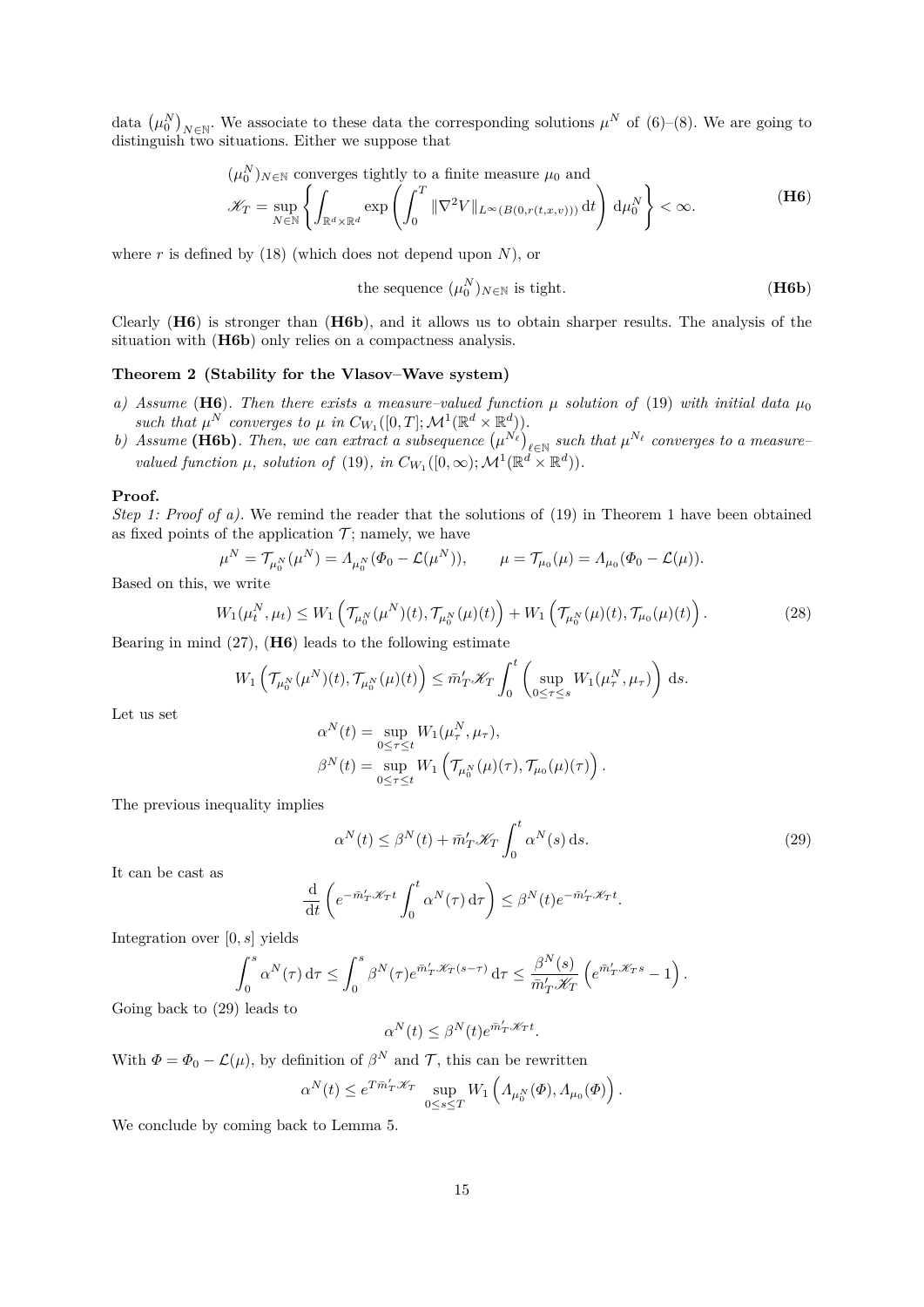*Step 2: Proof of b).* We start by showing that the sequence  $(\mu^N)_{N \in \mathbb{N}}$  is compact in  $C_{W_1}([0,T]; \mathcal{M}^1(\mathbb{R}^d \times$  $\mathbb{R}^d$ )). By hypothesis, we note that

$$
\bar{m} = \sup_{N \in \mathbb{N}} \|\mu_0^N\|_{\mathcal{M}^1(\mathbb{R}^d \times \mathbb{R}^d)} < \infty.
$$

Pick  $\chi \in C_c^{\infty}(\mathbb{R}^d \times \mathbb{R}^d)$ . For any  $0 \le t \le T$ , we have, on the one hand,

$$
\left| \int_{\mathbb{R}^d \times \mathbb{R}^d} \chi(x, v) \, d\mu_t^N(x, v) \right| \leq \|\mu_t^N\|_{\mathcal{M}^1(\mathbb{R}^d \times \mathbb{R}^d)} \|\chi\|_{L^\infty(\mathbb{R}^d \times \mathbb{R}^d)}
$$
\n
$$
\leq \|\mu_0^N\|_{\mathcal{M}^1(\mathbb{R}^d \times \mathbb{R}^d)} \|\chi\|_{L^\infty(\mathbb{R}^d \times \mathbb{R}^d)} \tag{30}
$$
\n
$$
\leq \overline{m} \|\chi\|_{L^\infty(\mathbb{R}^d \times \mathbb{R}^d)},
$$

by mass conservation, and, on the other hand,

$$
\begin{split} &\left| \frac{\mathrm{d}}{\mathrm{d}t} \int_{\mathbb{R}^d \times \mathbb{R}^d} \chi(x, v) \, \mathrm{d}\mu_t^N(x, v) \right| \\ & \quad = \left| \int_{\mathbb{R}^d \times \mathbb{R}^d} \left( v \cdot \nabla_x \chi - \nabla_x (V + \Phi_0 - \mathcal{L}(\mu^N)(t)) \cdot \nabla_v \chi \right) (x, v) \, \mathrm{d}\mu_t^N(x, v) \right| \\ & \quad \le \bar{m} \Big( \|v \cdot \nabla \chi - \nabla V \cdot \nabla_v \chi\|_{L^\infty(\mathbb{R}^d \times \mathbb{R}^d)} \\ & \qquad + \Big( \| \mathcal{L} \|_{\mathcal{A}_T} \bar{m} + \| \Phi_0 \|_{L^\infty([0, T]; W^{1, \infty}(\mathbb{R}^d))} \Big) \| \chi \|_{L^\infty} \Big) \,. \end{split}
$$

Lemma 2 then ensures that the set

$$
\left\{ t \mapsto \int_{\mathbb{R}^d \times \mathbb{R}^d} \chi(x, v) \, \mathrm{d}\mu_t^N(x, v), \ N \in \mathbb{N} \right\}
$$

is equibounded and equicontinuous; hence, by virtue of Arzela–Ascoli's theorem it is relatively compact in  $C([0,T])$ . Going back to (30), a simple approximation argument allows us to extend the conclusion to any trial function  $\chi$  in  $C_0(\mathbb{R}^d \times \mathbb{R}^d)$ , the space of continuous functions that vanish at infinity. This space is separable; consequently, by a diagonal argument, we can extract a subsequence, still labelled by  $N \in \mathbb{N}$ , and find a measure valued function  $\mu \in C([0,\infty); \mathcal{M}^1(\mathbb{R}^d \times \mathbb{R}^d)$  – weak- $\star$ ) such that

$$
\lim_{N \to \infty} \int_{\mathbb{R}^d \times \mathbb{R}^d} \chi(x, v) \, \mathrm{d}\mu_t^N(x, v) = \int_{\mathbb{R}^d \times \mathbb{R}^d} \chi(x, v) \, \mathrm{d}\mu_t(x, v)
$$

holds uniformly on  $[0, T]$ , for any  $\chi \in C_0(\mathbb{R}^d \times \mathbb{R}^d)$  and  $0 < T < \infty$ . As a matter of fact, we note that, for any  $0 \leq t \leq T$ ,

$$
\int_{\mathbb{R}^d \times \mathbb{R}^d} \, \mathrm{d}\mu_t(x, v) \leq \bar{m}.
$$

Next, we establish the tightness of the sequence of solutions. Let  $\epsilon > 0$  be fixed once for all. Owing to **(H6b**), we can find  $M_{\epsilon} > 0$  such that for all  $N \geq 0$ ,

$$
\int_{x^2+v^2 \ge M_{\epsilon}^2} \, \mathrm{d}\mu_0^N(x,v) \le \epsilon.
$$

Let us set

$$
A_{\epsilon} = \sup\{r(T, x, v), (x, v) \in B(0, M_{\epsilon})\}
$$

where we remind the reader that  $r(T, x, v)$  has been defined in (18):  $0 < A_{\epsilon} < \infty$  is well defined by Lemma 2. Let  $\varphi_{\alpha}^{N,t}$  stand for the flow associated to the characteristics of the equation satisfied by  $\mu^N$ . For any  $0 \leq t \leq T$ , we have  $\varphi_0^{N,t}(B(0,M_\epsilon)) \subset B(0,A_\epsilon)$  so that  $\mathcal{C}\left(\varphi_t^{k,0}(B(0,A_\epsilon))\right) = \varphi_t^{N,0}(\mathcal{C}B(0,A_\epsilon)) \subset$  ${^\complement}B(0, M_\epsilon)$ . It follows that

$$
\begin{aligned} \int_{\mathsf{G} B(0,A_\epsilon)} \,\mathrm{d} \mu^N_t(x,v) &= \int_{\mathsf{G} \varphi^{k,0}_t(B(0,A_\epsilon))} \,\mathrm{d} \mu^N_0(x,v) \\ &\leq \int_{\mathsf{G} B(0,M_\epsilon)} \,\mathrm{d} \mu^N_0(x,v) \leq \epsilon. \end{aligned}
$$

By a standard approximation, we check that the same estimate is satisfied by the limit  $\mu$ . Finally, since the tight convergence is equivalent to the convergence with respect to the Kantorovich-Rubinstein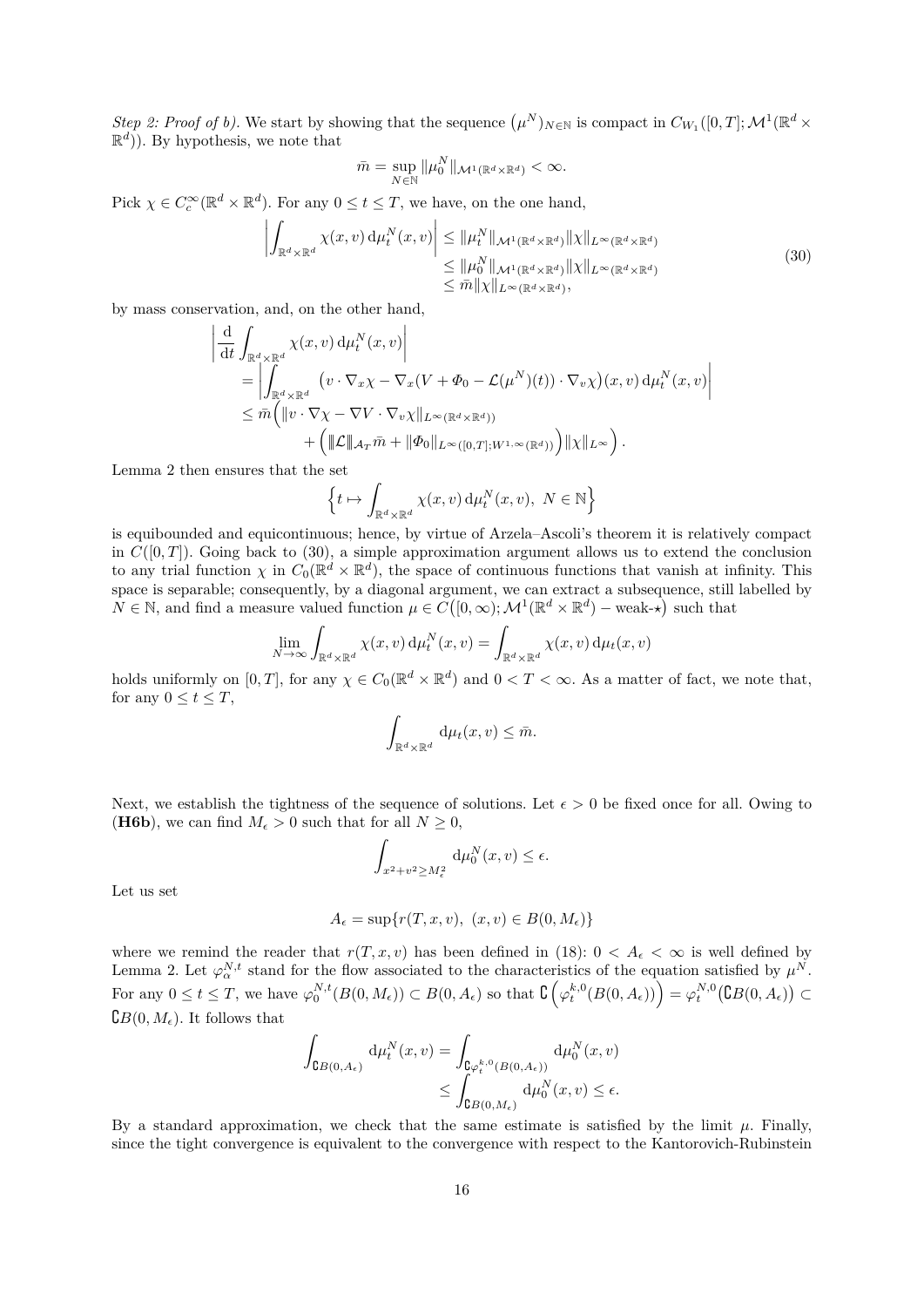distance  $W_1$ , we conclude that

$$
\lim_{N \to \infty} \left( \sup_{0 \le t \le T} W_1(\mu_t^N, \mu_t) \right) = 0
$$

According to Lemma 2 and Lemma 5, the following mapping

$$
\mathcal{M}^1(\mathbb{R}^d \times \mathbb{R}^d) \times C_{W_1}([0,T],\mathcal{M}^1(\mathbb{R}^d \times \mathbb{R}^d)) \longrightarrow C_{W_1}([0,T],\mathcal{M}^1(\mathbb{R}^d \times \mathbb{R}^d))
$$
  

$$
(\mu_0,\mu)
$$

is continuous. Then, we get

$$
\mu^N = \mathcal{T}_{\mu_0^N}(\mu^N) \xrightarrow{C_{W_1}([0,T];\mathcal{M}^1(\mathbb{R}^d \times \mathbb{R}^d))} \mathcal{T}_{\mu_0}(\mu).
$$

It implies that  $\mu = \mathcal{T}_{\mu_0}(\mu)$  and  $\mu \in C_{W_1}([0,T], \mathcal{M}^1(\mathbb{R}^d \times \mathbb{R}^d))$  satisfies (19), which ends the proof.

### **5 Mean Field Limit for the Vlasov–Wave–Fokker-Planck system**

### 5.1 Preliminary observations

In this section, we consider the case where the Fokker-Planck operator is added in the kinetic equation: namely the equation for the particle distribution in (6) is replaced by (9). We shall establish that this system can be obtained as the limit  $N \to \infty$  from the system of stochastic differential equations (11). We remark that the right hand side of the wave equation in (11) is nothing but

$$
-\sigma_2(y)\sigma_1 \star \widehat{\rho}_t^N(x)
$$

with  $\hat{\rho}_t^N(x) = \int_{\mathbb{R}^d} d\hat{\mu}_t^N(x, v)$  and  $\hat{\mu}_t^N = \frac{1}{N} \sum_{j=1}^N \delta_{(q_j(t), p_j(t))}$  is the empirical measure associated to (11). We then use Lemma 1 again to recast (11) as follows

$$
\begin{cases} d q_i^N(t) = p_i^N(t) dt \\ d p_i^N(t) = -\nabla_x (V + \Phi_0 - \mathcal{L}(\hat{\mu}^N))(t, q_i^N(t)) dt - \gamma p_i^N(t) dt + \sqrt{2\gamma} dB_i(t), \end{cases}
$$
(31)

for any  $i \in \{1, ..., N\}$ , where from now on we emphasize the dependence with respect to *N*. We also remind the reader that the  $(B_j(t))_{t\geq 0}$ 's are independent Brownian motions. In this context the family of positions and velocities  $t \mapsto (q_j^N(t), p_j^N(t))_{j \in \{1,\ldots,N\}}$  is made of random variables depending on the Brownian motions and on the initial data which can be random (independently distributed) too. Indeed, the initial positions and velocities in (12) are supposed to be distributed according to

$$
\mathbb{P}[(q_{0,j}^N, p_{0,j}^N) \in A] = \int_A d\mu_0 \quad \text{for any } j \in \{1, ..., N\}.
$$
 (32)

In contrast to what happened for (3), here the empirical distribution  $\hat{\mu}^N$  is no longer a solution of There are sourced arguments to convince ourselies of this fact [4]. (9). There are several arguments to convince ourselves of this fact [4]:

- **–** due to the diffusion operator (with respect to velocity) in (9), we cannot expect that the solution of the kinetic equation remains a sum of Dirac masses for positive times,
- by nature  $\hat{\mu}^N$  is a random variable (due to the Brownian motions) while the solution of (9) is a deterministic quantity (et least when we work with deterministic initial data) deterministic quantity (at least when we work with determinstic initial data).

Actually, it is possible to compute the equation satisfied by  $\hat{\mu}^N$ . Let us use the shorthand notation  $\hat{\mu}^N(t) - (\alpha^N(t), \alpha^N(t))$  to aposify the solution of (11). Applying H<sub>0</sub><sup>2</sup> formula to integrate (11) we get  $z_j^N(t) = (q_j^N(t), p_j^N(t))$  to specify the solution of (11). Applying Itô's formula to integrate (11), we get

$$
\varphi(z_j^N(t)) - \varphi(z_j^N(0)) = \int_0^t \nabla_x \varphi(z_j^N(s)) \cdot p_j^N(s) ds
$$
  
- 
$$
\int_0^t \nabla_v \varphi(z_j^N(s)) \cdot (\nabla_x (V + \Phi_0(s) - \mathcal{L}(\widehat{\mu}^N)(s)) (q_j^N(s)) + \gamma p_j^N(s)) ds
$$
  
+ 
$$
\gamma \int_0^t \Delta_v \varphi(z(s)) ds + \sqrt{2\gamma} \int_0^t \nabla_v \varphi(z_j^N(s)) \cdot dB_j(s)
$$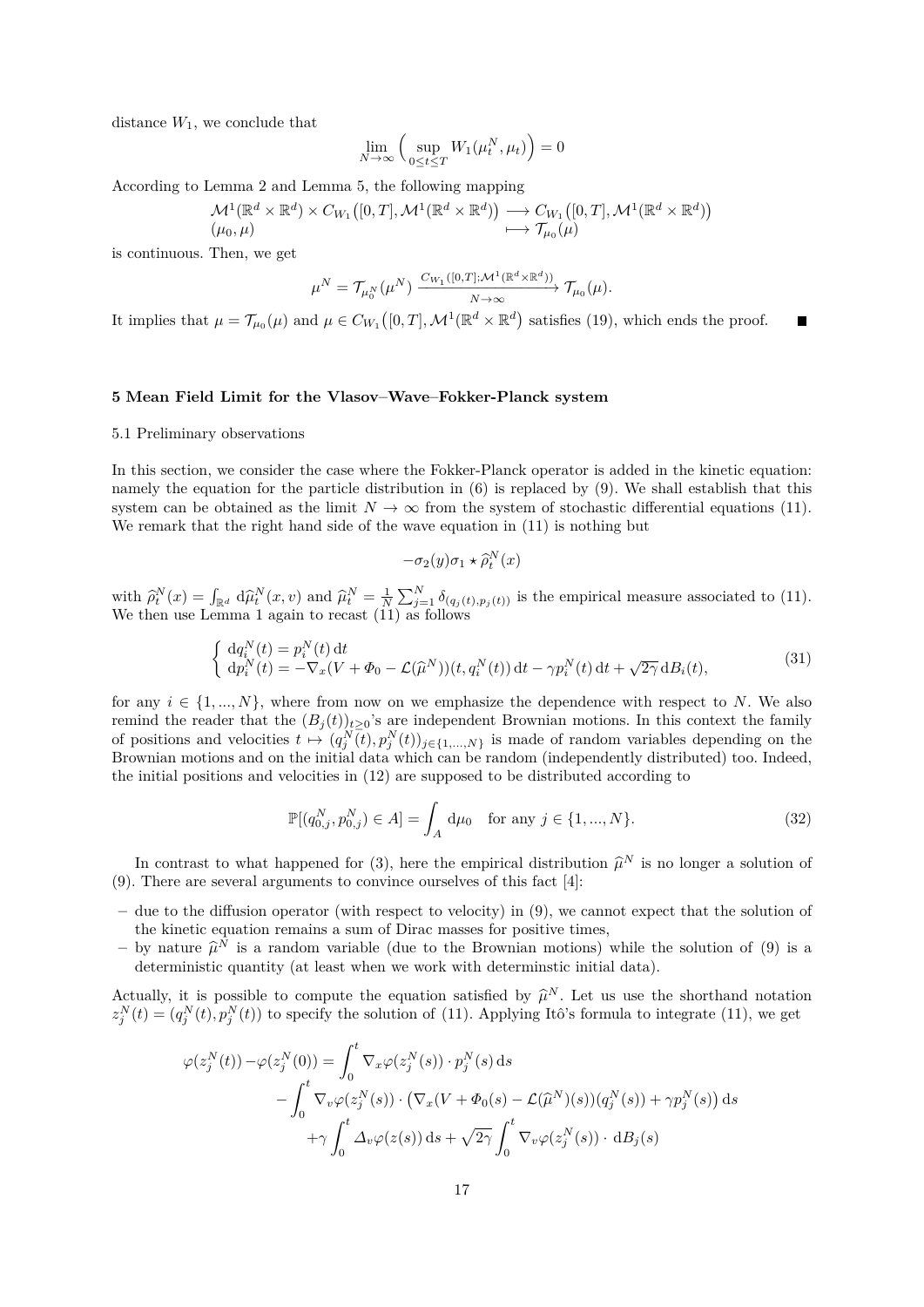for any trial function  $\varphi \in C(\mathbb{R}^d \times \mathbb{R}^d)$  and any  $j \in \{1, ..., N\}$ . Let us average over  $j \in \{1, ..., N\}$ . We obtain the following weak relation satisfied by  $\widehat{\mu}^N$ 

$$
\int_{\mathbb{R}^d \times \mathbb{R}^d} \varphi(z) \, d\widehat{\mu}_t^N(z) - \int_{\mathbb{R}^d \times \mathbb{R}^d} \varphi(z) \, d\widehat{\mu}_0^N(z) = \int_0^t \int_{\mathbb{R}^d \times \mathbb{R}^d} \nabla_x \varphi(z) \cdot v \, d\widehat{\mu}_s^N(z) \, ds \qquad (33)
$$
\n
$$
- \int_0^t \int_{\mathbb{R}^d \times \mathbb{R}^d} \nabla_v \varphi(z) \cdot (\nabla_x (V + \Phi_0(s) - \mathcal{L}(\widehat{\mu}^N)(s))(x) + \gamma v) \, d\widehat{\mu}_s^N(z) \, ds \qquad + \gamma \int_0^t \int_{\mathbb{R}^d \times \mathbb{R}^d} \Delta_v \varphi(z) \, d\widehat{\mu}_s^N(z) \, ds + \mathcal{I}_N,
$$

where  $\mathcal{I}_N$  is defined by

$$
\mathcal{I}_N = \frac{\sqrt{2\gamma}}{N} \sum_{j=1}^N \int_0^t \nabla_v \varphi(z_j^N(s)) \cdot \mathrm{d}B_j(s). \tag{34}
$$

In general  $\mathcal{I}_N \neq 0$  cannot be expressed by means of  $\hat{\mu}^N$ , and the equation is not closed. However, we<br>shall see that  $\mathbb{E}[\mathcal{I}_{\infty}]$  is of order  $\mathcal{O}(1, 1)$  accordingly  $\hat{\mu}^N$  tonds to be a solution of shall see that  $\mathbb{E}[|\mathcal{I}_N|]$  is of order  $\mathscr{O}(\frac{1}{\sqrt{n}})$  $\frac{1}{N}$ ; accordingly  $\widehat{\mu}^N$  tends to be a solution of (9). Moreover, the martingale theory ensures that

$$
\mathbb{E}[\mathcal{I}_N]=0.
$$

Indeed, since the Brownian motion is a martingale,  $\mathcal{I}_N$  is a martingale too (see [16, Definition 2.9 Chapter 3]), and its expectation value does not depend on  $t$  and we conclude immediately since at  $t = 0$  we have  $\mathcal{I}_N = 0$ . This observation motivates to introduce the measure  $\mu^{(1,N)}$  defined by the following identity

$$
\int_{\mathbb{R}^d \times \mathbb{R}^d} \varphi(z) \, \mathrm{d}\mu_t^{(1,N)}(z) = \mathbb{E} \left[ \int_{\mathbb{R}^d \times \mathbb{R}^d} \varphi(z) \, \mathrm{d}\widehat{\mu}_t^N \right]. \tag{35}
$$

This measure can be related to the particle distribution in the *N*−body phase space:  $\mu_t^{(N)}$  lies in  $\mathcal{M}^1((\mathbb{R}^d \times$  $\mathbb{R}^d$ <sup>N</sup>) and it is defined by

$$
\mu_t^{(N)}(\mathscr{A}) = \mathbb{P}[(z_1^N(t), ..., z_N^N(t)) \in \mathscr{A}]
$$

for any  $\mathscr{A} \subset (\mathbb{R}^d \times \mathbb{R}^d)^N$ . Since (11) and (32) do not change if we permute the particles  $\{z_1^N, ..., z_N^N\}$ , all the random variables  $z_j(t)$  share the same probability  $\tilde{\mu}_t^{(1,N)}$ , which is nothing but the first marginal of  $\mu_t^{(N)}$ : for any  $A \subset \mathbb{R}^d \times \mathbb{R}^d$ , we have

$$
\tilde{\mu}_t^{(1,N)}(A) = \int_{A \times (\mathbb{R}^d \times \mathbb{R}^d)^{N-1}} \, \mathrm{d} \mu^{(N)}(z) = \mathbb{P}[z_1^N(t) \in A].
$$

We go back to (35) by the following simple computation: for any  $A \subset \mathbb{R}^d \times \mathbb{R}^d$ , we have

$$
\mu_t^{(1,N)}(A) = \mathbb{E}[\widehat{\mu}_t^N(A)] = \frac{1}{N} \sum_{i=1}^N \mathbb{P}[z_i^N(t) \in A] = \frac{1}{N} \sum_{i=1}^N \mathbb{P}[z_1^N(t) \in A] = \tilde{\mu}_t^{(1,N)}(A).
$$

We can thus identify the two measures  $\mu_t^{(1,N)} = \tilde{\mu}_t^{(1,N)} \in \mathcal{M}^1(\mathbb{R}^d \times \mathbb{R}^d)$ .

In (33), bearing in mind (16), we can write

$$
\int_0^t \int_{\mathbb{R}^d \times \mathbb{R}^d} \nabla_v \varphi(z) \cdot \nabla_x \mathcal{L}(\widehat{\mu}^N)(s)(x) d\widehat{\mu}_s^N(z) ds
$$
  
= 
$$
\int_0^t \int_0^s p(s-\tau) \sum_{1 \le i,j \le N} \nabla_v \varphi(z_i^N(s)) \cdot \nabla_x \Sigma(q_i^N(s) - q_j^N(\tau)) d\tau ds.
$$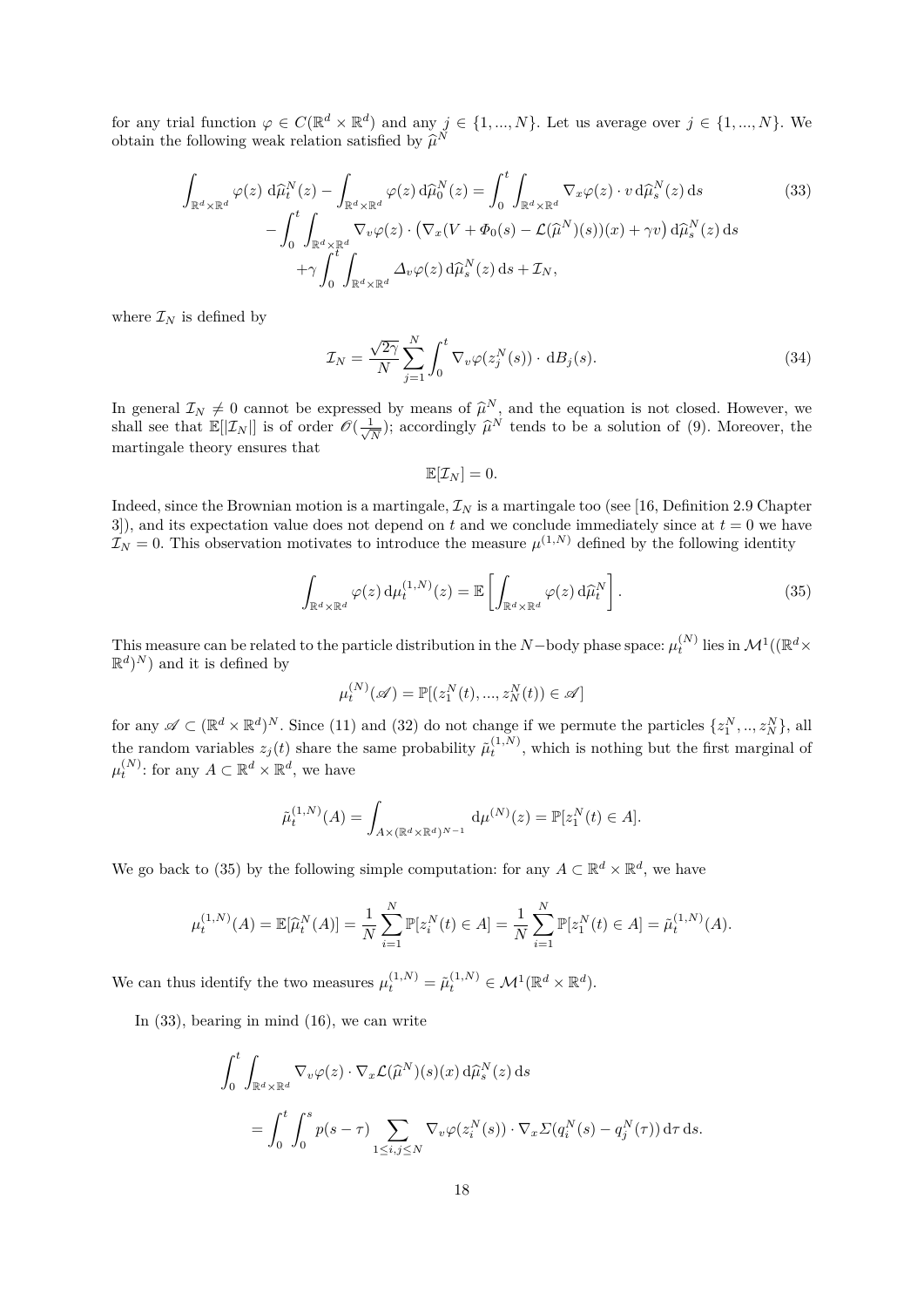We take the expectation value in (33). We are led to the following weak equation satisfied by  $\mu^{(1,N)}$ 

$$
\int_{\mathbb{R}^{d} \times \mathbb{R}^{d}} \varphi(z) d\mu_{t}^{(1,N)}(z) - \int_{\mathbb{R}^{d} \times \mathbb{R}^{d}} \varphi(z) d\mu_{0}^{(1,N)}(z) = \int_{0}^{t} \int_{\mathbb{R}^{d} \times \mathbb{R}^{d}} \nabla_{x} \varphi(z) \cdot v d\mu_{s}^{(1,N)}(z) ds \qquad (36)
$$
\n
$$
- \int_{0}^{t} \int_{\mathbb{R}^{d} \times \mathbb{R}^{d}} \nabla_{v} \varphi(z) \cdot (\nabla_{x} (V + \Phi_{0}(s))(x) + \gamma v) d\mu_{s}^{(1,N)}(z) ds
$$
\n
$$
+ \int_{0}^{t} \int_{0}^{s} \int_{(\mathbb{R}^{d} \times \mathbb{R}^{d})^{2}} p(s - \tau)
$$
\n
$$
\times \nabla \Sigma(x_{1} - x_{2}) \cdot \nabla_{v} \varphi(z_{1}) d\left(\frac{N - 1}{N} \mu_{s, \tau}^{(2,N)} + \frac{1}{N} \nu_{s, \tau}^{(2,N)}\right)(z_{1}, z_{2}) d\tau ds
$$
\n
$$
+ \gamma \int_{0}^{t} \int_{\mathbb{R}^{d} \times \mathbb{R}^{d}} \Delta_{v} \varphi(z) d\mu_{s}^{(1,N)}(z) ds + 0,
$$
\n(36)

where

 $-$  *μ*<sup>(2*,N*)</sup> is the joint probability measure of two different particles at different times *s* and *τ*: for *B* ⊂  $(\mathbb{R}^d \times \mathbb{R}^d)^2$ , we have

$$
\mu_{s,\tau}^{(2,N)}(B) = \mathbb{P}\big((z_1^N(s), z_2^N(\tau)) \in B\big),\,
$$

 $-\nu_{s,\tau}^{(2,N)}$  is the joint probability measure of one particle at two different times *s* and  $\tau$ : for  $B \subset (\mathbb{R}^d \times \mathbb{R}^d)^2$ , we have

$$
\nu_{s,\tau}^{(2,N)}(B) = \mathbb{P}\big((z_1^N(s), z_1^N(\tau)) \in B\big).
$$

Equation (36) is still not closed, due to the joint probability measures  $\mu_{s,\tau}^{(2,N)}$  and  $\nu_{s,\tau}^{(2,N)}$ . Besides, we can write similarly the equations satisfied by  $\mu^{(2,N)}$  or  $\nu^{(2,N)}$ , which imply the third order probability measures and so on... This BBGKY hierarchy is non standard because of the coupling with the wave equation which induces a half-convolution in time. Here, we focus on the behavior of (36) as  $N \to \infty$ . Since  $\nu^{(2,N)}$  is a probability measure, it is clear that the corresponding term in (36) is of order  $\mathcal{O}(1/N)$ , and thus it goes to 0 as  $N \to \infty$ . The difficulties relies on the terms with  $\mu^{(2,N)}$ . Initially, the *N* particles are independent; this property is not conserved for positive times, but we expect that particles tend to be less and less correlated as *N* becomes large, which amounts to say that  $\mu_{s,\tau}^{(2,N)}$  looks like the product  $\mu_s^{(1,N)} \otimes \mu_\tau^{(1,N)}$ . We shall make this intuition rigorous, which eventually justifies that  $\mu^{(1,N)}$  tends to a solution of (9). As said above, new difficulties are related to the unusual half–convolution with respect to the time variable in the interaction operator. To handle this, we shall introduce a suitable notion of "multi-times propagation of chaos", which is inspired from the following Definition [23], see also [14, 20, 21]

**Definition 2** a) Let *E* be a separable metric space and let  $(\mu^N)_{N \in \mathbb{N} \setminus \{0\}}$  be a sequence of symmetric probability measures on  $E^N$ . Let  $\mu$  be a probability measure on  $E$ . We say that  $(\mu^N)_{N \in \mathbb{N} \setminus \{0\}}$  is *µ-chaotic* if for any  $k \in \mathbb{N} \setminus \{0\}$  and any  $\varphi_1, \ldots, \varphi_k$  in  $C \cap L^\infty(E)$  the following identity holds

$$
\lim_{N \to \infty} \int_{E^N} \varphi_1(z_1) \dots \varphi_k(z_k) d\mu^N(z_1, \dots, z_N) = \prod_{i=1}^k \int_E \varphi_i(z) d\mu(z).
$$
 (37)

b) We say that a Markov process leading the evolution of a family  $\{\mu^N : t \in [0,T] \mapsto \mu_t^N \in \mathcal{M}^1(E^N), N \in$  $\mathbb{N} \setminus \{0\}$  of probability measures on  $E^N$  propagates the chaos if, given a sequence  $(\mu_0^N)_{N \in \mathbb{N} \setminus \{0\}}$  of  $\mu$ -chaotic initial data, the sequence  $(\mu_t^N)_{N \in \mathbb{N}}$  is also  $\mu$ -chaotic for all  $t > 0$ .

Applying Definition 2-a) with  $k = 1$  in (37), we see that  $\mu$  is the weak limit in  $\mathcal{M}^1(E)$  of the first marginal  $\mu^{(1,N)}$  of  $\mu^N$  as  $N \to \infty$ . In (32), we made a strong, but natural, assumption on the initial data, namely it factorizes:  $\mu_0^N = \mu_0^{\otimes N}$ . However, due to the interactions with the medium, this property has no reason to be preserved for positive times. The assumption for the initial data based on (37) is far weaker, and it is well–adapted to our purposes since it is preserved by the dynamics, as we shall see below in Corollary 2-ii). Finally, to any sequence  $(\mu^N)_{N \in \mathbb{N} \setminus \{0\}}$  of probability measures on  $E^N$ , we associate the family  $(\widehat{\mu}^N)_{N \in \mathbb{N} \setminus \{0\}}$  of random measures on *E* defined by

$$
\widehat{\mu}^N = \frac{1}{N} \sum_{i=1}^N \delta_{z_i}
$$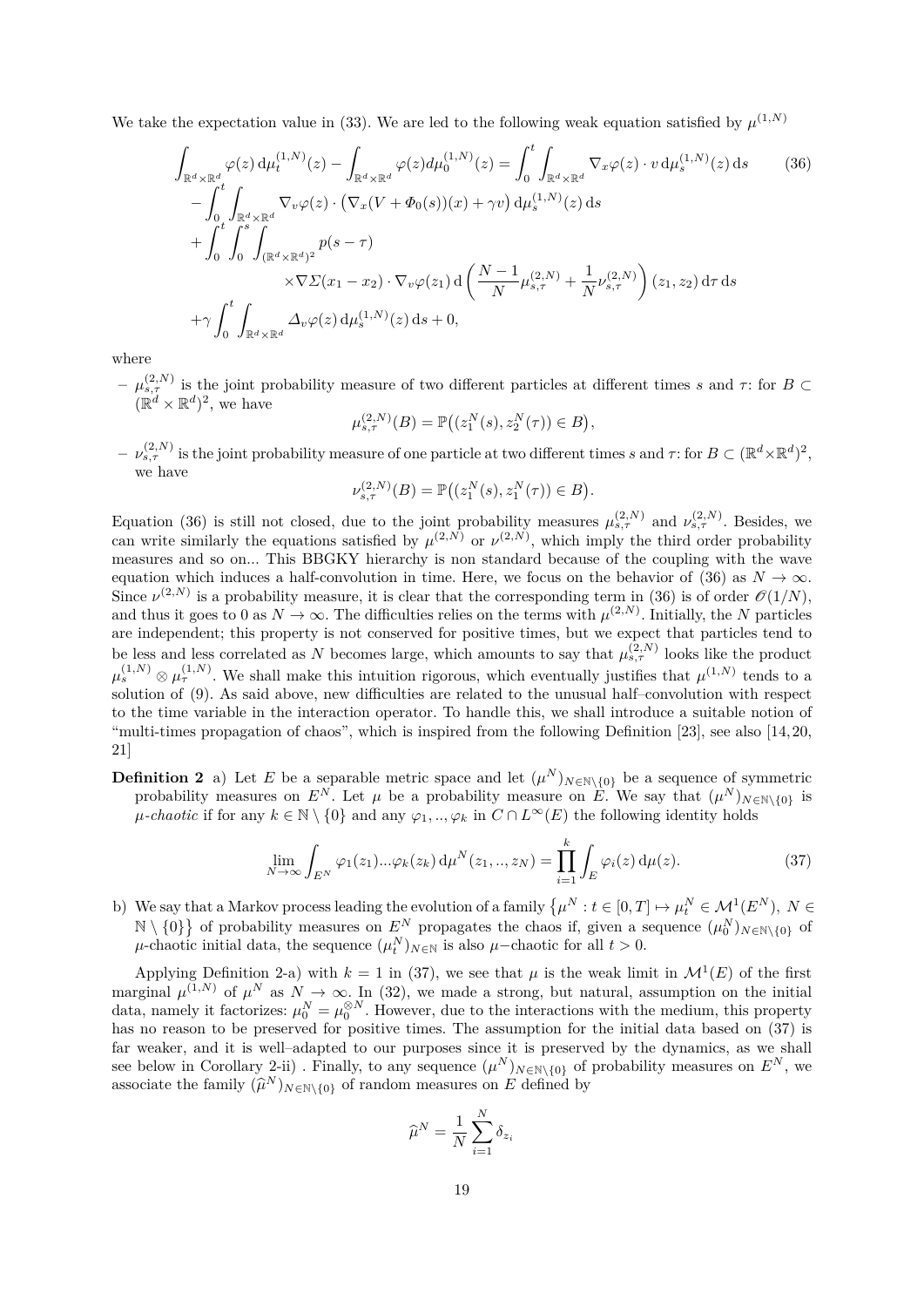where the random variable  $(z_1, ..., z_N)$  is distributed in  $E^N$  according to  $\mu^N$ . The following result due to [23] makes the connection between the empirical distribution and the first marginal.

**Proposition 1** *A sequence*  $(\mu^N)_{N \in \mathbb{N}}$  *is*  $\mu$ *-chaotic iff* (37) *is satisfied for*  $k = 2$ *. Equivalently,*  $\hat{\mu}^N$  *converges in law to*  $\mu$ *, the weak limit in*  $\mathcal{M}^1(E)$  *of the first marginal*  $\mu^{(1,N)}$ *, as*  $N \to \infty$ *.* 

We explain now how we will proceed, following the arguments discussed in [23]. Assume that we have at hand a measure-valued solution  $\mu \in C_{W_1}([0,\infty); \mathcal{M}^1(\mathbb{R}^d \times \mathbb{R}^d))$  of (9). We introduce the following system of stochastic differential equations

$$
\begin{cases} \mathrm{d}\tilde{q}_{i}^{N} = \tilde{p}_{i}^{N}(t) \, \mathrm{d}t, \\ \mathrm{d}\tilde{p}_{i}^{N} = -\nabla_{x}(V + \Phi_{0} - \mathcal{L}(\mu))(t, \tilde{q}_{i}^{N}(t)) \, \mathrm{d}t - \gamma \tilde{p}_{i}^{N}(t) \, \mathrm{d}t + \sqrt{2\gamma} \, \mathrm{d}B_{i}(t), \end{cases} \tag{38}
$$

for  $i \in \{1, ..., N\}$ , where the Brownian motions  $(B_i(t))_{t>0}$  are the same as in (11). The initial data for (38)

$$
\tilde{q}_i^N(0) = q_{0,i}^N, \qquad \tilde{p}_i^N(0) = p_{0,i}^N
$$
\n(39)

are also shared with (11). We suppose that (32) is fulfilled. The dynamics of these "fictitious" particles is driven by the measure  $\mu$ . We are going to prove the following result, which shows that this dynamics is close to those of the original system.

**Theorem 3** Let  $(z_i^N)_{j \in \{1,\ldots,N\}} = (q_i^N, p_i^N)_{j \in \{1,\ldots,N\}}$  be a solution of (11), with initial data given by (32). Let  $(\tilde{z}_i^N)_{j \in \{1,\dots,N\}} = (\tilde{q}_i^N, \tilde{p}_i^N)_{j \in \{1,\dots,N\}}$  be a solution of (38) with the same initial data. Let  $0 < T < \infty$ . *We can find a constant C<sup>T</sup> such that*

$$
\mathbb{E}\left[\sup_{0\leq t\leq T}|z_i^N-\tilde{z}_i^N|(t)\right]\leq \frac{C_T}{\sqrt{N}}.
$$

We will deduce several consequences from this statement:

- it implies the convergence of the first marginal  $\mu^{(1,N)}$  to  $\mu$  for a certain Kantorowich–Rubinstein distance, see Corollary 2-i),
- the convergence in law of the empirical measure  $\hat{\mu}^N$  to the same limit then follows from Proposition 1,<br>in allows us to establish the proposation of chaos for the solution of (11), see Corollary 2 ii)
- **–** it allows us to establish the propagation of chaos for the solution of (11), see Corollary 2-ii),
- **–** and, coming back to (33), (34) and (36), it allows us to prove that E[|I*<sup>N</sup>* |] goes to 0 as *N* → ∞ while

$$
\int_0^t \int_0^s \int_{(\mathbb{R}^d \times \mathbb{R}^d)^2} p(s-\tau) \nabla \sigma(x_1 - x_2) \cdot \nabla_v \varphi(z_1) d\mu_{s,\tau}^{(2,N)}(z_1, z_2) d\tau ds
$$

behaves like

$$
\int_0^t \int_{\mathbb{R}^d \times \mathbb{R}^d} \nabla_v \varphi(z) \cdot \nabla_x \mathcal{L}(\mu^{(1,N)})(s,x) \,d\mu_s^{(1,N)}(z) \,ds
$$

as expected since both converge to

$$
\int_0^t \int_{\mathbb{R}^d \times \mathbb{R}^d} \nabla_v \varphi(z) \cdot \nabla_x \mathcal{L}(\mu)(s, x) \, \mathrm{d}\mu_s(z) \, \mathrm{d}s.
$$

These results justify (9) as the equation satisfied by the limit of the first marginal  $\mu^{(1,N)}$  and the empirical distribution  $\hat{\mu}^N$  associated to (11) (which tend to coincide for a large number of particles) when *N* goes to infinity. This Section is examined as follows. Einsthy we prove the existence and uniqueness of the to infinity. This Section is organized as follows. Firstly, we prove the existence and uniqueness of the solution  $\mu$  of (9) and of the random variables  $(z_i^N)_{i \in \{1,\dots,N\}}$  and  $(\tilde{z}_i^N)_{i \in \{1,\dots,N\}}$ . Secondly, we establish Theorem 3 and its consequences.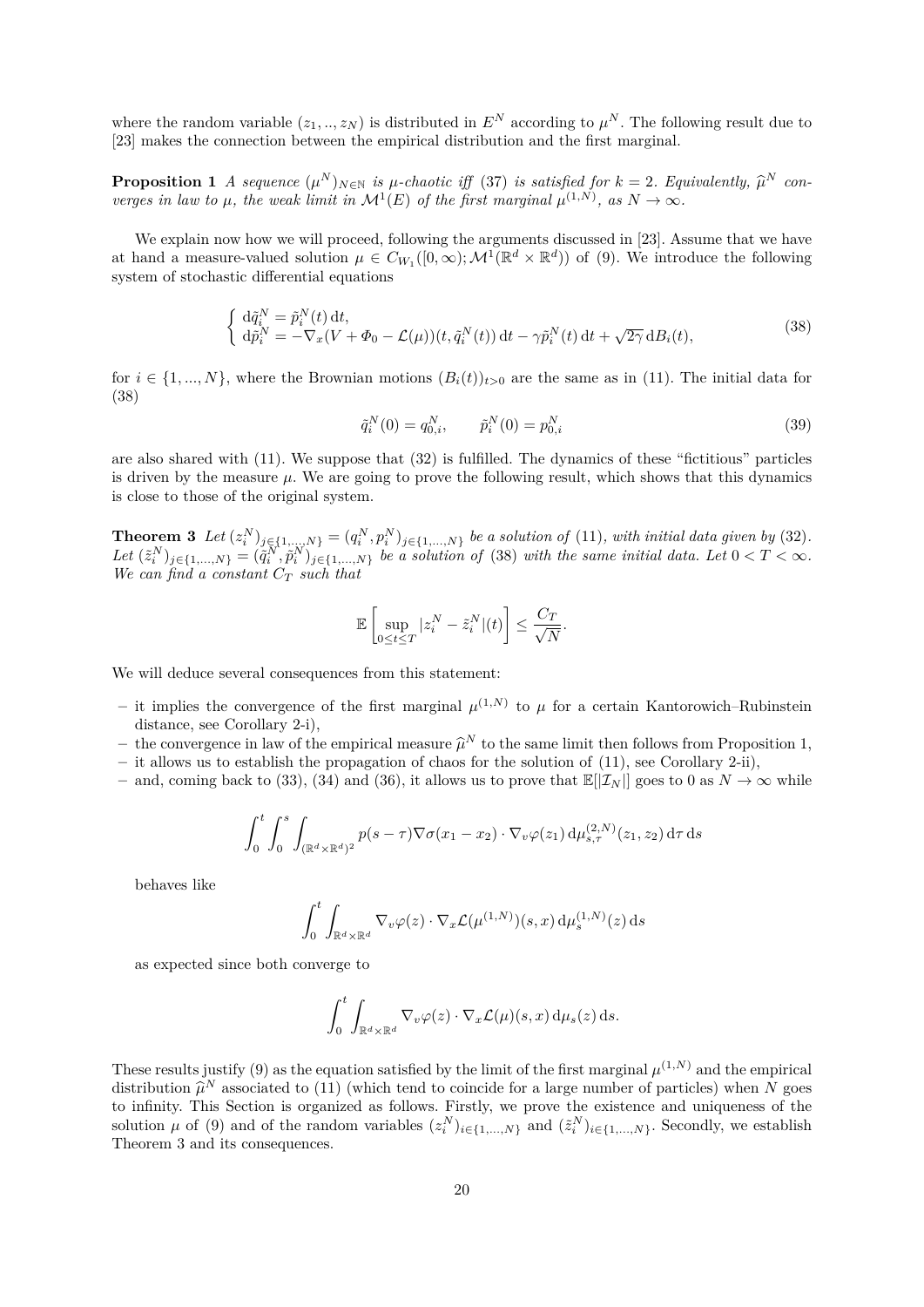# 5.2 Analysis of the stochastic equations and the PDE system

# *5.2.1 N–particles system*

We first prove that the system  $(11)$  is well posed for data that verify  $(32)$ .

**Theorem 4** *The system* (11) *with* (32) *has a unique strong solution in the sense of the stochastic differential equation. It means that, fixing a family of Brownian motions*  $(B_i)_{i \in \{1,...,N\}}$  *and a family* of initial data  $(q_{0,i}^N, p_{0,i}^N)_{i \in \{1,\ldots,N\}}$  there exists a unique continuous family  $(t \mapsto (q_i^N(t), p_i^N(t)))_{i \in \{1,\ldots,N\}}$ *solution of* (11) *with* (32)*.*

The proof is just an adaptation of the Cauchy–Lipschitz theorem. In order to simplify the forthcoming computations, let us set, for  $\mu \in C_{W_1}([0, T]; \mathbb{R}^d \times \mathbb{R}^d)$ ,

$$
F(\mu)(t,q) = -\nabla_x (V + \Phi_0 - \mathcal{L}(\mu))(t,q).
$$

The following estimate on *F* will be useful for the analysis.

**Lemma 6** Let  $\mu_1, \mu_2$  be to probability measures on  $C_{W_1}([0,T]; \mathbb{R}^d \times \mathbb{R}^d)$ . Let  $z_1 = (q_1, p_1)$  and  $z_2 =$ (*q*2*, p*2)*. We set*

$$
c_1(t) = \|\nabla^2 V\|_{L^\infty} + \|\nabla^2 \sigma_1\|_{L^2} \|\sigma_2\|_{L^2} (\|\Psi_0\|_{L^2} + t \|\Psi_1\|_{L^2}) + \|\sigma_2\|_{L^2}^2 \|\nabla \sigma_1\|_{L^2}^2 \frac{t^2}{2}.
$$

*Then, we have:*

$$
|F(\mu_1)(t,q_1)-F(\mu_2)(t,q_2)|\leq c_1(t)|z_1-z_2|+|\nabla \mathcal{L}(\mu_1-\mu_2)(t,q_1)|.
$$

**Proof.** Lemma 2 allows us to obtain the following estimate

$$
\begin{aligned} |(-\nabla_x (V + \Phi_0 - \mathcal{L}(\mu_1))(t, q_1)) - (-\nabla_x (V + \Phi_0 - \mathcal{L}(\mu_2))(t, q_2)| \\ &\le (||\nabla^2 V||_{L^{\infty}(\mathbb{R}^d)} + ||\nabla^2 \Phi_0(t)||_{L^{\infty}(\mathbb{R}^d)})|q_1 - q_2| + \\ &\qquad + ||\nabla^2 \mathcal{L}(\mu_1)(t)||_{L^{\infty}(\mathbb{R}^d)}|q_1 - q_2| + ||\nabla \mathcal{L}(\mu_1 - \mu_2)(t)||_{L^{\infty}(\mathbb{R}^d)} \\ &\le c_1(t)|q_1 - q_2| + |\nabla \mathcal{L}(\mu_1 - \mu_2)(t, q_1)|. \end{aligned}
$$

**Proof of Theorem 4.** Let us introduce a few shorthand notations. We define  $Z^N \in (\mathbb{R}^d \times \mathbb{R}^d)^N$  by

$$
Z^N = (q_1, p_1, ..., q_N, p_N).
$$

Next we introduce the force field

$$
F^{N}(\widehat{\mu}^{N})(t, Z^{N}) = \begin{pmatrix} p_{1} \\ F(\widehat{\mu}^{N})(t, q_{1}) - \gamma p_{1} \\ \vdots \\ p_{N} \\ F(\widehat{\mu}^{N})(t, q_{N}) - \gamma p_{N} \end{pmatrix}.
$$

We define the diffusion matrix  $\Gamma^N$ , which lies in  $M_{2Nd}(\mathbb{R})$ , by

$$
\varGamma^N = \begin{pmatrix} 0 & & & \\ & \sqrt{2\gamma} \mathrm{Id}_{\mathbb{R}^d} & & \\ & & \ddots & \\ & & & 0 \\ & & & & \sqrt{2\gamma} \mathrm{Id}_{\mathbb{R}^d} \end{pmatrix}.
$$

Finally, since the family of Brownian motions  $(B_i(t))_{t\geq 0}$  in  $C([0,\infty);\mathbb{R}^d \times \mathbb{R}^d)$  can be described by the a single Brownian motion  $(B^N(t))_{t\geq 0}$  in  $C([0,\infty); (\mathbb{R}^d \times \mathbb{R}^d)^N)$ , the system (11) can be recast as

$$
\begin{cases} dZ^{N} = F^{N}(\hat{\mu}_{Z^{N}}^{N})(t, Z^{N}) dt + \Gamma^{N} dB_{t}^{N} \\ Z^{N}(0) = Z_{0}^{N} \end{cases}
$$
\n(40)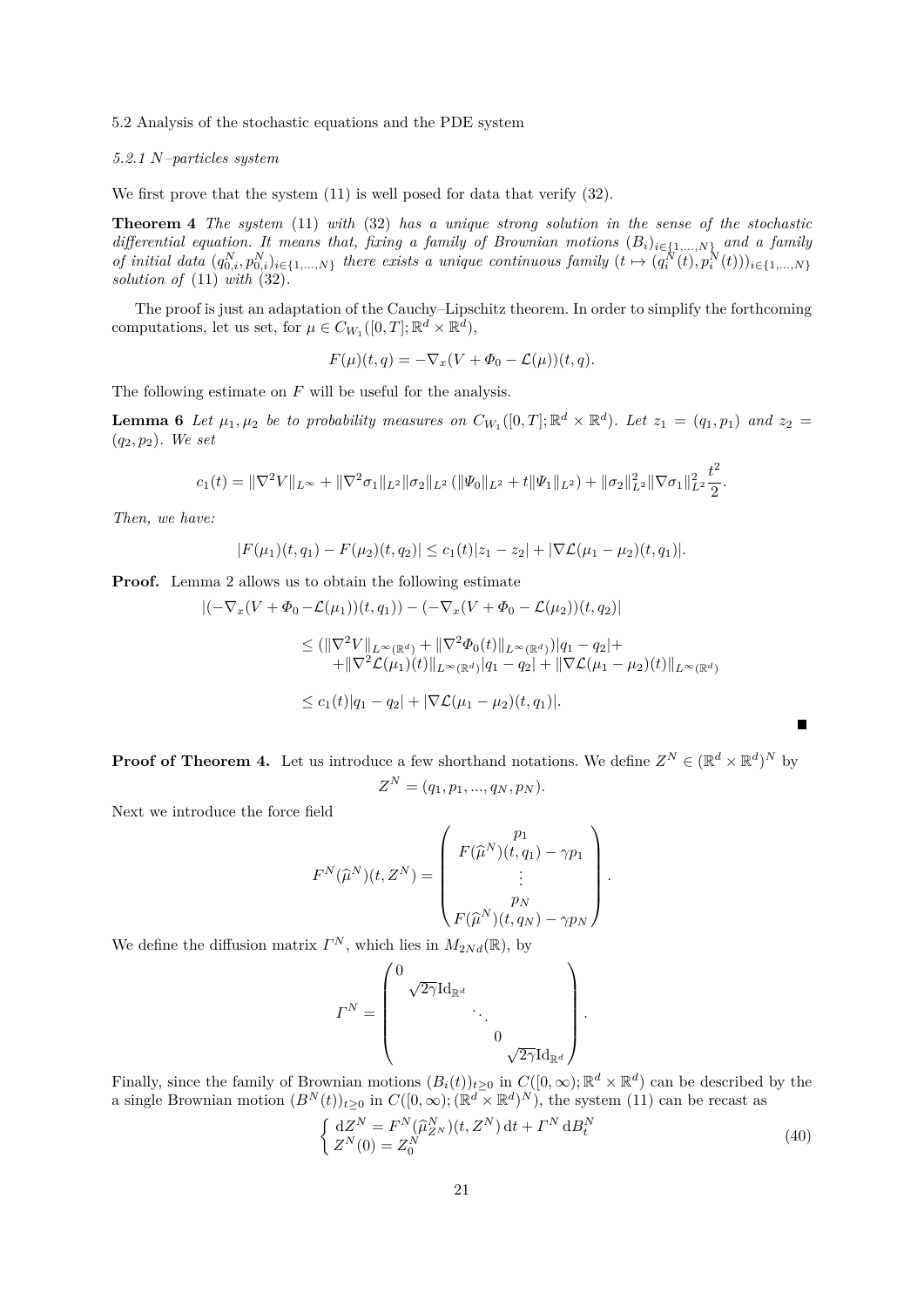with

$$
\widehat{\mu}_{Z^N,t}^N = \frac{1}{N} \sum_{i=1}^N \delta_{(Z_{2i-1}^N(t), Z_{2i}^N(t))}.
$$

We now fix the Brownian motion  $(B^N(t))_{t\geq 0}$  and the initial data  $Z_0^N$  verifying (32), and we are going to prove that (40) has a unique solution.

For any continuous function *Z* in  $C([0,\infty); (\mathbb{R}^d \times \mathbb{R}^d)^N)$ , we set

$$
\mathcal{T}(Z)(t) = Z_0 + \int_0^t F^N(\widehat{\mu}_Z^N)(s, Z(s)) \, ds + \Gamma^N B_t^N.
$$

Let  $Z^1$  and  $Z^2$  be in  $C([0,\infty); (\mathbb{R}^d \times \mathbb{R}^d)^N)$ . By using Lemma 2 we obtain

$$
|\nabla \mathcal{L}(\widehat{\mu}_{Z^{1}}^{N} - \widehat{\mu}_{Z^{2}}^{N})(t,x)| \leq \int_{0}^{t} \frac{|p(t-s)|}{N} \sum_{i=1}^{N} |\nabla \Sigma(x - q_{i}^{1}(s)) - \nabla \Sigma(x - q_{i}^{2}(s))| ds \tag{41}
$$
  

$$
\leq \|\nabla^{2} \Sigma\|_{L^{\infty}(\mathbb{R}^{d})} \frac{1}{N} \sum_{i=1}^{N} \int_{0}^{t} |p(t-s)||q_{i}^{2}(s) - q_{i}^{1}(s)| ds
$$
  

$$
\leq \|\nabla \sigma_{1}\|_{L^{2}(\mathbb{R}^{d})}^{2} \|\sigma_{2}\|_{L^{2}(\mathbb{R}^{n})}^{2} \int_{0}^{t} (t-s)|Z^{1}(s) - Z^{2}(s)| ds
$$
  

$$
\leq \|\nabla \sigma_{1}\|_{L^{2}(\mathbb{R}^{d})}^{2} \|\sigma_{2}\|_{L^{2}(\mathbb{R}^{n})}^{2} \frac{t^{2}}{2} \|Z^{1} - Z^{2}\|_{L^{\infty}(0,t)}.
$$

Let us set  $c_2 = \frac{1}{2} \|\nabla \sigma_1\|_{L^2(\mathbb{R}^d)}^2 \|\sigma_2\|_{L^2(\mathbb{R}^n)}^2$ . We now make use of Lemma 6 in order to obtain the estimate

$$
|\mathcal{T}(Z^1) - \mathcal{T}(Z^2)|(t) = \left| \int_0^t \left( F(\hat{\mu}_{Z^1}^N)(s, Z^1(s)) - F(\hat{\mu}_{Z^2}^N)(s, Z^2(s)) \right) ds \right|
$$
  
\n
$$
\leq \int_0^t ((1 + \gamma + c_1(s))|Z^1(s) - Z^2(s)| + \|\nabla \mathcal{L}(\hat{\mu}_{Z^1}^N - \hat{\mu}_{Z^2}^N)(s)\|_{L^\infty}) ds
$$
  
\n
$$
\leq \int_0^t (1 + \gamma + c_1(s) + c_2 s^2) \|Z^1 - Z^2\|_{L^\infty(0, s)} ds.
$$

Let  $C_T = 1 + \gamma + c_1(T) + c_2 T^2$ . We get, for all  $0 \le t \le T < \infty$ ,

$$
\|\mathcal{T}(Z^1) - \mathcal{T}(Z^2)\|_{L^{\infty}(0,t)} \le C_T \int_0^t \|Z^1 - Z^2\|_{L^{\infty}(0,s)} ds.
$$

By induction, we deduce that

$$
\|\mathcal{T}^{\ell}(Z^{1}) - \mathcal{T}^{\ell}(Z^{2})\|_{L^{\infty}(0,t)} \leq \frac{(tC_T)^{\ell}}{\ell!} \|Z^{1} - Z^{2}\|_{L^{\infty}(0,T)}
$$

holds for any  $\ell \in \mathbb{N}$  and any  $0 \le t \le T$ . It shows that for  $\ell$  such that  $\frac{(tC_T)^{\ell}}{\ell!} < 1$ ,  $\mathcal{T}^{\ell}$  is a contraction. Therefore, there exists a unique fixed point in  $C([0,T]; (\mathbb{R}^d \times \mathbb{R}^d)^N)$  for any  $T > 0$ , which ends the proof.

# *5.2.2 Vlasov–Wave–Fokker–Planck system*

We now turn to prove the existence of solution for  $(9)$ . To this end, we adopt a particle viewpoint by introducing the following system of stochastic differential equations

$$
\begin{cases}\ndx = v(t) dt, \ndv = -\nabla_x (V + \Phi_0(t) - \mathcal{L}(\mu)(t))(x) dt - \gamma v(t) dt + \sqrt{2\gamma} dB(t), \n\mu_t(A) = \mathbb{P}[(x(t), v(t)) \in A], \n\mu(0) = \mu_0,\n\end{cases}
$$
\n(42)

Ē.

which is now non linear, in contrast to  $(38)$ , since the trajectories depends on  $\mu$ , their probability measure. In fact, this is nothing but a different viewpoint on (9). Indeed, if  $z = (x, v)$  is a solution of (42), Itô's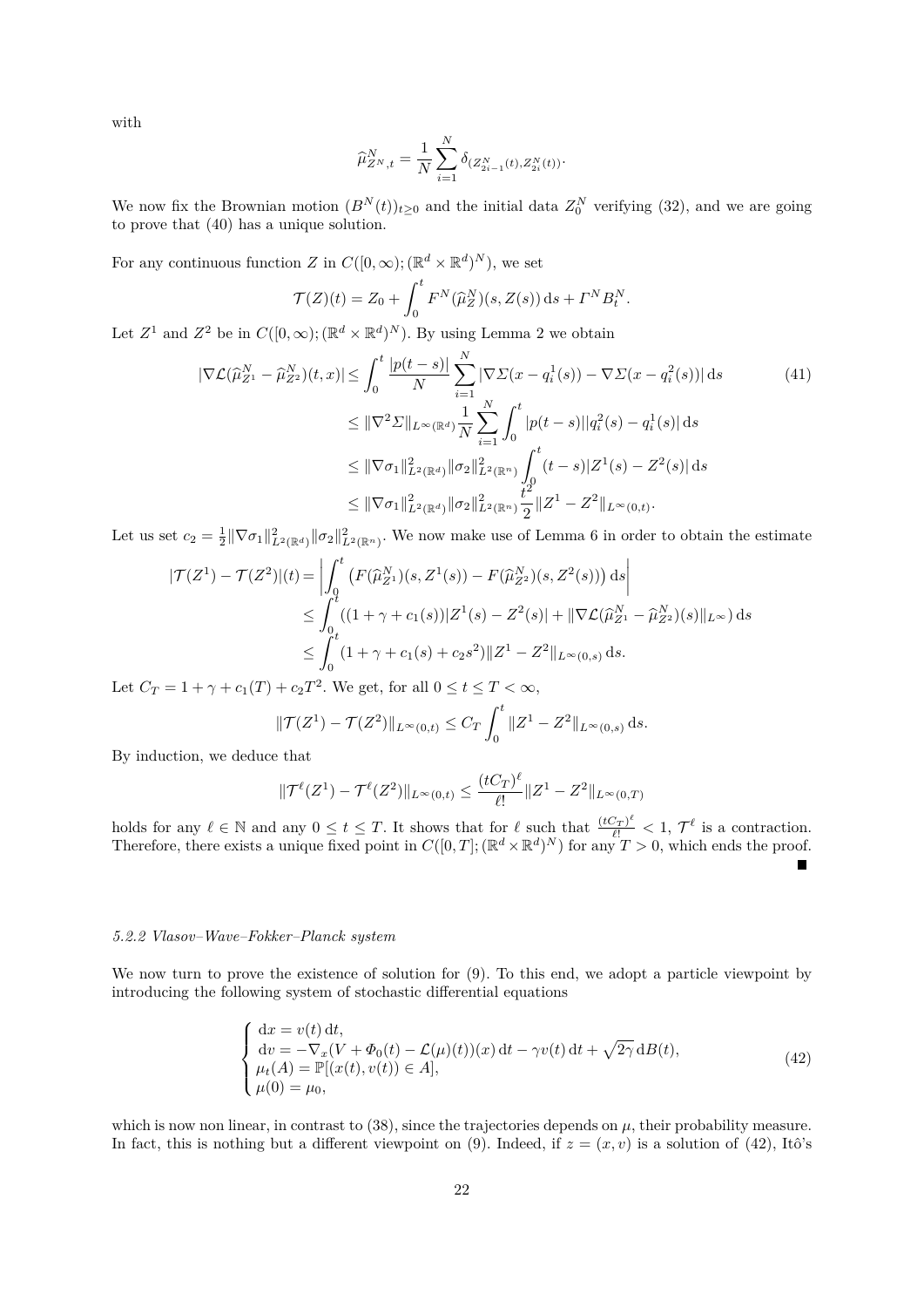formula yields

$$
\varphi(z(t)) - \varphi(z(0)) = \int_0^t (\nabla_x \varphi(z(s)) \cdot v(s) - \nabla_v \varphi(z(s)) \cdot F(\mu)(s, z(s))) ds
$$

$$
+ \sqrt{2\gamma} \int_0^t \nabla_v \varphi(z(s)) dB(s) + \gamma \int_0^t \Delta_v \varphi(z(s)) ds,
$$

and by taking the expectation value, we get

$$
\int_{\mathbb{R}^d \times \mathbb{R}^d} \varphi(z) d\mu_t(z) - \int_{\mathbb{R}^d \times \mathbb{R}^d} \varphi(z) d\mu_0(z)
$$
\n
$$
= \int_0^t \int_{\mathbb{R}^d \times \mathbb{R}^d} \nabla_x \varphi(z) \cdot v - \nabla_v \varphi(z) \cdot F(\mu)(s, z) d\mu_s(z) ds
$$
\n
$$
- \gamma \int_0^t \int_{\mathbb{R}^d \times \mathbb{R}^d} (v \cdot \nabla_v \varphi(z) + \Delta \varphi) d\mu_s(z) ds.
$$

It corresponds to the weak formulation of (9) (which is the analog of Lemma 4 in the stochastic framework). Based on this, we shall prove the following statement.

**Theorem 5** *i)* For any initial data  $\mu_0$  in  $\mathcal{M}^1(\mathbb{R}^d \times \mathbb{R}^d)$ , there exists a unique solution  $\mu$  of (9) in  $C_{W_1}([0,+\infty); \mathcal{M}^1(\mathbb{R}^d \times \mathbb{R}^d)),$ 

*ii) the process* (*x, v*) *solution of* (42) *is well defined.*

For analyzing (42), we need to go back to the definition of the Kantorowitch–Rubinstein distance in Section 3.2. It is convenient to change the framework and to work with measures defined on the space  $S = C([0, T]; \mathbb{R}^d \times \mathbb{R}^d)$  endowed with the distance  $d(f, g) = ||f - g||_{L^{\infty}(0,T)} \wedge 1$ . We specify the corresponding Kantorowich–Rubinstein distance as  $D_T$ , namely

$$
D_T(\mu, \nu) = \inf_{\pi} \left\{ \int_{(C([0,T]; \mathbb{R}^d \times \mathbb{R}^d))^2} (||f - g||_{L^{\infty}([0,T])} \wedge 1) d\pi(f, g) \right\}.
$$
 (43)

The interpretation in terms of tight convergence or strong convergence in the dual of Lipschitz functions remains true in that case but it is far more difficult to see concretely. Measurable sets of  $S = C([0, T]; \mathbb{R}^d \times$ R *d* ) are the elements of the *σ*−algebra generated by the sets of the form

$$
B_{t,A} = \big\{ \phi(t) \in A \quad \text{for } \phi \in C([0,T]; \mathbb{R}^d \times \mathbb{R}^d) \big\},
$$

where t spans  $[0, T]$  and A spans the set of Borel-sets in  $\mathbb{R}^d \times \mathbb{R}^d$ . Given a measure  $\mu$  on S, we can define a measure–valued function, that we still denote  $\mu : t \in [0, T] \mapsto \mu_t \in \mathcal{M}^1(\mathbb{R}^d \times \mathbb{R}^d)$  by the relation

$$
\mu_t(A) = \mu(B_{t,A}).
$$

Looking at a process *Z* with probability  $\mu$  in  $\mathcal{M}^1(S)$ , *Z* is almost surely continuous by definition of  $\mu$ . Them, the dominated convergence theorem allows us to deduce

$$
W_1(\mu_{t_1}, \mu_{t_2}) = \inf_{X,Y} \mathbb{E}[|X - Y| \wedge 1] \le \inf_{Z} \mathbb{E}[|Z(t_1) - Z(t_2)| \wedge 1] \xrightarrow[t_1 \to t_2]{} 0
$$

where the second infimum is taken over all the processes *Z* with probability  $\mu$ . Accordingly,  $\mathcal{M}^1(S)$ embeds in  $C_{W_1}([0,T]; \mathcal{M}^1(\mathbb{R}^d \times \mathbb{R}^d))$ . We can easily check that the distance  $D_T$  is stronger than the one we used previously on that set owing to the inequality

$$
\sup_{0\leq t\leq T} W_1(\mu_t,\nu_t) \leq D_T(\mu,\nu).
$$

Reminding of (15), the following estimate

$$
\left| \int_{\mathbb{R}^d \times \mathbb{R}^d} f \, d(\mu_s - \nu_s) \right| \le \|f\|_{\text{Lip}} D_t(\mu, \nu), \tag{44}
$$

holds for any  $f \in W^{1,\infty}(\mathbb{R}^d \times \mathbb{R}^d)$  and  $0 \le s \le t$ .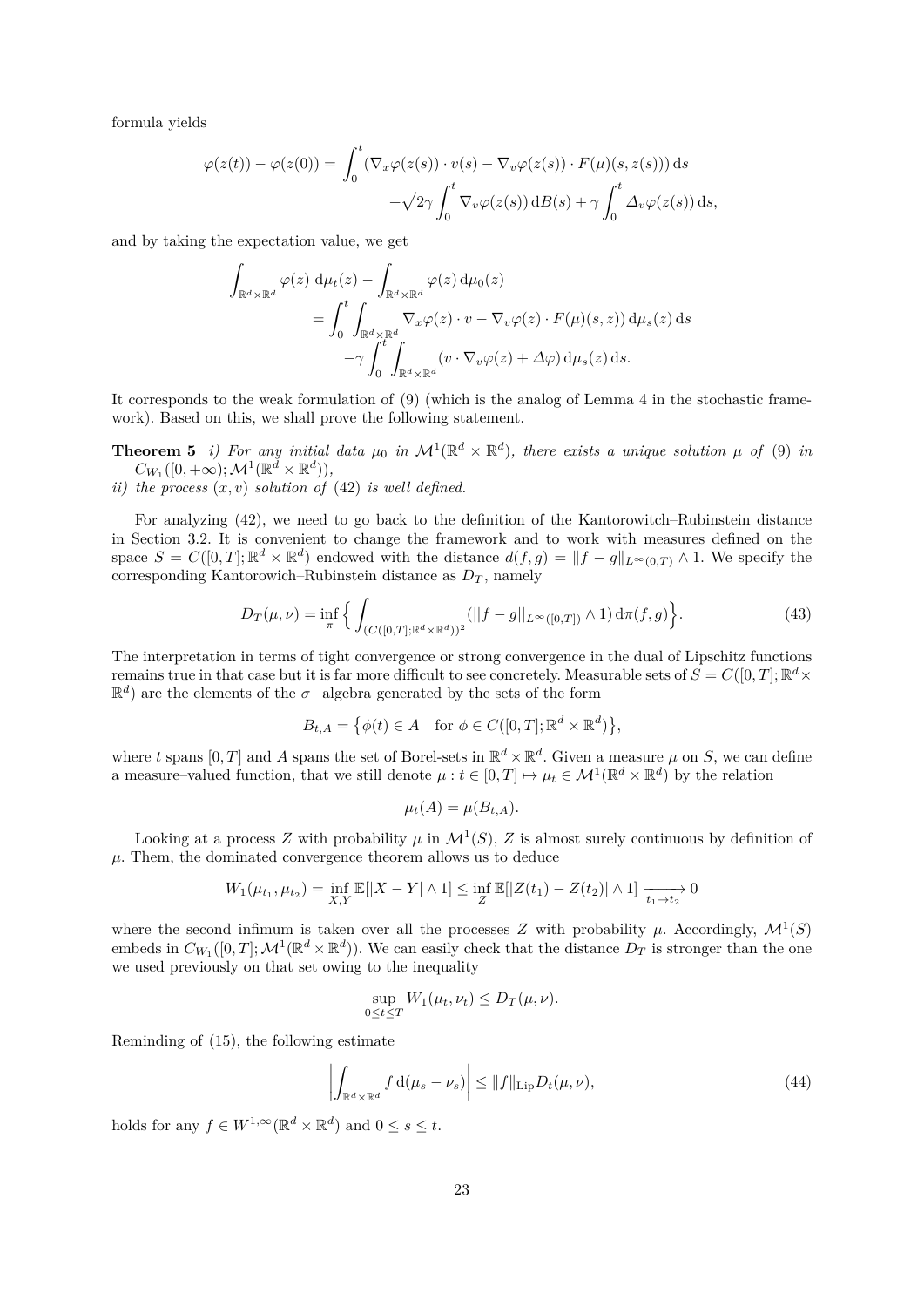**Proof of Theorem 5.** The proof is based on a fixed point argument, again. Let  $0 < T < \infty$  and set  $S = C([0, T]; \mathbb{R}^d \times \mathbb{R}^d)$ . We shall use the Kantorowich–Rubinstein distance  $D_T$  defined by (43). Let  $\mu$  be a finite measure on *S*. We consider the following system

$$
\begin{cases}\ndx = v(t) dt, \\
dv = -\nabla_x (V + \Phi_0 - \mathcal{L}(\mu)(t, x) dt - \gamma v(t) dt + \sqrt{2\gamma} dB(t), \\
\mathbb{P}[(x_0, v_0) \in A] = \mu_0(A).\n\end{cases} (45)
$$

Since the field  $(t, x, v) \mapsto (v, \nabla_x (V + \Phi_0 - \mathcal{L}(\mu))(t, x)$  is continuous with respect to time and Lipschitz with respect to the phase space variable  $(x, v)$ , the solution of  $(45)$  is a well defined continuous process (see [16, Chapter 5, Theorem 2.9]) . We introduce the mapping

$$
A \subset \mathbb{R}^d \times \mathbb{R}^d \longmapsto \mathbb{P}[(x(t), v(t)) \in A \quad \text{where } (x, v) \text{ satisfies (45)}],
$$

which, in turn, defines a new probability measure on *S* that we denote  $\mathcal{T}(\mu)$ . Pick  $\mu_1$  and  $\mu_2$  in  $\mathcal{M}^1(S)$ . We denote  $z_1 = (x_1, v_1)$  and  $z_2 = (x_2, v_2)$  the processes associated to  $\mathscr{T}(\mu_1)$  and  $\mathscr{T}(\mu_2)$ , respectively. We bear in mind that both the Brownian motion  $B$  and the initial data  $z_0$  are fixed. Integrating (45) we get

$$
\begin{cases}\n(x_1 - x_2)(t) = \int_0^t (v_1 - v_2)(s) ds, \\
(v_1 - v_2)(t) = \int_0^t (F(\mu_1)(s, z_1(s)) - F(\mu_2, (s, z_2(s)) - \gamma(v_1 - v_2)(s)) ds.\n\end{cases}
$$

We deduce that both  $x_1 - x_2$  and  $v_1 - v_2$  are derivable. Using Lemma 6, we get

$$
\frac{\mathrm{d}}{\mathrm{d}t}(z_1-z_2)(t)\bigg|\leq (1+\gamma+c_1(t))|z_1-z_2|(t)+\|\nabla_x \mathcal{L}(\mu_1-\mu_2)(t)\|_{L^{\infty}(\mathbb{R}^d)}.
$$

Applying the Grönwall lemma, we get

 $\overline{\phantom{a}}$  $\overline{\phantom{a}}$  $\overline{\phantom{a}}$  $\overline{\phantom{a}}$ 

$$
|z_1 - z_2| (t) \le \int_0^t e^{\int_s^t (1 + \gamma + c_1(s)) ds} ||\nabla_x \mathcal{L}(\mu_1 - \mu_2)(s)||_{L^\infty(\mathbb{R}^d)} ds
$$
  
 
$$
\le C_T \int_0^t ||\nabla_x \mathcal{L}(\mu_1 - \mu_2)(s)||_{L^\infty(\mathbb{R}^d)} ds,
$$

for all  $0 \le t \le T$ , where

$$
C_T := \exp\left(\int_0^T (1 + \gamma + c_1(s)) \, ds\right).
$$

Notice that the right hand side is a deterministic monotically increasing function of *t*. Hence, we deduce that

$$
D_t(\mathcal{T}(\mu_1), \mathcal{T}(\mu_2)) = \inf_{z_1, z_2} \mathbb{E}\left[||z_1 - z_2||_{L^{\infty}([0, t])} \wedge 1\right] \le C_T \int_0^t \|\nabla_x \mathcal{L}(\mu_1 - \mu_2)(s)\|_{L^{\infty}(\mathbb{R}^d)} ds \tag{46}
$$

holds. We now turn to dominate the right hand side by  $D_t(\mu_1, \mu_2)$ . Let  $x \in \mathbb{R}^d$  and  $0 \le s \le t$ ; owing to (44) and Lemma 2, we have

$$
|\nabla_x \mathcal{L}(\mu_1 - \mu_2)(s, x)| = \left| \int_0^s p(s - \tau) \int_{\mathbb{R}^d \times \mathbb{R}^d} \Sigma(x - y) d(\mu_{1, \tau} - \mu_{2, \tau})(y, v) d\tau \right| d\tau
$$
  
\n
$$
\leq \int_0^s |p(s - \tau)| \left( 2\| \Sigma(x - \cdot) \|_{L^\infty(\mathbb{R}^d)} + \|\nabla(\Sigma(x - \cdot) \|_{L^\infty(\mathbb{R}^d)}) D_\tau(\mu_1, \mu_2) d\tau \right)
$$
  
\n
$$
\leq \|\sigma_2\|_{L^2}^2 \|\sigma_1\|_{L^2} (2\|\sigma_1\|_{L^2} + \|\nabla \sigma_1\|_{L^2}) \int_0^s (s - \tau) D_\tau(\mu_1, \mu_2) d\tau.
$$

Setting  $c_3 = {\|\sigma_2\|_{L^2}^2 \|\sigma_1\|_{L^2}} (2{\|\sigma_1\|_{L^2}} + {\|\nabla \sigma_1\|_{L^2}})$ , we obtain

$$
\|\nabla_x \mathcal{L}(\mu_1 - \mu_2)(s)\|_{L^\infty(\mathbb{R}^d)} \le c_3 T \int_0^s D_\tau(\mu_1, \mu_2) d\tau.
$$

Finally, inserting this estimate into (46), we arrive at

$$
D_t(\mathcal{T}(\mu_1), \mathcal{T}(\mu_2)) \le c_3 T C_T \int_0^t \int_0^s D_\tau(\mu_1, \mu_2) d\tau ds.
$$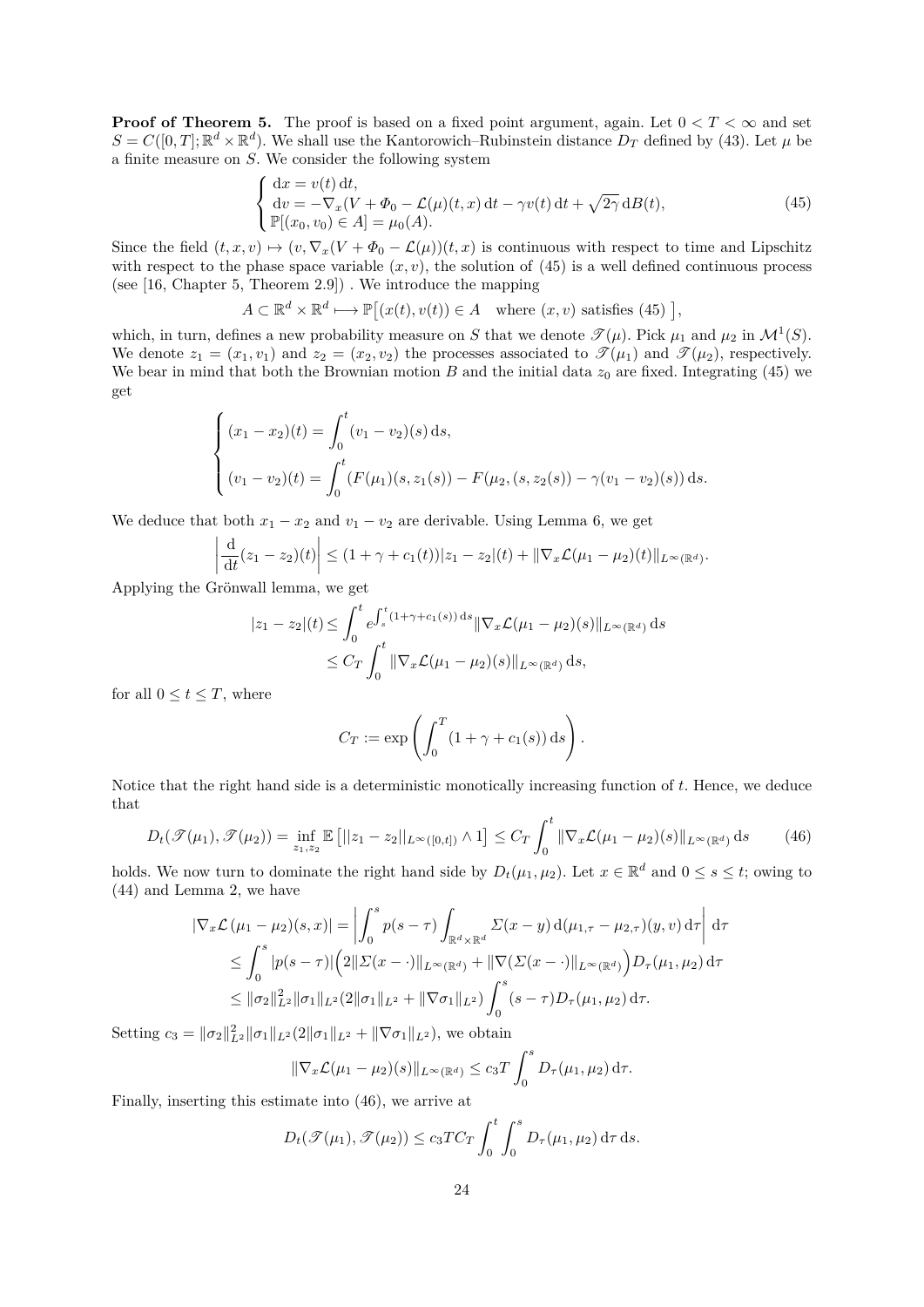We deduce by induction that

$$
D_t(\mathcal{F}^{\ell}(\mu_1), \mathcal{F}^{\ell}(\mu_2)) \le \frac{(c_3TC_Tt)^{2\ell}}{(2\ell)!}D_T(\mu_1, \mu_2)
$$

holds for any  $\ell \in \mathbb{N}$  and any  $0 \le t \le T$ . It shows that for  $\ell$  such that  $\frac{(c_3 C_T T^2)^{2\ell}}{(2\ell)!} < 1$ ,  $\mathscr{T}^{\ell}$  is a contraction for the distance  $D_T$ . Therefore,  $\mathscr T$  has a unique fixed point in  $\mathcal M^1(S)$ , and thus  $\mu_t \in$  $C_{W_1}([0, T]; \mathcal{M}^1(\mathbb{R}^d \times \mathbb{R}^d))$ , for any  $T > 0$ . It ends the proof.

# *5.2.3 Asymptotic analysis*

This Section is devoted to the proof of Theorem 3. The analysis relies on many estimates that have been established above. We compare  $(z_i^N)_{i \in \{1,\ldots,N\}}$ , solution of  $(11)$  and  $(\tilde{z}_i^N)_{i \in \{1,\ldots,N\}}$ , solution of  $(38)$ . The two equations start from the same initial data  $(z_{i,0}^N)_{i\in\{1,\ldots,N\}}$  and involve the same family of Brownian motions  $(B_i(t))_{i\in\{1,\ldots,N\}}$ . In fact, for any fixed  $i\in\{1,\ldots,N\}$ ,  $t\mapsto(\tilde{q}_i^N(t),\tilde{p}_i^N(t))=\tilde{z}_i^N(t)$  is the solution of (45) for the initial data  $q_{0,i}^N, p_{0,i}^N$  distributed according to the common measure  $\mu_0$ , see (32). In particular, we shall use the fact that

 $\mu_t$ (dz) is the common law of the  $(\tilde{q}_i^N(t), \tilde{p}_i^N(t))$ 's.

We estimate the difference

$$
\begin{cases}\n\frac{\mathrm{d}}{\mathrm{d}t}(q_i^N - \tilde{q}_i^N)(t) = (p_i^N - \tilde{p}_i^N)(t) \\
\frac{\mathrm{d}}{\mathrm{d}t}(p_i^N - \tilde{p}_i^N)(t) = (-F(\hat{\mu}^N)(t, q_i^N(t)) + F(\mu)(t, \tilde{q}_i^N(t))) - \gamma(p_i^N - \tilde{p}_i^N)(t).\n\end{cases}
$$

Using Lemma 6, we get (at least in the sense of distributions)

$$
\frac{\mathrm{d}}{\mathrm{d}t}|z_i^N - \tilde{z}_i^N|(t) \le (1 + \gamma + c_1(t))|z_i^N - \tilde{z}_i^N|(t) + |\nabla \mathcal{L}(\widehat{\mu}^N - \mu)(t, \tilde{q}_i^N(t))|.
$$

Since the initial data coincide, we thus have

$$
\left|z_i^N - \tilde{z}_i^N\right|(t) \le \int_0^t (1 + \gamma + c_1(s))|z_i^N - \tilde{z}_i^N|(s) \, ds + \int_0^t |\nabla \mathcal{L}(\widehat{\mu}^N - \mu)(s, \tilde{q}_i^N(s))| \, ds.
$$

In order to deal with the last term, we introduce the empirical density  $\tilde{\mu}^N$  associated to the family  $(\tilde{z}_i^N)_{i \in \{1,\ldots,N\}}$  solution of (38)

$$
\tilde{\mu}_t^N = \frac{1}{N} \sum_{i=1}^N \delta_{\tilde{z}_i^N(t)}.
$$
\n(47)

Then, using (41), we split

$$
\begin{aligned} |\nabla \mathcal{L}(\widehat{\mu}^N - \mu)(s, \tilde{q}_i^N(s))| &\leq |\nabla \mathcal{L}(\widehat{\mu}^N - \tilde{\mu}^N)(s, \tilde{q}_i^N(s))| + |\nabla \mathcal{L}(\tilde{\mu}^N - \mu)(s, \tilde{q}_i^N(s))| \\ &\leq c_2 \int_0^s \frac{s - \sigma}{N} \sum_{j=1}^N |z_j^N - \tilde{z}_j^N|(\sigma) \, \mathrm{d}\sigma + |\nabla \mathcal{L}(\tilde{\mu}^N - \mu)(s, \tilde{q}_i^N(s))|. \end{aligned}
$$

We are thus led to

$$
\sup_{0 \le \tau \le t} |z_i^N - \tilde{z}_i^N| (\tau) \le \int_0^t (1 + \gamma + c_1(s)) |z_i^N - \tilde{z}_i^N| (s) ds
$$
  
+ 
$$
\int_0^t \int_0^s c_2 \frac{s - \sigma}{N} \sum_{j=1}^N |z_j^N - \tilde{z}_j^N| (\sigma) d\sigma ds
$$
  
+ 
$$
\int_0^t |\nabla \mathcal{L}(\tilde{\mu}^N - \mu)(s, \tilde{q}_i^N(s))| ds.
$$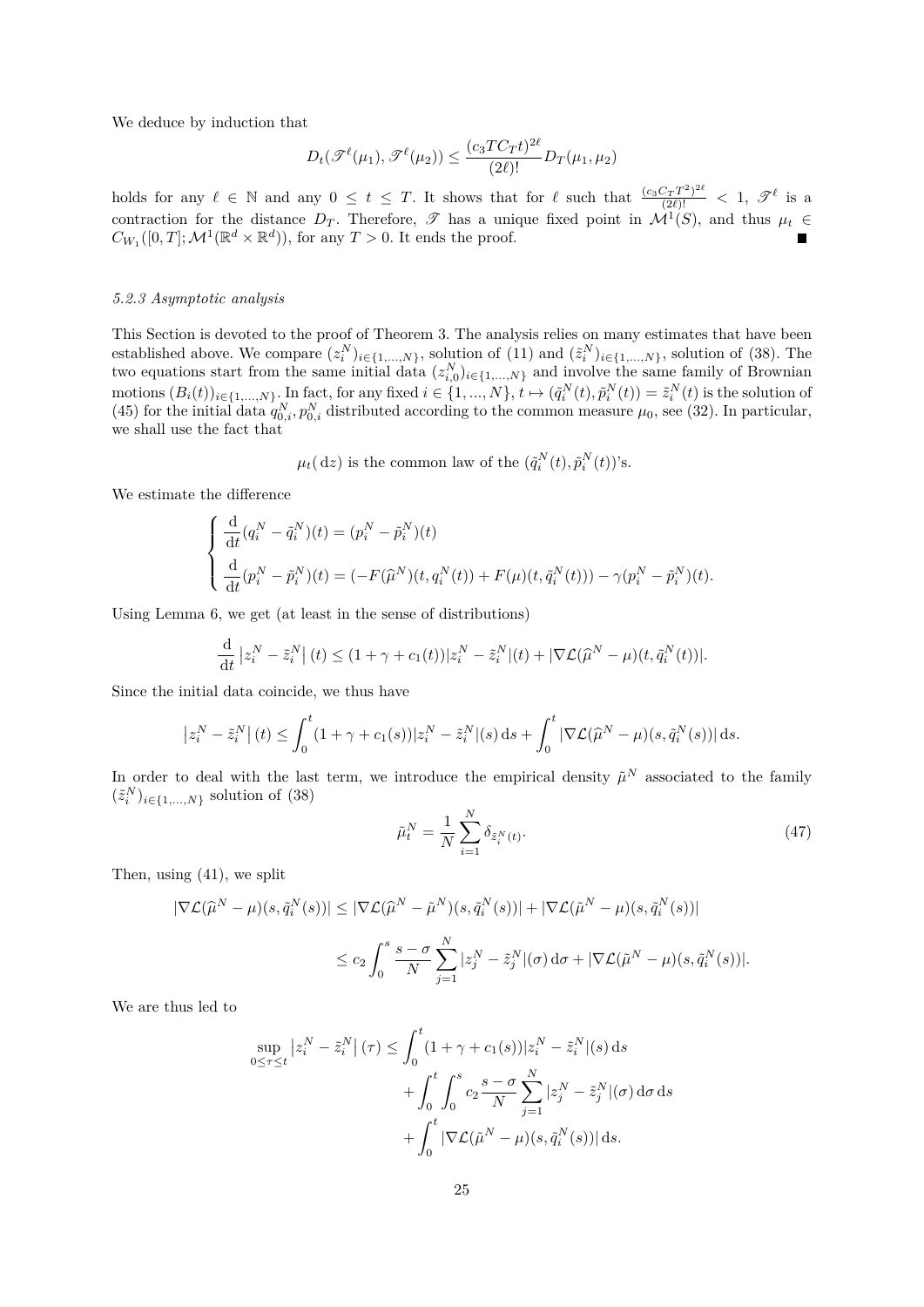We shall take the expectation value in this inequality. As (11), with (32) and (38)-(39) do not change if we permute the indices  $i \in \{1, ..., N\}$  of the particles, all the random variables  $|z_i^N - \tilde{z}_i^N|(t)$  share the same probability and the same expectation value. Therefore, we remark that, for any  $i, j \in \{1, ..., N\}$ and  $s \geq 0$ , we have

$$
\mathbb{E}\sup_{0\leq\tau\leq s}\left|z_i^N-\tilde{z}_i^N\right|(\tau)=\mathbb{E}\sup_{0\leq\tau\leq s}\left|z_j^N-\tilde{z}_j^N\right|(\tau)=\frac{1}{N}\sum_{k=1}^N\mathbb{E}\sup_{0\leq\tau\leq s}\left|z_k^N-\tilde{z}_k^N\right|(\tau).
$$

It allows us to obtain

$$
\mathbb{E} \sup_{0 \le \tau \le t} \left| (z_i^N - \tilde{z}_i^N)(\tau) \right| \le \int_0^t \left( 1 + \gamma + c_1(s) + c_2 \frac{s^2}{2} \right) \mathbb{E} \sup_{0 \le \sigma \le s} |z_i^N - \tilde{z}_i^N|(s) ds
$$

$$
+ \int_0^t \mathbb{E} |\nabla \mathcal{L}(\tilde{\mu}^N - \mu)(s, \tilde{q}_i^N(s))| ds.
$$

Hence, by using the Grönwall lemma, we deduce that, for any  $0 < T < \infty$  we can find  $C_T > 0$  such that

$$
\mathbb{E} \sup_{0 \le \tau \le t} \left| z_i^N - \tilde{z}_i^N \right|(\tau) \le C_T \int_0^t \mathbb{E} |\nabla \mathcal{L}(\tilde{\mu}^N - \mu)(s, \tilde{q}_i^N(s))| \, \mathrm{d}s \tag{48}
$$

holds for any  $0 \le t \le T$ . We are going to estimate the right hand side as a consequence of the law of the large numbers. For any iid square integrable family of random variables  $(Y_i)_{1 \leq i \leq N}$  we indeed remind the reader that

$$
\mathbb{E}\left[\left|\frac{1}{N}\sum_{i=1}^{N}Y_i - \mathbb{E}[Y_1]\right|\right] \le \frac{(\text{Var}(Y_1))^{1/2}}{\sqrt{N}}\tag{49}
$$

holds. We now show that  $\mathbb{E}\left[|\nabla \mathcal{L}(\tilde{\mu}^N-\mu)(s,\tilde{q}_1^N(s))|\right]$  can be written in a form similar to the left hand side of (49). By definition of  $\tilde{\mu}^N$  as the empirical measure of the  $\tilde{z}_i^N$ , see (47), we have

$$
\mathbb{E}\left[|\nabla \mathcal{L}(\tilde{\mu}^N - \mu)(s, \tilde{q}_1^N(s))|\right] = \mathbb{E}\left[\left|\frac{1}{N}\sum_{i=1}^N \nabla \mathcal{L}(\delta_{\tilde{z}_i^N})(s, \tilde{q}_1^N(s)) - \nabla \mathcal{L}(\mu)(s, \tilde{q}_1^N(s))\right|\right].\tag{50}
$$

In order to simplify the computations, we set  $X_i^1(s) = \nabla \mathcal{L}(\delta_{\tilde{z}_i^N})(s, \tilde{q}_1^N(t))$  for  $i \in \{1, ..., N\}$ . Assuming that we know  $\tilde{z}_1$ , the family  $(X_2^1, X_3^1, ..., X_N^1)$  is made of iid random variables with the common expectation value

$$
\mathbb{E}\left[\nabla \mathcal{L}(\delta_{\tilde{z}_{2}^{N}})(s,\tilde{q}_{1}^{N}(s))\Big|\tilde{z}_{1}\right] = \mathbb{E}\left[\int_{0}^{s} p(s-\sigma)\nabla \Sigma(\tilde{q}_{1}^{N}(s)-\tilde{q}_{2}^{N}(\sigma)) d\sigma\Big|\tilde{z}_{1}\right]
$$

$$
= \int_{0}^{s} p(s-\sigma)\mathbb{E}\left[\nabla \Sigma(\tilde{q}_{1}^{N}(s)-\tilde{q}_{2}^{N}(\sigma))|\tilde{z}_{1}\right] d\sigma
$$

$$
= \int_{0}^{s} p(s-\sigma) \int_{\mathbb{R}^{d}\times\mathbb{R}^{d}} \nabla \Sigma(\tilde{q}_{1}^{N}(s)-y) d\mu_{\sigma}(y,v) d\sigma
$$

$$
= \nabla \mathcal{L}(\tilde{\mu})(s,\tilde{q}_{1}^{N}(s)).
$$

This observation allows us to split (50) as follows

$$
\mathbb{E}\left[\left|\nabla\mathcal{L}(\tilde{\mu}^N-\mu)(s,\tilde{q}_1^N(s))\right|\right] \leq \frac{1}{N}\mathbb{E}\left[\left|X_1^1(s)-\mathbb{E}[X_2^1(s)|\tilde{z}_1]\right|\right] + \frac{N-1}{N}\mathbb{E}\left[\left|\frac{1}{N-1}\sum_{i=2}^N X_i^1(s)-\mathbb{E}[X_2^1(s)|\tilde{z}_1]\right|\right].
$$
\n(51)

Since  $(X_2^1, X_3^1, ..., X_N^1)$  are iid, we estimate the second term of the right hand side with (49)

$$
\mathbb{E}\left[\left|\frac{1}{N-1}\sum_{i=2}^N X_i^1 - \mathbb{E}[X_2^1|\tilde{z}_1]\right|\right] = \int_{\mathbb{R}^d \times \mathbb{R}^d} \mathbb{E}\left[\left|\frac{1}{N-1}\sum_{i=2}^N X_i^1 - \mathbb{E}[X_2^1|\tilde{z}_1]\right| \Bigg|\dot{z}_1\right] d\mu(\tilde{z}_1) \n\leq \int_{\mathbb{R}^d \times \mathbb{R}^d} \frac{1}{\sqrt{N-1}} (\text{Var}(X_2^1|\tilde{z}_1))^{1/2} d\mu(\tilde{z}_1).
$$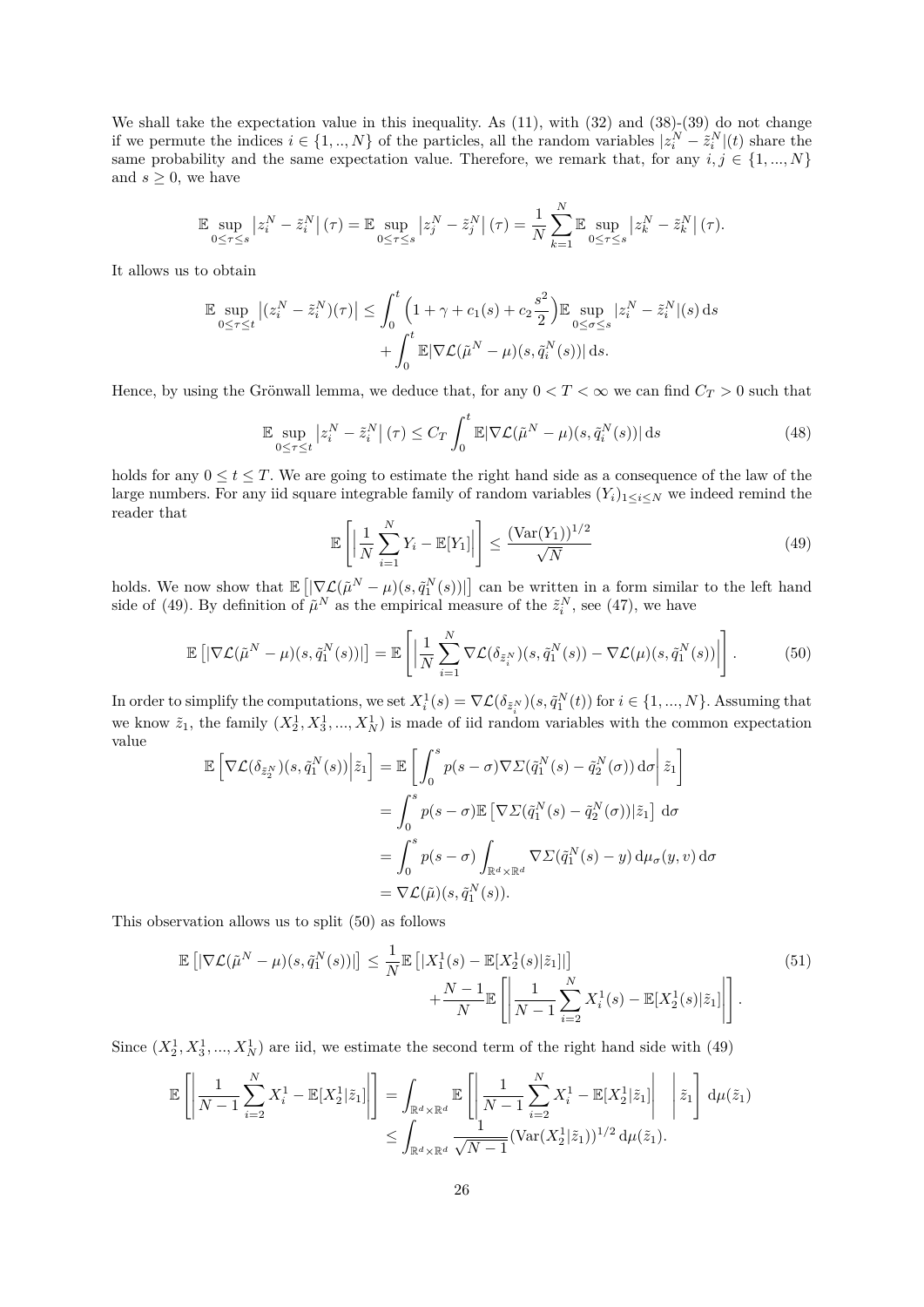From the estimates on L, we also have  $|X_i^1(s)| \le ||\sigma_1||_{L^2} ||\nabla \sigma_1||_{L^2} ||\sigma_2||_{L^2}^2 T =: c_4 T$  for any  $0 \le s \le T < \infty$ . Coming back to (51), we get

$$
\mathbb{E}\left[|\nabla \mathcal{L}(\tilde{\mu}^N - \mu)(s, \tilde{q}_1^N(s))|\right] \le \frac{2c_4T}{N} + \frac{c_4T}{\sqrt{N}}
$$

Eventually, we insert this in (48) and we conclude that

$$
\mathbb{E}\left[\sup_{0\leq t\leq T}|z_i^N-\tilde{z}_i^N|(t)\right]\leq \frac{3c_4TC_T}{\sqrt{N}}
$$

holds. It finishes the proof of Theorem 3.

Let us detail a few relevant consequences of Theorem 3.

**Corollary 2** *Let*  $\mu$  *be the solution of* (9) *We have* 

*i)* With  $D_T$  the Kantorowich-Rubinstein distance on  $\mathcal{M}^1(C([0,T]; \mathbb{R}^d \times \mathbb{R}^d))$ , defined by (43), we have

$$
D_T(\mu^{(1,N)}, \mu) \leq \frac{C}{\sqrt{N}}.
$$

*ii*) *Multi-time propagation of chaos holds: it means that, taking*  $0 \leq \tau \leq s$  and  $\varphi_1, \varphi_2$  *in*  $C \cap L^{\infty}(\mathbb{R}^d \times \mathbb{R}^d)$ , *we have*

$$
\lim_{N \to \infty} \int_{(\mathbb{R}^d \times \mathbb{R}^d)^2} \varphi_1(z_1) \varphi_2(z_2) d\mu_{s,\tau}^{(2,N)}(z_1, z_2)
$$
\n
$$
= \left( \int_{\mathbb{R}^d \times \mathbb{R}^d} \varphi_1(z) d\mu_s(z) \right) \left( \int_{\mathbb{R}^d \times \mathbb{R}^d} \varphi_2(z) d\mu_\tau(z) \right).
$$

*In particular*  $\widehat{\mu}^N$  *converges in law to*  $\mu$ *.* 

This statement allows us to interpret (9) as the equation satisfied by the limit as  $N \to \infty$  of both the first marginal  $\mu^{(1,N)}$  and the empirical distribution  $\widehat{\mu}^N$  for a system of particles  $(q_i^N, p_i^N)_{i \in \{1, ..., N\}}$  solution of (11) with (32) (11) with (32).

**Proof of Corollary 2.** Item i) is a direct consequence of the definition of  $D<sub>T</sub>$  and the estimate in Theorem 3. Let us discuss item ii). From the definition of  $W_1$ , we have

$$
W_{1}(\mu_{s,\tau}^{(2,N)}, \mu_{s} \otimes \mu_{\tau}) = \mathbb{E}\left[ |(z_{1}^{N}(s), z_{2}^{N}(\tau)) - (\tilde{z}_{1}^{N}(s), \tilde{z}_{2}^{N}(\tau))| \wedge 1 \right] \leq \mathbb{E}\left[ |z_{1}^{N}(s) - \tilde{z}_{1}^{N}(s)| \wedge 1 \right] + \mathbb{E}\left[ |z_{2}^{N}(s) - \tilde{z}_{2}^{N}(s)| \wedge 1 \right] \leq \frac{2C}{\sqrt{N}}.
$$
\n(52)

Since the Kantorovich-Rubinstein distance metrizes the tight convergence, we get for all  $\varphi$  in  $C_b((\mathbb{R}^d \times$  $\mathbb{R}^{d})^{2}$ 

$$
\lim_{N \to \infty} \int_{(\mathbb{R}^d \times \mathbb{R}^d)^2} \varphi(z_1, z_2) d\mu_{s,\tau}^{(2,N)}(z_1, z_2) = \int_{(\mathbb{R}^d \times \mathbb{R}^d)^2} \varphi(z_1, z_2) d\mu_s(z_1) \mu_{\tau}(z_2).
$$

With  $\varphi = \varphi_1 \otimes \varphi_2$ , we get the announced result. For  $s = \tau$ , we obtain (37) for  $k = 2$ . According to Proposition 1,  $\hat{\mu}^N$  converges in law to  $\mu$ .

Actually, the convergence of  $(\hat{\mu}^N)_N$  can be more precise, with an explicit rate. Let  $\chi$  be a bounded sobitz function on  $\mathbb{R}^d \times \mathbb{R}^d$  We have Lipschitz function on  $\mathbb{R}^d \times \mathbb{R}^d$ . We have

$$
\mathbb{E}\left[\left|\int_{\mathbb{R}^d \times \mathbb{R}^d} \chi \,d\widehat{\mu}_t^N - \int_{\mathbb{R}^d \times \mathbb{R}^d} \chi \,d\mu_t\right|\right] = \mathbb{E}\left[\left|\frac{1}{N} \sum_{i=1}^N \chi(z_i(t) - \int_{\mathbb{R}^d \times \mathbb{R}^d} \chi \,d\mu\right|\right]
$$
  
\n
$$
\leq \mathbb{E}[\chi(z_1(t)) - \chi(\tilde{z}_1(t))] + \mathbb{E}\left[\left|\frac{1}{N} \sum_{i=1}^N \chi(\tilde{z}_i(t) - \int_{\mathbb{R}^d \times \mathbb{R}^d} \chi \,d\mu\right|\right]
$$
  
\n
$$
\leq \|\nabla \chi\|_{L^\infty} \frac{C}{\sqrt{N}} + \mathbb{E}\left[\left|\frac{1}{N} \sum_{i=1}^N \chi(\tilde{z}_i(t) - \mathbb{E}[\chi(\tilde{z}_1(t))]]\right|\right]
$$
  
\n
$$
\leq \|\nabla \chi\|_{L^\infty} \frac{C}{\sqrt{N}} + \frac{(\text{Var}[\chi(\tilde{z}_1(t)])^{1/2}}{\sqrt{N}}
$$
  
\n
$$
\leq \frac{C\|\nabla \chi\|_{L^\infty} + \|\chi\|_{L^\infty}}{\sqrt{N}},
$$

 $\blacksquare$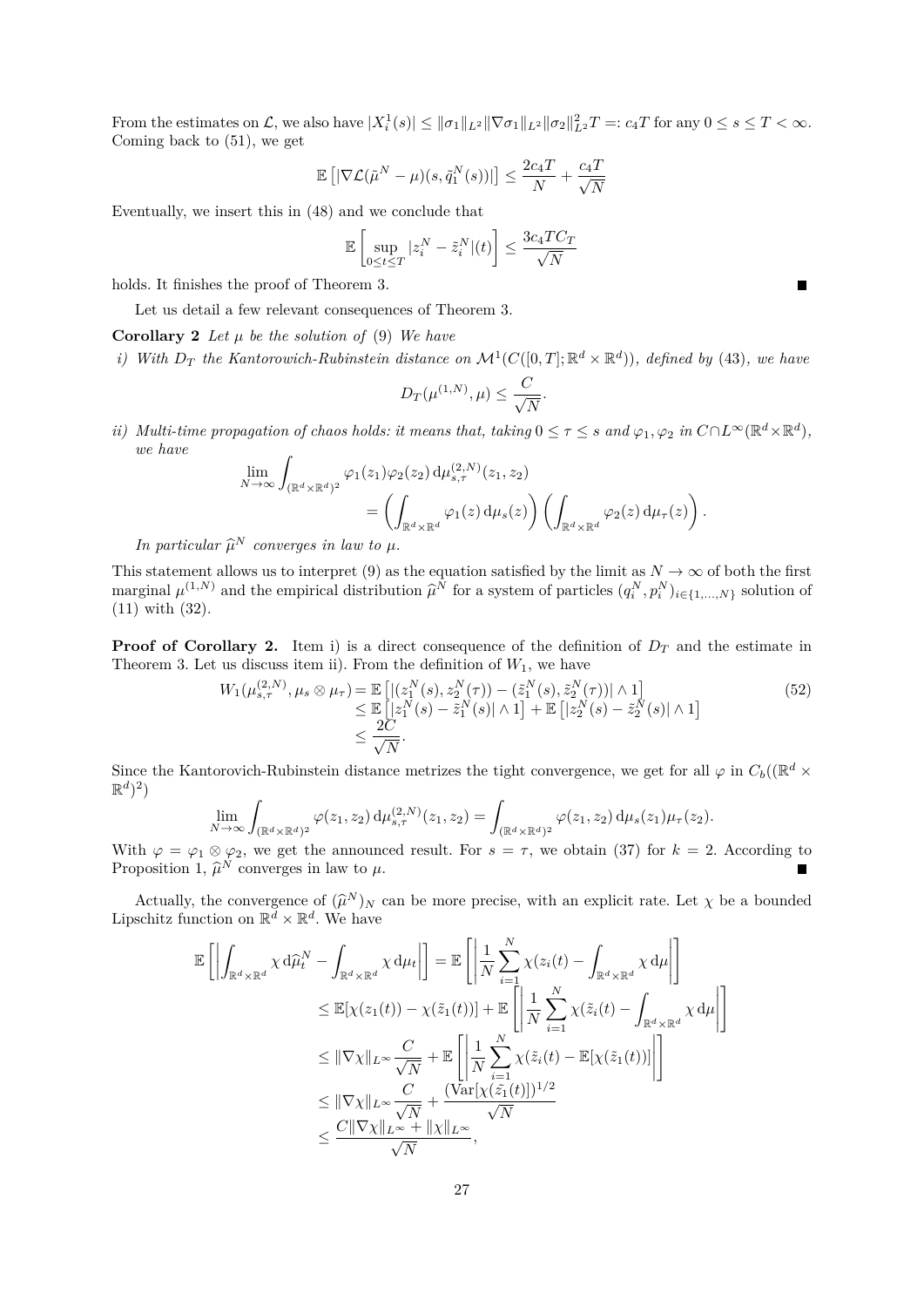where we have just applied Theorem 3 to estimate the first term and the law of large numbers to the family  $(\chi(\tilde{z}_i(t))_{i\in\{1,\ldots,N\}}$ , which by construction is iid, to deal with the second term.

We now come back to the discussion of  $(33)$ , and show that the remainder term  $\mathcal{I}_N$  defined by  $(34)$ goes weakly to 0. We have

$$
\mathbb{E}\left[\mathcal{I}_{N}^{2}\right] = \mathbb{E}\left[\left|\frac{\sqrt{2\gamma}}{N}\sum_{i=1}^{N}\int_{0}^{t}\nabla_{v}\varphi(z_{i}^{N}(s))\,\mathrm{d}B_{i}(s)\right|^{2}\right] \n\leq 4\gamma \mathbb{E}\left[\left|\int_{0}^{t}\frac{1}{N}\sum_{i=1}^{N}(\nabla_{v}\varphi(z_{i}^{N}(s)) - \nabla_{v}\varphi(\tilde{z}_{i}^{N}(s)))\,\mathrm{d}B_{i}(s)\right|^{2}\right] \n+4\gamma \mathbb{E}\left[\left|\int_{0}^{t}\frac{1}{N}\sum_{i=1}^{N}\nabla_{v}\varphi(\tilde{z}_{i}^{N}(s))\,\mathrm{d}B_{i}(s)\right|^{2}\right].
$$

We can get rid of the Brownian motion in the estimates of those two terms owing to

$$
\mathbb{E}\left[\left|\int_0^t X(s) \, \mathrm{d}B_s\right|^2\right] = \int_0^t \mathbb{E}\left[|X(s)|^2\right] \, \mathrm{d}s,
$$

which is a consequence of Itô's formula (see [16, Chapter 3.2.A]). On the one hand, we just have to use convexity inequality and apply Theorem 3 and we obtain

$$
\mathbb{E}\left[\left|\int_{0}^{t} \frac{1}{N} \sum_{i=1}^{N} (\nabla_{v} \varphi(z_{i}^{N}(s)) - \nabla_{v} \varphi(\tilde{z}_{i}^{N}(s))) d B_{i}(s)\right|^{2}\right]
$$
\n
$$
= \int_{0}^{t} \mathbb{E}\left[\left|\frac{1}{N} \sum_{i=1}^{N} \nabla_{v} \varphi(z_{i}^{N}(s)) - \nabla_{v} \varphi(\tilde{z}_{i}^{N}(s))\right|^{2}\right] ds
$$
\n
$$
\leq \frac{1}{N} \sum_{i=1}^{N} \int_{0}^{t} \mathbb{E}\left[\left|\nabla_{v} \varphi(z_{i}^{N}(s)) - \nabla_{v} \varphi(\tilde{z}_{i}^{N}(s))\right|^{2}\right] ds
$$
\n
$$
\leq \int_{0}^{t} \left(\mathbb{E}\left[\left|\nabla_{v} \varphi(z_{i}^{N}(s)) - \nabla_{v} \varphi(\tilde{z}_{i}^{N}(s))\right|\right]\right)^{2} ds
$$
\n
$$
\leq \int_{0}^{t} \|\nabla_{v} \varphi\|_{\text{Lip}}^{2} (\mathbb{E}[|z_{1}(s) - \tilde{z}_{1}(s)| \wedge 1])^{2} ds
$$
\n
$$
\leq \frac{C^{2} \|\nabla_{v} \varphi\|_{\text{Lip}}^{2} t}{N}.
$$

On the other hand, the family of the *N* random variables  $\int_0^t \nabla_v \varphi(\tilde{z}_i^N(s)) dB_i(s)$  are iid and as such it is a martingale. We thus get

$$
\mathbb{E}\left[\int_0^t \nabla_v \varphi(\tilde{z}_i^N(s))\,\mathrm{d}B_i(s)\right] = 0.
$$

Applying the law of large numbers, we get

$$
\mathbb{E}\left[\left|\int_0^t \frac{1}{N} \sum_{i=1}^N \nabla_v \varphi(\tilde{z}_i^N(s)) \,d B_i(s)\right|^2\right] = \frac{1}{N} \mathbb{E}\left[\left|\int_0^t \nabla_v \varphi(\tilde{z}_1^N(s)) \,d B_1(s)\right|^2\right]
$$
  

$$
= \frac{1}{N} \int_0^t \mathbb{E}\left[\left|\nabla_v \varphi(\tilde{z}_1^N(s))\right|^2\right] \,ds
$$
  

$$
\leq \frac{t}{N} \|\nabla_v \varphi\|_{L^\infty(\mathbb{R}^d \times \mathbb{R}^d)}^2.
$$

Finally, from Jensen inequality we get for all  $0 \le t \le T$ ,

$$
\left(\mathbb{E}\left[\left|\mathcal{I}_N\right|\right]\right)^2 \leq \mathbb{E}\left[\mathcal{I}_N^2\right] \leq \frac{4\gamma t}{N} \left(\|\nabla_v \varphi\|_{L^\infty(\mathbb{R}^d \times \mathbb{R}^d)}^2 + C^2 \|\nabla_v \varphi\|_{\text{Lip}}^2\right).
$$